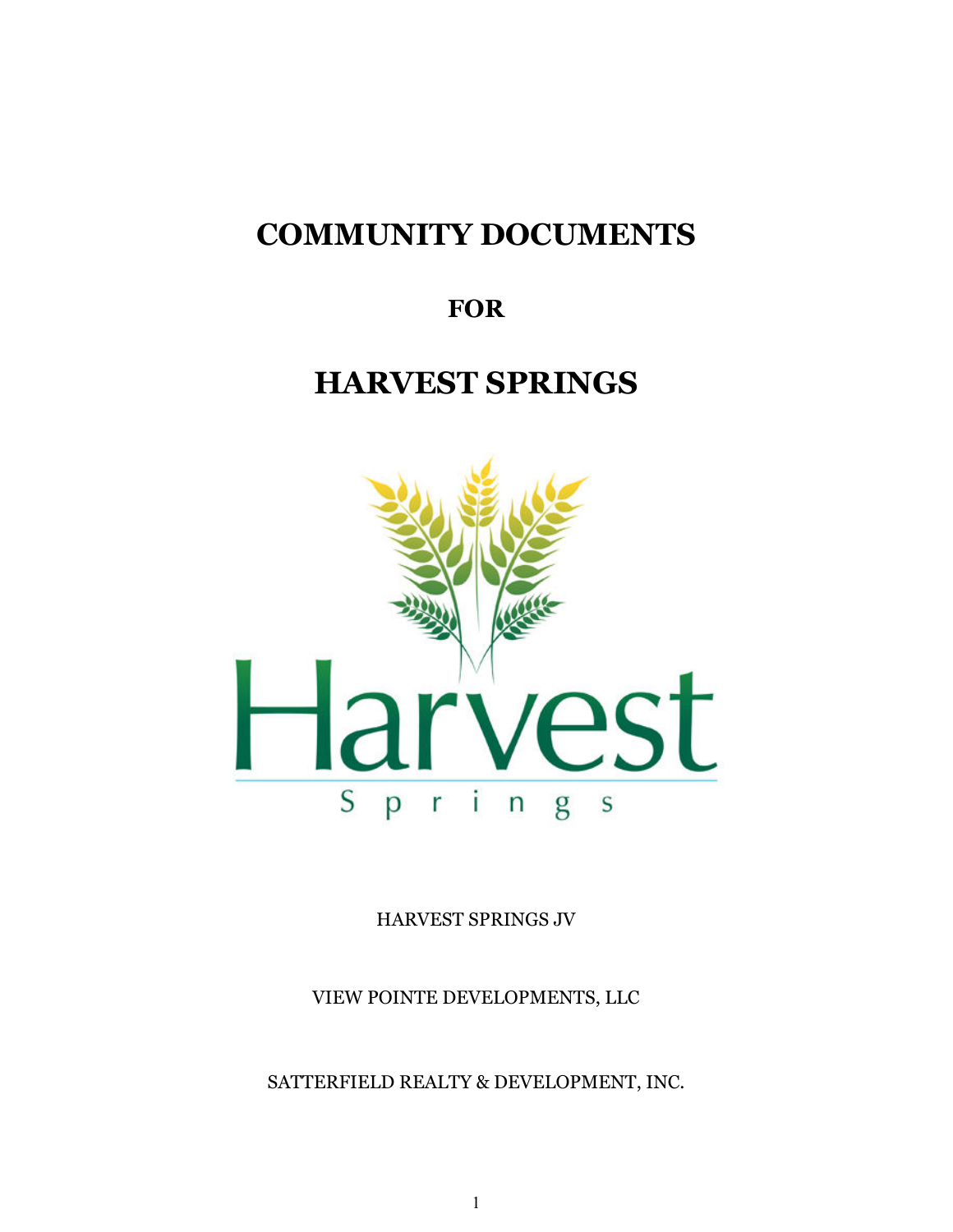# TABLE OF CONTENTS Page

| <b>Chapter 1</b>     |                                                      |
|----------------------|------------------------------------------------------|
| 1.1.                 |                                                      |
| 1.2.                 |                                                      |
| 1.3.                 |                                                      |
| 1.4.                 |                                                      |
| <b>Chapter 2</b>     |                                                      |
| 2.1.                 |                                                      |
| 2.2.                 |                                                      |
| 2.3.                 |                                                      |
| 2.4.                 |                                                      |
| 2.5.                 |                                                      |
| 2.6.                 |                                                      |
| 2.7.                 |                                                      |
| <b>Chapter 3</b>     |                                                      |
| 3.1.                 |                                                      |
| 3.2.                 |                                                      |
| 3.3.                 |                                                      |
| Chapter 4            |                                                      |
| 4.1.                 |                                                      |
| 4.2.                 |                                                      |
|                      |                                                      |
| Chapter <sub>5</sub> | Architecture, Landscaping, and Aesthetic Standards 8 |
| 5.1.                 |                                                      |
| 5.2.                 |                                                      |
| 5.3.                 |                                                      |
| 5.4.                 |                                                      |
| 5.5.                 |                                                      |
| 5.6.                 |                                                      |
| 5.7.                 |                                                      |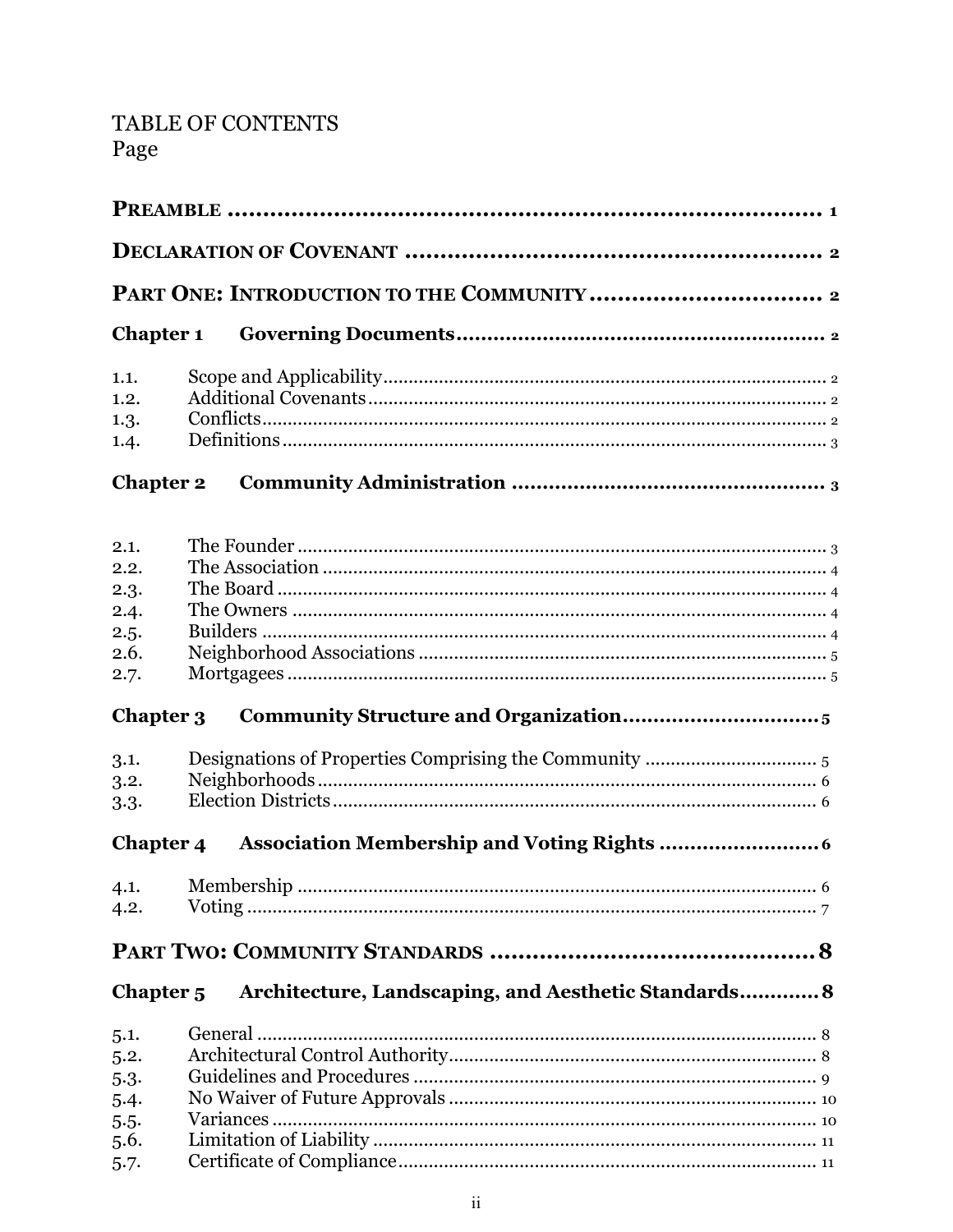| <b>Chapter 6</b>  |                                                                  |
|-------------------|------------------------------------------------------------------|
| 6.1.              |                                                                  |
| 6.2.              |                                                                  |
| 6.3.              |                                                                  |
| 6.4.              |                                                                  |
| 6.5.              | Maintenance and Repair of Party Walls and Similar Structures  12 |
| 6.6.              |                                                                  |
| 6.7.              |                                                                  |
|                   |                                                                  |
| Chapter 7         |                                                                  |
| 7.1.              |                                                                  |
| 7.2.              |                                                                  |
| 7.3.              |                                                                  |
| 7.4.              |                                                                  |
|                   |                                                                  |
| <b>Chapter 8</b>  |                                                                  |
|                   |                                                                  |
| 8.1.<br>8.2.      |                                                                  |
|                   |                                                                  |
| 8.3.              |                                                                  |
| 8.4.              |                                                                  |
| 8.5.              |                                                                  |
|                   |                                                                  |
| Chapter 9         |                                                                  |
| 9.1.              |                                                                  |
| 9.2.              |                                                                  |
| 9.3.              |                                                                  |
| 9.4.              |                                                                  |
| 9.5.              |                                                                  |
|                   |                                                                  |
| <b>Chapter 10</b> |                                                                  |
| 10.1.             |                                                                  |
| 10.2.             |                                                                  |
| 10.3.             |                                                                  |
| 10.4.             |                                                                  |
| 10.5.             |                                                                  |
| 10.6.             |                                                                  |
| 10.7.             |                                                                  |
|                   |                                                                  |
| <b>Chapter 11</b> |                                                                  |
| 11.1.             |                                                                  |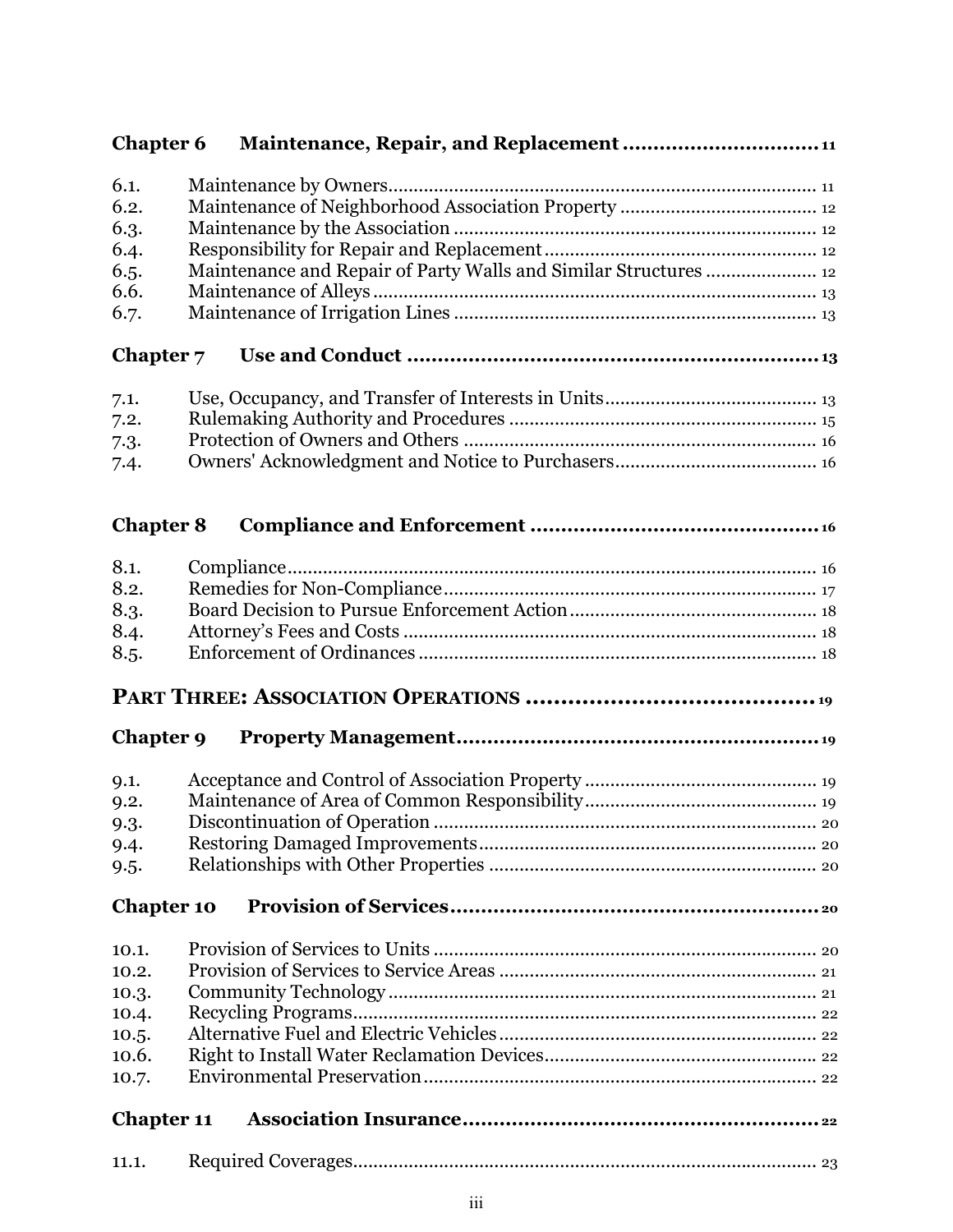| 11.2.             |                                                                                              |
|-------------------|----------------------------------------------------------------------------------------------|
| 11.3.             |                                                                                              |
| 11.4.             |                                                                                              |
|                   |                                                                                              |
|                   |                                                                                              |
| 12.1.             |                                                                                              |
| 12.2.             |                                                                                              |
|                   |                                                                                              |
| 12.3.             |                                                                                              |
| 12.4.             |                                                                                              |
| 12.5.             |                                                                                              |
| 12.6.             |                                                                                              |
| 12.7.             |                                                                                              |
| 12.8.             |                                                                                              |
|                   | PART FOUR: RELATIONSHIPS WITHIN AND OUTSIDE THE COMMUNITY . 29                               |
| <b>Chapter 13</b> |                                                                                              |
|                   |                                                                                              |
| 13.1.             |                                                                                              |
| 13.2.             |                                                                                              |
| 13.3.             |                                                                                              |
| 13.4.             |                                                                                              |
|                   |                                                                                              |
| 13.5.             |                                                                                              |
| 13.6.             |                                                                                              |
| 13.7.             |                                                                                              |
| 13.8.             | Easement for Installation, Maintenance, and Repair of Solar Power or Wind Energy Equipment31 |
| 13.9.             |                                                                                              |
| <b>Chapter 14</b> |                                                                                              |
| 14.1.             |                                                                                              |
| 14.2.             |                                                                                              |
| 14.3.             |                                                                                              |
|                   |                                                                                              |
| 14.4.             |                                                                                              |
| 14.5.             |                                                                                              |
| 14.6.             | Relationship with Governmental and Tax-Exempt Organizations 33                               |
| 14.7.             | Right To Designate Sites for Governmental and Public Interests 33                            |
| 14.8.             |                                                                                              |
| 14.9.             |                                                                                              |
| Chapter 15        |                                                                                              |
| 15.1.             |                                                                                              |
| 15.2.             |                                                                                              |
| 15.3.             |                                                                                              |
| 15.4.             |                                                                                              |
| 15.5.             |                                                                                              |
| 15.6.             |                                                                                              |
|                   |                                                                                              |
| 15.7.             |                                                                                              |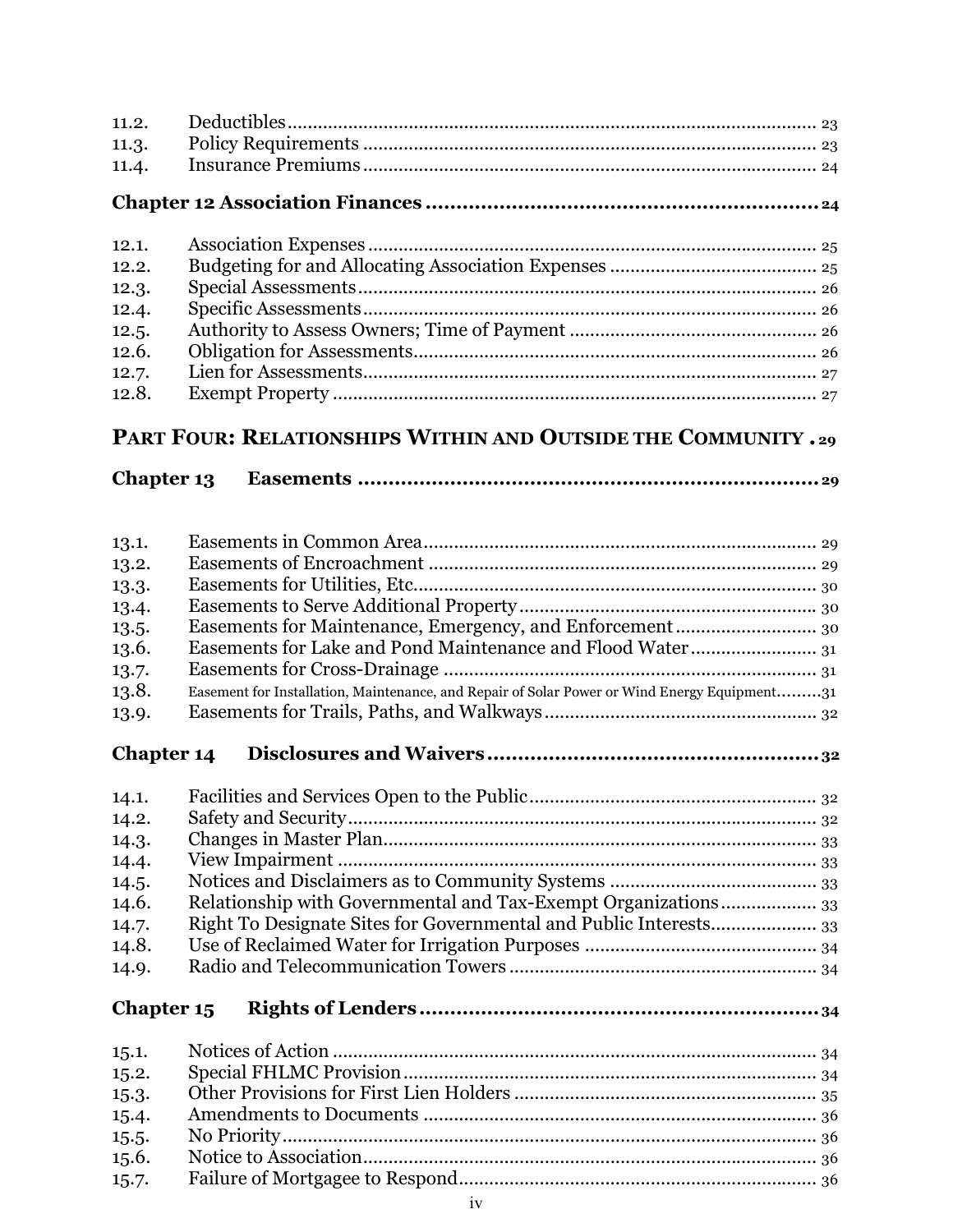| 15.8.             |                                                                      |
|-------------------|----------------------------------------------------------------------|
| 15.9.             |                                                                      |
|                   |                                                                      |
| <b>Chapter 16</b> |                                                                      |
| 16.1.             |                                                                      |
| 16.2.             |                                                                      |
| 16.3.             |                                                                      |
| 16.4.             |                                                                      |
| 16.5.             |                                                                      |
| <b>Chapter 17</b> | Additional Rights Reserved to the Founder38                          |
| 17.1.             |                                                                      |
| 17.2.             |                                                                      |
| 17.3.             |                                                                      |
| 17.4.             | Right to Approve Changes in HARVEST SPRINGS Standards 38             |
| 17.5.             |                                                                      |
| 17.6.             |                                                                      |
| 17.7.             |                                                                      |
| 17.8.             |                                                                      |
| 17.9.             |                                                                      |
| 17.10.            |                                                                      |
| 17.11.            |                                                                      |
| 17.12.            |                                                                      |
| 17.13.            |                                                                      |
| 17.14.            |                                                                      |
|                   | PART SIX: PROCEDURES FOR AND LIMITATIONS ON CERTAIN ACTIONS41        |
| <b>Chapter 18</b> | Dispute Resolution and Limitation on Litigation41                    |
| 18.1.             | Agreement to Encourage Resolution of Disputes Without Litigation  41 |
| 18.2.             |                                                                      |
| 18.3.             |                                                                      |
| <b>Chapter 19</b> |                                                                      |
| 19.1.             |                                                                      |
| 19.2.             |                                                                      |
| 19.3.             |                                                                      |
| <b>Chapter 20</b> | Termination and Amendment of Community Declaration<br>43             |
| 20.1.             |                                                                      |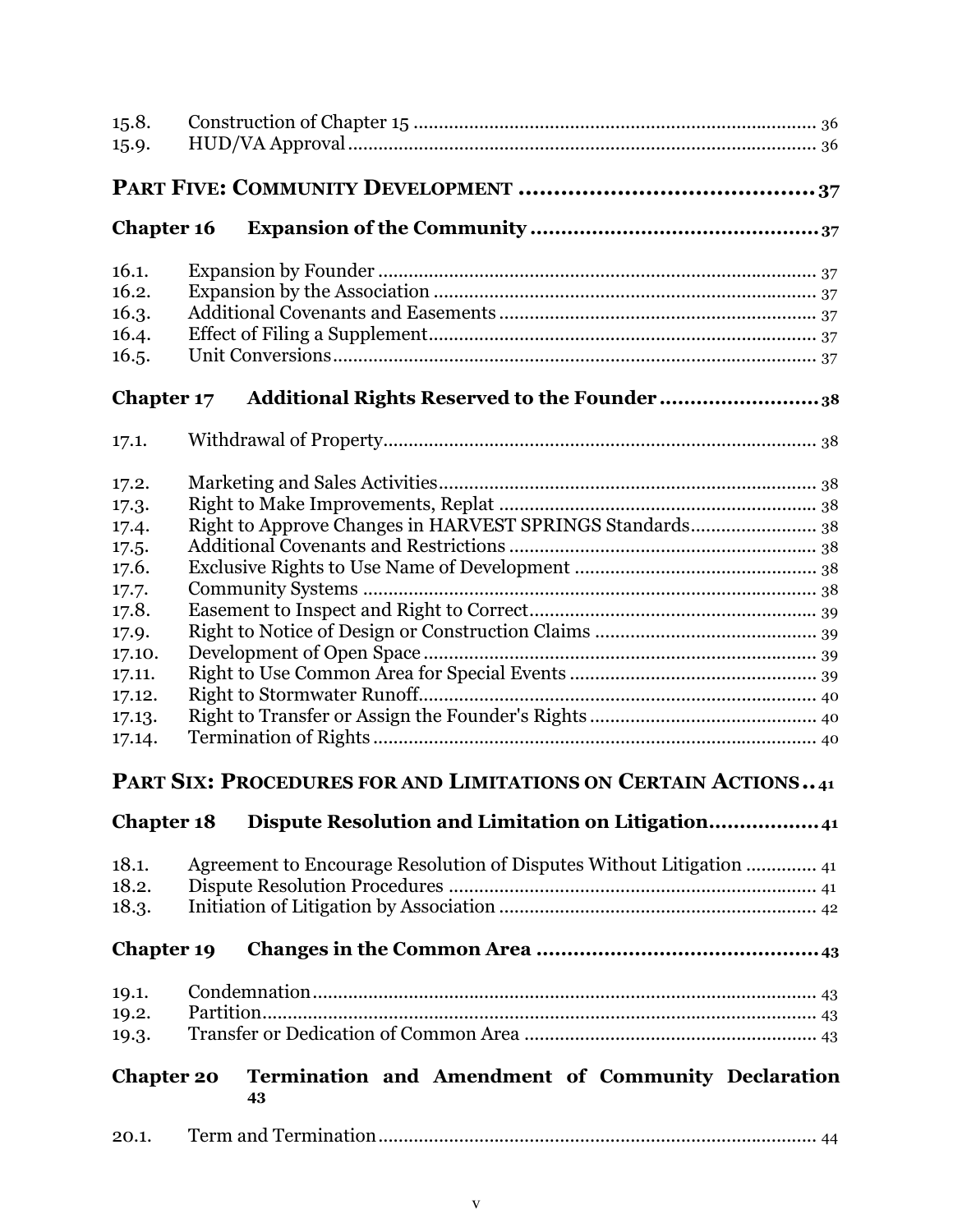# TABLE OF EXHIBITS

| <b>EXHIBIT</b> | <b>TITLE</b>                | <b>PAGE</b> |
|----------------|-----------------------------|-------------|
|                | <b>Initial Property</b>     |             |
|                | <b>Master Plan Property</b> | 48          |
|                | <b>Expansion Property</b>   | 49          |
|                | <b>Initial Rules</b>        | 50          |
|                | <b>Association By-Laws</b>  | 53          |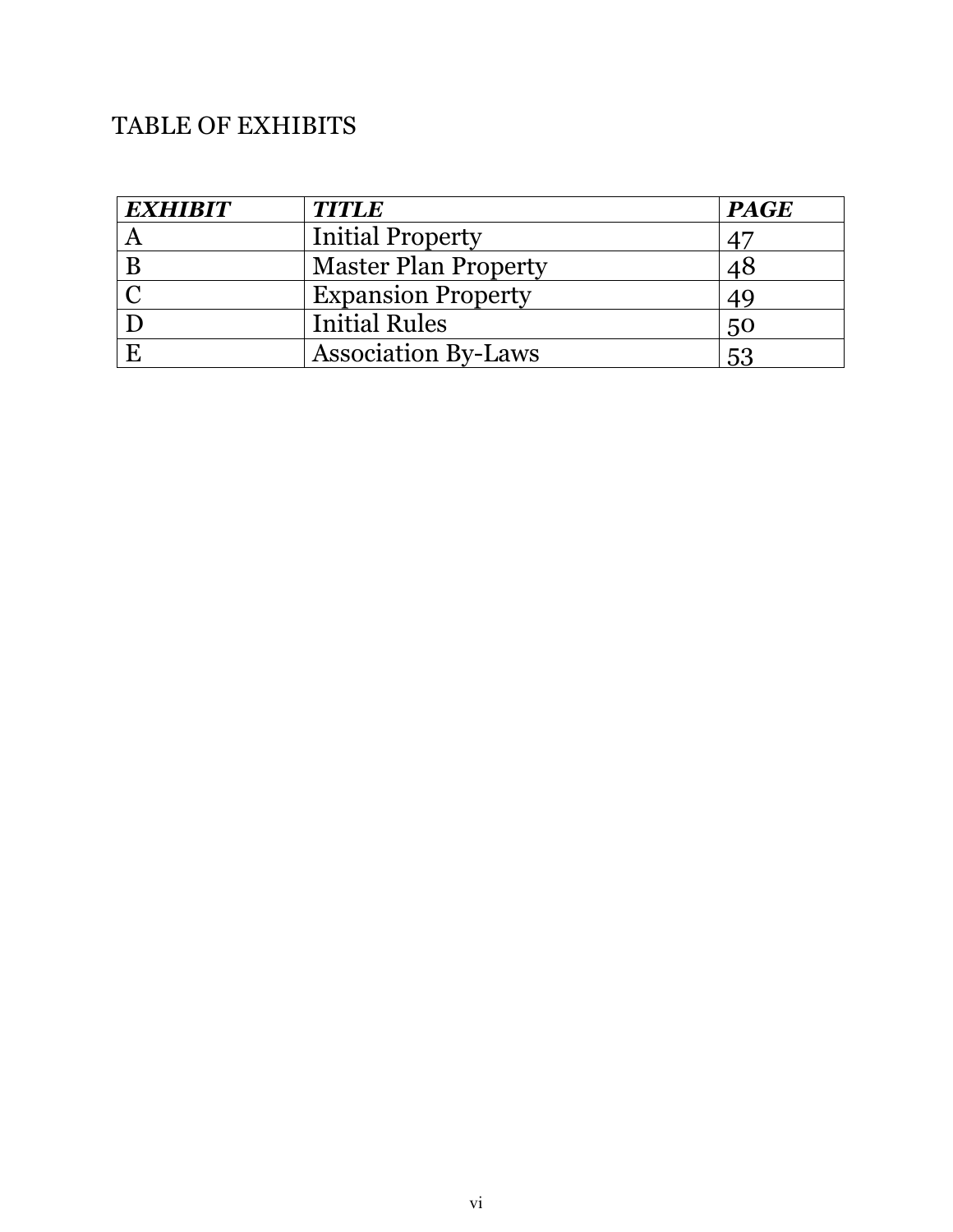# **HARVEST SPRINGS**

### **PREAMBLE**

Harvest Springs Joint Venture has been established for the purpose of developing the Harvest Springs community. This Community Declaration ("**Declaration**") has been established and recorded in order to form a governance structure and a flexible system of standards and procedures for the development, expansion, administration, maintenance, and preservation of Harvest Springs as a Creative Community in Chubbuck, Idaho. Harvest Springs is proposed to be a mixed-use community consisting of multiple housing types, recreational, civic, and commercial uses surrounded by open space and parks. An integral part of the development plan is the formation of the Harvest Springs Community Association, Inc. ("**Association**"), a nonprofit corporation to administer and enforce this Declaration and the other Governing Documents referenced in this Declaration, and to own and manage any potential common areas within the development.

The guiding principles of Harvest Springs JV, in developing the Harvest Springs community, are to:

- Community
	- People living in harvest Springs will have trails, open space, and a commercial center within walking distance. The design guidelines provide guidance on creating human-scale architecture, providing visual interest, and encouraging the use of outdoor spaces.
- Open Space
	- o Homes in Harvest Springs will be placed to take advantage of the generous open space. Not only will homes have views of opens space, they will also have convenient access to this space. Homes will have either side garage access, a rear loading garage, or garage will be set back 15 feet from the front of the house
- **Quality** 
	- o Quality is fundamental to Harvest Springs. The design guidelines outline the requirements that must be adhered to in order to maintain the highest level of quality within the neighborhood and commercial parcels.
- Massing and Scale of Houses
	- o Houses will be set to create a social and pedestrian-oriented environment. Entries to homes will be clearly visible and directly accessible from the street upon which they front.
- Variety of Design
	- A unique character for the streetscape will be achieved by avoiding the repetition of identical buildings. Color, variation in roofline and materials, and other details will be used to create variety and interest throughout the neighborhood.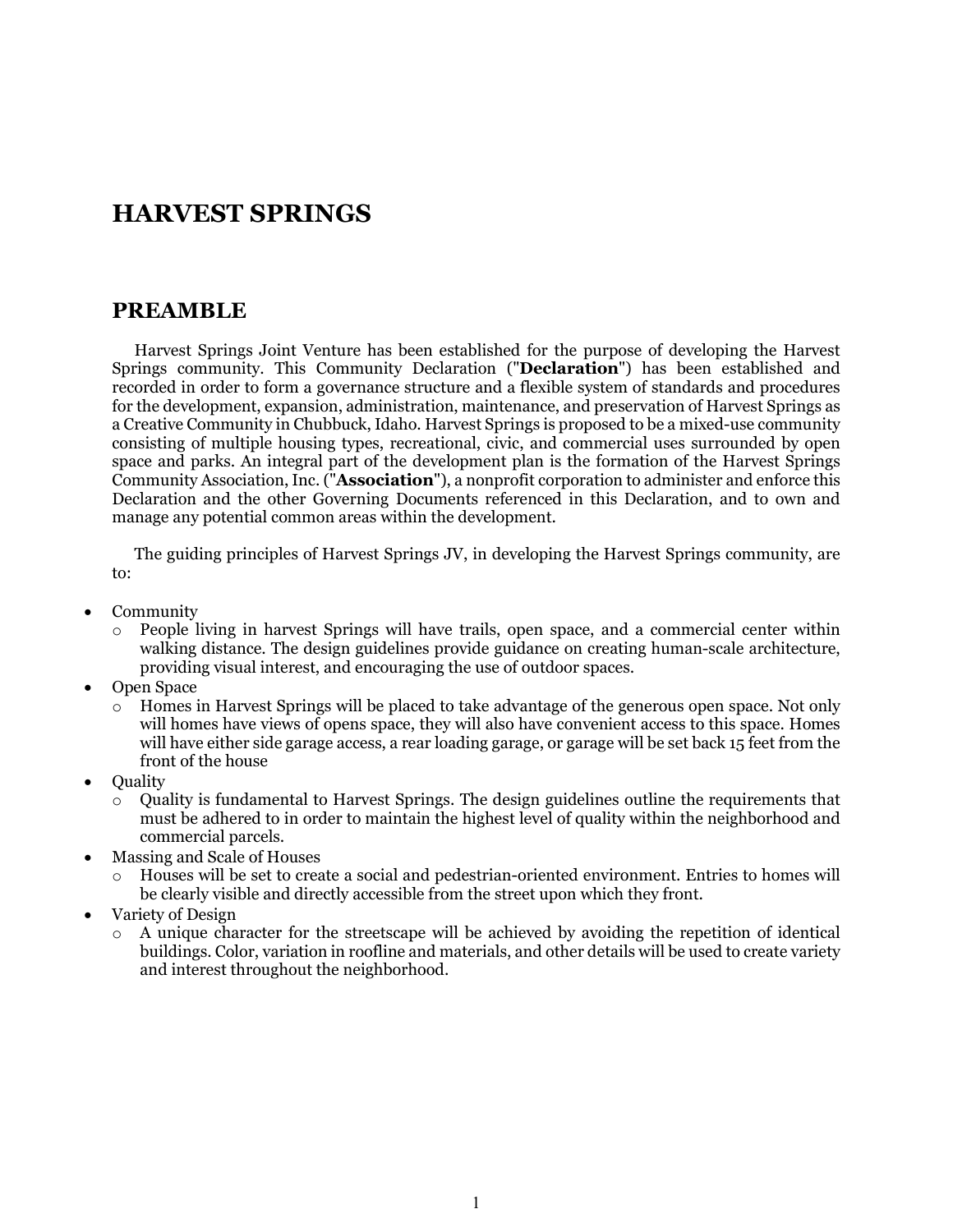### **DECLARATION OF COVENANT**

Harvest Springs JV, its successors and assigns (the "**Founder**") and the owners of the property described in Exhibit "A" if other than the Founder, by executing and recording this Declaration, declares that the property described in Exhibit "A" and any additional property made subject to this Declaration in the future by amendment or supplement, shall constitute the "**Community**" of Harvest Springs referred to in this Declaration. This Declaration shall run with the title to such property, shall govern the development and use of such property, and shall be binding upon the Founder and the future owners of any portion of the property, their respective heirs, successors, successors-in-title, and assigns, and any other person or entity that now or hereafter has any legal, equitable, or beneficial interest in any portion of such property. This Declaration shall also be binding upon Harvest Springs Community Association, its successors and assigns.

By taking title to property in Harvest Springs, all owners join in and accept the intent, purposes, and objectives of this Declaration and agree to be bound by it. Each party bound by the terms of this Declaration acknowledges the benefits received from its existence and the Founder's actions and accepts these benefits and the burdens that accompany them.

### **PART ONE: INTRODUCTION TO THE COMMUNITY**

### **Chapter 1**

## **Governing Documents**

*Harvest Springs is guided and governed by certain principles that each owner and resident, by choosing to own property or reside in the community, agree to uphold. Those principles are set forth in the community's governing documents, which serve as a tie that binds the community together, give it structure, and provide guidance to all who participate in its growth and evolution.*

### **1.1. Scope and Applicability**

Harvest Springs has been established and is administered pursuant to various documents that have a legal and binding effect on all owners and occupants of property in the Community, as well as on anyone else that may now or in the future have an interest in any portion of the property comprising the Community. Such documents, referred to in this Declaration as the "**Governing Documents**," include this Declaration and the other documents described in Table 1.1, as they may be amended. All owners and occupants, as well as their tenants, guests, and invitees, are required to comply with the Governing Documents.

### **1.2. Additional Covenants**

The owner of any property within the Community may impose additional covenants on its property with such approval as may be required pursuant to Chapter 17. If the provisions of any such additional covenants are more restrictive than the provisions of this Declaration, the more restrictive provisions control. The Association shall have standing and the power, but not the obligation, to enforce any such additional covenants.

#### **1.3. Conflicts**

If there are conflicts between any of the Governing Documents and Idaho law, Idaho law shall control. If there is a conflict between the Governing Documents and any additional covenants recorded on any property within the Community (or the rules or policies adopted pursuant to any such additional covenants), the Governing Documents shall control.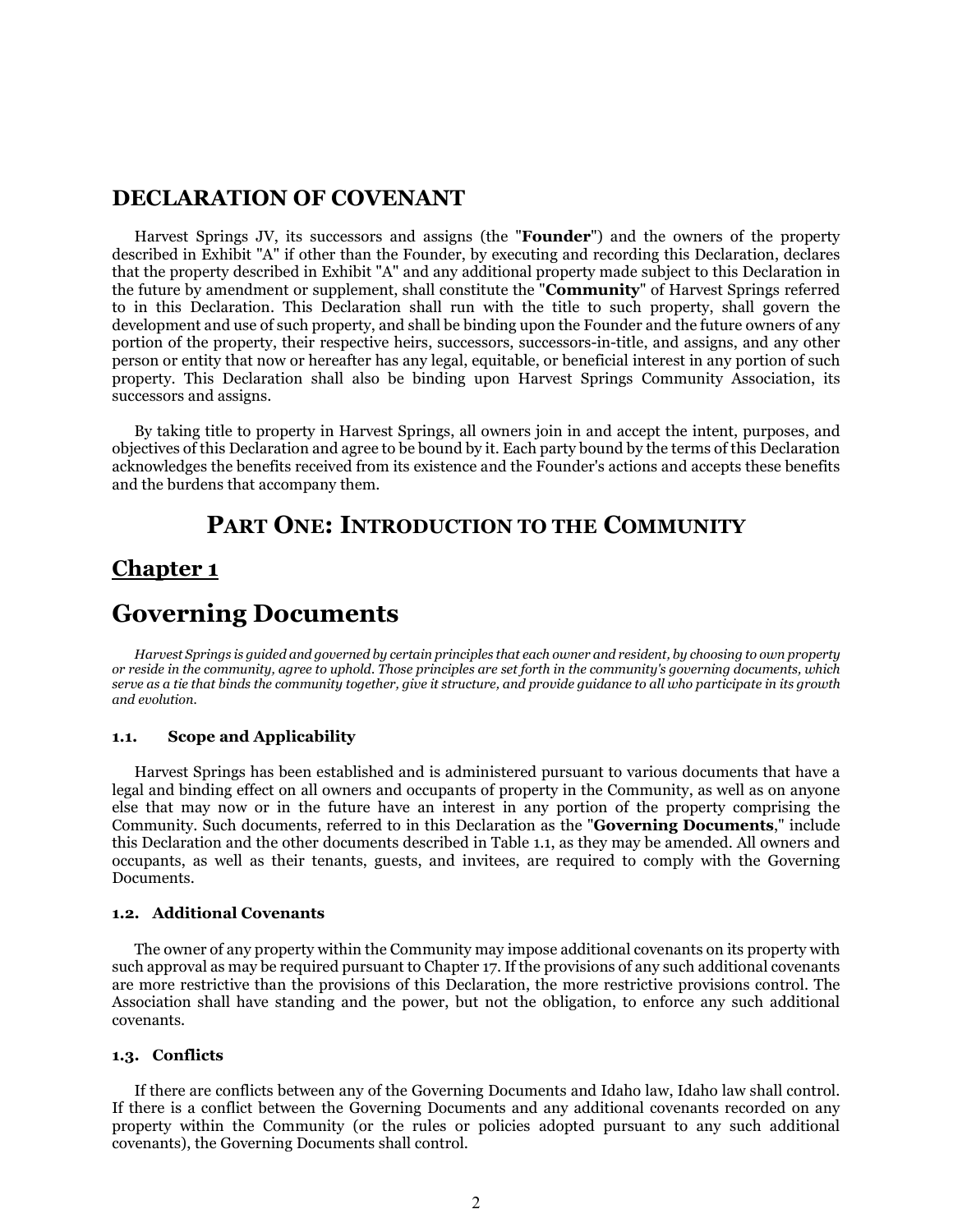If any court determines that any provision of this Declaration is invalid, or invalid as applied in a particular instance, such determination shall not affect the validity of other provisions or applications of such provision in other instances. Any conflicts with local law are also superseded by local law.

### **1.4. Definitions**

**GOVERNING DOCUMENTS**

Capitalized terms used in the Governing Documents have the meaning described in the paragraph where they first appear in bold print. All other terms used in the Governing Documents have their natural, commonly accepted definitions.

| <b>Community Declaration</b>    | This Community Declaration for Harvest Springs, which creates      |
|---------------------------------|--------------------------------------------------------------------|
|                                 | obligations that are binding upon the Association and all present  |
|                                 | and future owners of property in Harvest Springs.                  |
| Supplements                     | A recorded supplement to this Declaration, which may submit        |
|                                 | additional property to this Declaration, create easements over the |
|                                 | property described in the supplement, impose additional            |
|                                 | obligations or restrictions on such property, and/or designate     |
|                                 | special areas as described herein.                                 |
| <b>Association Organization</b> | Documents relating to the organization of the community            |
|                                 | association.                                                       |
| Design Guidelines/              | The design standards and architectural and aesthetic guidelines    |
| Narrative                       | adopted, as they may be amended, which govern new construction     |
|                                 | and modifications to Units, including structures, landscaping, and |
|                                 | other items on Units.                                              |

## **Chapter 2**

# **Community Administration**

*Vibrant communities depend upon all of their stakeholders working together to uphold community standards and achieve the vision and goals for the community. The Founder, the Association, the owners, the builders, and others have a role in the functioning of the community and in helping to fulfill that vision. This chapter identifies these stakeholders and describes their roles in administering the Community.*

### **2.1. The Founder**

The Founder has established the vision for the Community and, through the Governing Documents, has set forth the founding principles that will guide the Community during the initial period of development and sale and thereafter. The initial phase of the development for Harvest Springs is described in Exhibit "A." In addition, the Founder's proposed plan for development is described in the land use plan(s) for Harvest Springs approved by the City of Chubbuck, Idaho, (the "**City**") as it may be supplemented and amended, which encompasses all of the property described in Exhibit "B" (the "**Master Plan**"), as such Master Plan is further described in the Master Development Agreement for the Harvest Springs Development Project. However, the Founder is not obligated to submit any portion of the property shown on the Master Plan or any other property to this Declaration. In addition, the Founder may submit property to this Declaration that is not shown on the Master Plan.

The Founder has reserved various rights in the Governing Documents with respect to development and administration of the Community. The Founder may exercise certain of these rights throughout the "**Development and Sale Period**," which is the period of time during which the Founder or any "Founder Affiliate" owns real property in the Community or has an unexpired option to expand the Community pursuant to Chapter 16. A "**Founder Affiliate**" is any Person that is owned or controlled by the Founder.

The Founder has reserved other rights that may be exercised only during the "**Founder Control Period**," which is the period of time that the Founder is entitled to appoint a majority of the members of the Association's board of directors ("**Board**"). The Founder Control Period begins on the date of the Association's incorporation and terminates upon the first of the following to occur: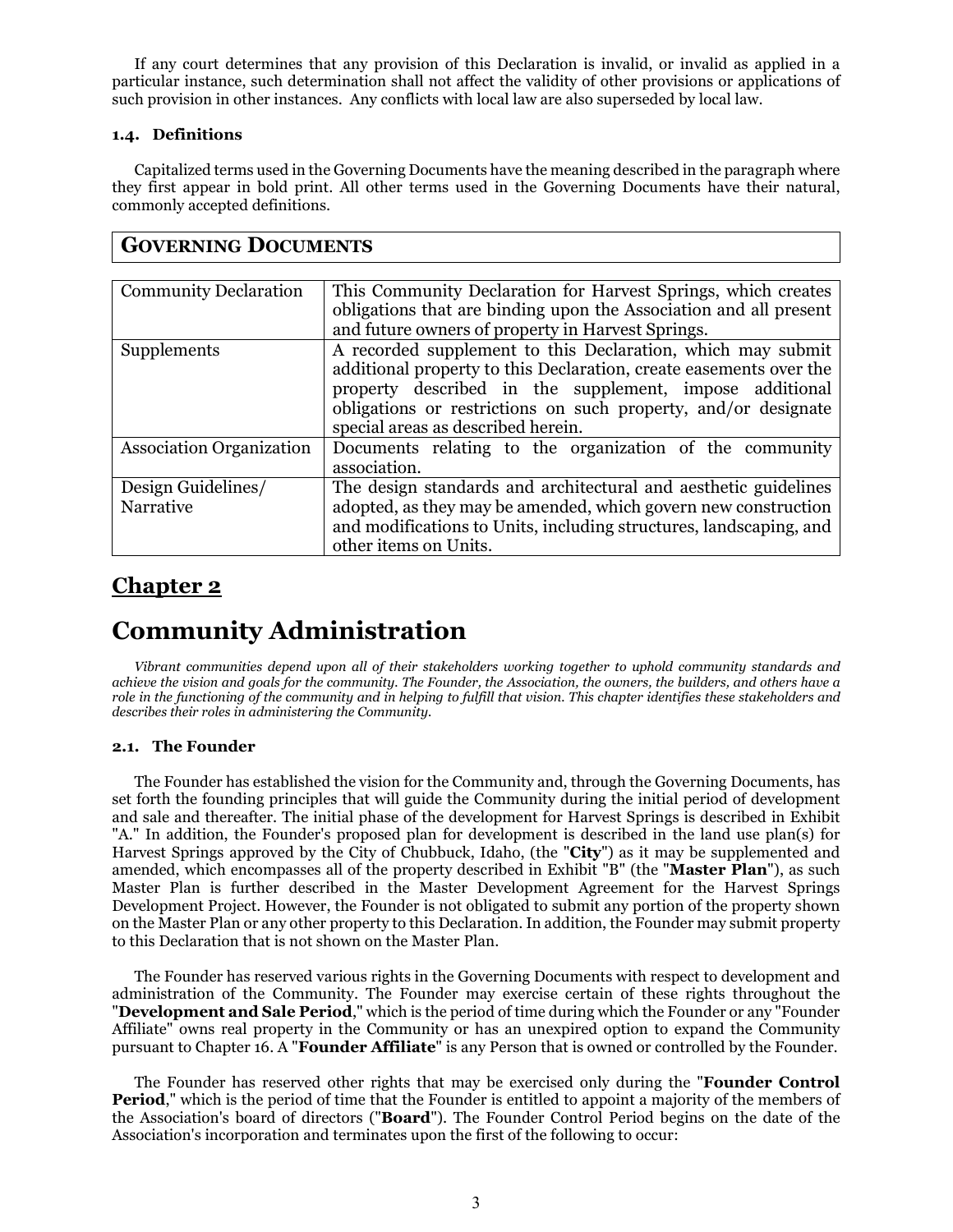(a) when 75% of the total number of Units permitted by applicable zoning for the property described in the Master Plan have certificates of occupancy issued thereon and have been conveyed to persons other than Builders holding title for purposes of construction and resale;

- (b) December 31, 2050; or
- (c) when, in its discretion, the Founder so determines and declares in a recorded instrument.

The Founder has certain approval rights for a limited period as provided in the By-Laws after the termination of the Founder Control Period.

The Founder may assign its status and rights as the Founder under the Governing Documents to any Founder Affiliate or any person who takes title to any portion of the property described in Exhibit "A" or "B" for the purpose of development and/or sale. Such assignment shall be made only in a recorded instrument signed by both parties, and shall not prevent Founder from assigning its status and rights for any other property subject to this Declaration.

#### **2.2. The Association**

The Founder has established or will establish the Association as the primary entity responsible for administering Harvest Springs in accordance with the Governing Documents. The Association may exercise all rights and powers that the Governing Documents and Idaho law expressly grant to it, as well as any rights and powers that may reasonably be implied under the Governing Documents. It may also take any action reasonably necessary to effectuate any such right or privilege.

### **2.3. The Board**

On most matters, the Association acts through the Board. However, in some instances the Governing Documents or applicable law limit the Board's ability to act without the approval of the Association's members. Unless the Governing Documents or Idaho law specifically provide otherwise, the Board may exercise the Association's rights and powers without a vote of the membership.

The Board may institute, defend, settle, or intervene on behalf of the Association in mediation, binding or nonbinding arbitration, litigation, or administrative proceedings in matters pertaining to any Area of Common Responsibility, as defined in Section 3.1, enforcement of the Governing Documents, or any other civil claim or action. However, the Board has no legal duty to institute litigation or any other proceeding on behalf of or in the name of the Association or its members.

In exercising the Association's rights and powers, making decisions on the Association's behalf (including, without limitation, deciding whether to file a lawsuit or take other legal action under any circumstances) and conducting the Association's affairs, Board members and the Association's officers are required to comply with, and shall be judged by, the standards set forth in the By-Laws.

#### **2.4. The Owners**

Each Person that holds record title to a Unit, as defined in Section 3.1, is referred to in the Governing Documents as an "**Owner.**" However, a Person who holds title merely as security for the performance of an obligation (such as a lender holding a mortgage or similar security instrument), a church or religious organization that holds title to property used for religious or worship services, and any governmental or public entity who holds title shall not be considered an "Owner." If a Unit is sold under a recorded contract of sale, and the contract specifically so states, the purchaser (rather than the holder of fee simple title) will be considered the Owner. If a Unit has more than one Owner, all Co-Owners are jointly and severally obligated to perform the responsibilities of the Owner under the Governing Documents.

Every Owner has a responsibility to comply with the Governing Documents and uphold the community standards described in this Declaration. Each Owner also has an opportunity to participate in the administration of the Community through membership in the Association and through service to the Community in various committee and leadership roles, as described in Chapters 3 and 4 and in the By-Laws.

### **2.5. Builders**

Much of the responsibility and credit for helping to create Harvest Springs rests with the "**Builders**" those Persons who purchase one or more unimproved or improved lots or parcels of land within Harvest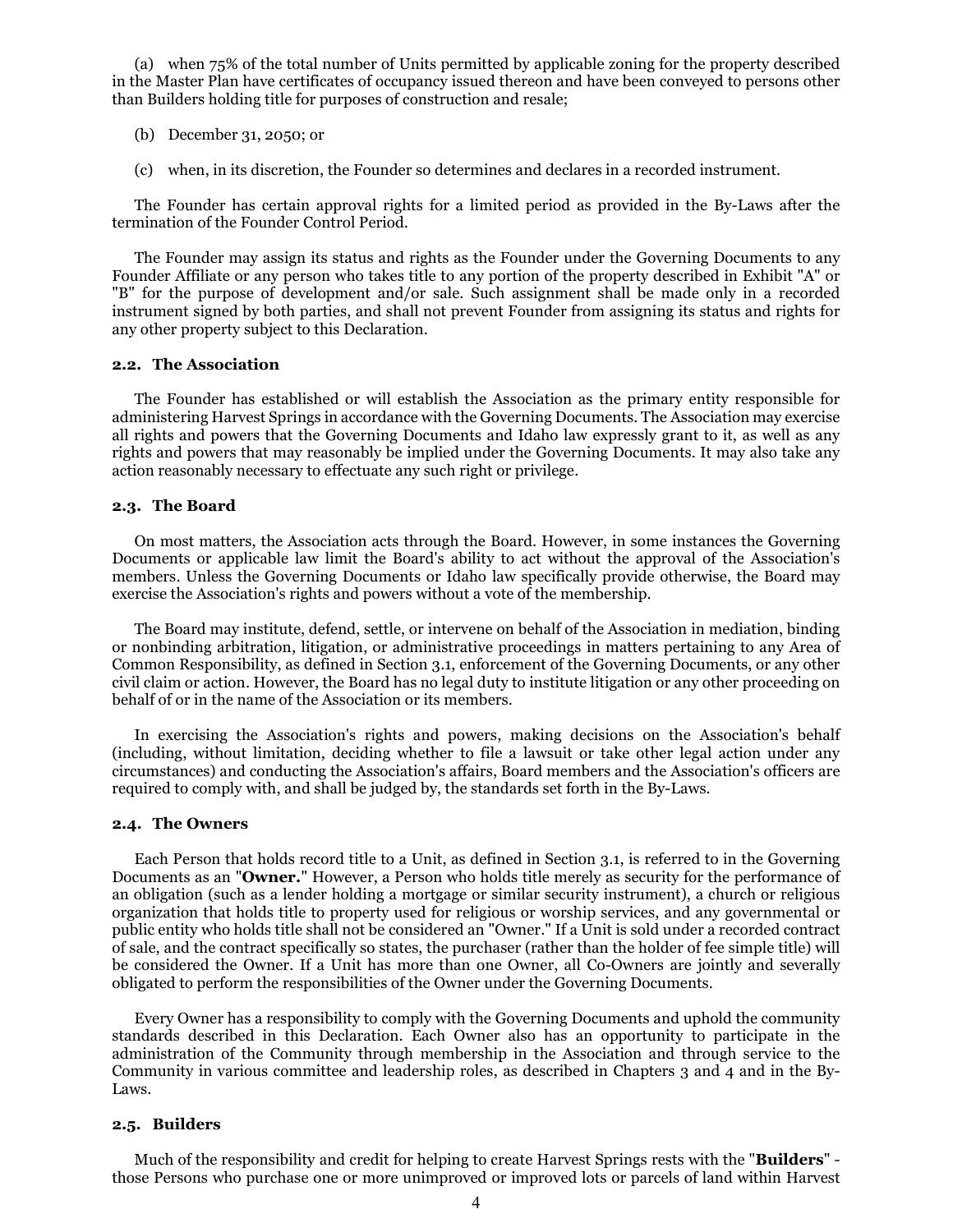Springs for further subdivision or development and resale in the ordinary course of their business. The Builders have the same privileges and responsibilities as Owners during the time that they own Units for construction and resale, including the privileges of membership in the Association. In addition, the Founder may extend any of the rights it has reserved under the Governing Documents with respect to development, marketing, and sale of property in the Community to such Builders as it may designate.

### **2.6. Neighborhood Associations**

Portions of the Community may be developed under a condominium form of ownership, may have special requirements, or in the Founder's discretion may lead the Founder to establish a separate condominium or owners association to administer additional covenants applicable to that particular area ("**Neighborhood Association**"). However, nothing in this Declaration requires the creation of a Neighborhood Association, and the jurisdiction of any Neighborhood Association shall be subordinate to that of the Association.

Any Neighborhood Association shall be responsible for administering the additional covenants applicable to the property within its jurisdiction and for maintaining, in accordance with the Community-Wide Standard, any property which it owns or which its covenants designate as being for the common benefit of its members.

### **2.7. Mortgagees**

If a Unit, as defined in Section 3.1, is made subject to a mortgage or other form of security instrument affecting title to a Unit ("**Mortgage**"), then the holder or beneficiary of that Mortgage ("**Mortgagee**") also has an interest in the administration of the Community. The Governing Documents contain various provisions for the protection of Mortgagees, including those set forth in Chapter 16.

### **Chapter 3**

## **Community Structure and Organization**

*The Community consists of parcels of property, referred to as Units, which are intended for the exclusive use of the Owner and other occupants of such parcel, as well as property that is intended for common use. Units are grouped into Neighborhoods to facilitate voting on Association matters.* 

### **3.1. Designations of Properties Comprising the Community**

*Units*. A **"Unit**" is a subdivided lot or condominium unit within Harvest Springs depicted as a separately identified parcel on a recorded subdivision plat, survey, or condominium instrument, which may be independently owned and conveyed and is zoned or otherwise intended for development, use, and occupancy as an attached or detached residence for a single family and is sometimes referred to as a "**Residential Unit**"

The term "Unit" refers to the land, if any, which is part of the Unit, as well as to any structures or other improvements on the Unit. In the case of a building within a condominium or other structure containing multiple dwellings, each dwelling shall be deemed to be a separate Unit. A parcel of land is considered a single Unit until a subdivision plat, survey, or condominium instrument is recorded subdividing it into more than one Unit. The term does not include Common Areas, as defined below, common property of any Neighborhood Association, or property dedicated to the public.

**Common Area.** Any property and facilities that the Association owns or in which it otherwise holds possessory or use rights for the common use or benefit of more than one Unit is referred to as "**Common Area**." The Common Area also includes any property that the Association holds under a lease and any easements in favor of the Association.

*Limited Common Area.* Certain portions of the Common Area may be designated as "**Limited Common Area**" and assigned for the exclusive use or primary benefit of less than all Units. Limited Common Areas might include such things as entry features, recreational facilities, lakes, green space, green courts, and landscaped medians and cul-de-sacs, among other things.

The Founder may designate property as Limited Common Area and assign it to particular Units on the recorded plat depicting such property, in the deed conveying such property to the Association, or in the Supplement by which the property is submitted to the terms of this Charter. At any time during the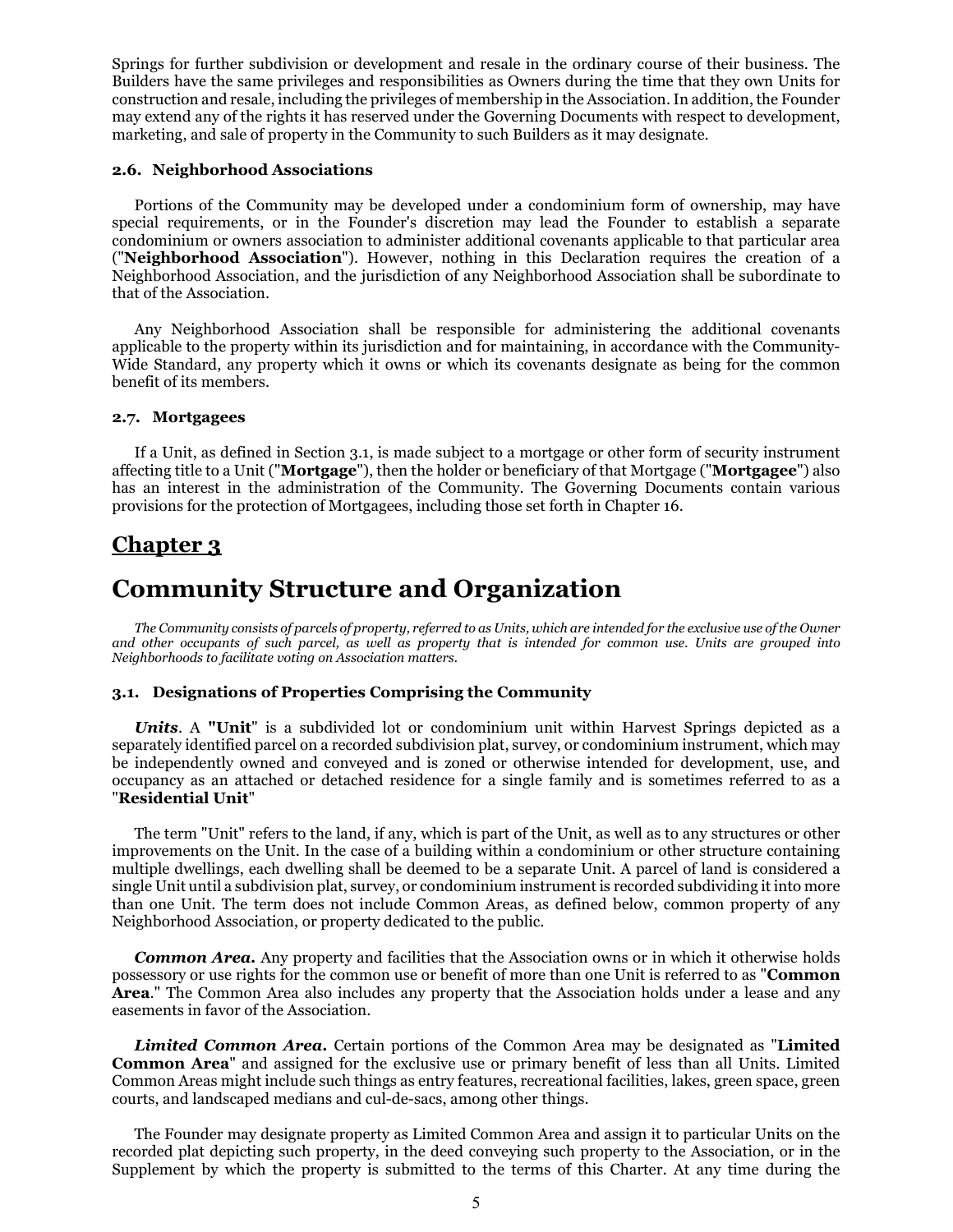Development and Sale Period, the Founder may assign use of the same Limited Common Area to additional Units.

*Area of Common Responsibility.* All of the properties and facilities for which the Association has responsibility under the Governing Documents, or for which the Association otherwise agrees to assume responsibility (including any maintenance obligations), are collectively referred to in the Governing Documents as the "**Area of Common Responsibility**," regardless of who owns them. The Area of Common Responsibility includes all of the Common Area and may also include Units or portions of Units and property dedicated to the public, such as public rights-of-way, trails, parks, and open spaces. The initial Area of Common Responsibility is described in Chapter 9.

### **3.2. Neighborhoods**

Units are grouped into "**Neighborhoods**" to facilitate a system of representative voting on matters as to which the Governing Documents require approval of the Association's membership. A Neighborhood may be comprised of any number of Units and may include Units of more than one housing type, as well as Units that are not contiguous to one another. Each Neighborhood will elect one "Voting Delegate" to cast the votes allocated to Units in that Neighborhood on matters requiring a vote of the Owners, as described in Chapter 4.

The Founder initially will assign Units to a specific Neighborhood (by name or other identifying designation) either in Exhibit "A" or in a Supplement. During the Development and Sale Period, the Founder may unilaterally record a Supplement, or an amendment to this Charter or any previously recorded Supplement, to designate or change Neighborhood boundaries. Thereafter, the Board may amend this Charter or any Supplement to re-designate Neighborhood boundaries; however, the Board may not combine two or more existing Neighborhoods without the consent of Owners of a majority of the Units in the affected Neighborhoods.

### **3.3. Election Districts**

The Founder or the Board may designate "**Election Districts**," consisting of the Units within one or more Neighborhoods, for the purpose of electing directors to the Board. The By-Laws set forth the method of establishing Election Districts. The number of Election Districts shall not exceed the total number of directors on the Board. The purpose of Election Districts is to provide for representation on the Board by groups with potentially dissimilar interests and to avoid a situation in which particular groups are able to elect the entire Board due to the number of votes they represent.

### **Chapter 4**

# **Association Membership and Voting Right**

*The Association is an entity through which each Owner can participate in the governance and administration of Harvest Springs. While many powers and responsibilities are vested in the Board in order to facilitate day-to-day management and operation, the membership and voting rights vested in the Owners allow the Owners to participate in administration of the Community and influence the outcome of major decisions.*

### **4.1. Membership**

The Association initially has two classes of membership: the Owner membership, which is comprised of all Owners, including Builders, and the Founder membership, which consists solely of the Founder.

*Owner Membership.* Every Owner is automatically a member of the Association. However, there shall be only one membership per Unit. Thus, if a Unit has more than one Owner, all co-Owners of the Unit shall share the privileges of such membership, subject to reasonable Board regulation and the restrictions on voting set forth below and in the By-Laws. If an Owner is a corporation, a partnership, or other legal entity, its membership rights may be exercised by any officer, director, partner, or trustee, or by an individual the Owner designates from time to time in a writing to the Association's Secretary, except that only the individuals residing in the Unit shall be entitled to use any Common Areas available for use by Owners.

*Founder Membership.* The Founder holds the sole Founder membership. The Founder membership shall terminate two years after expiration of the Founder Control Period, or on such earlier date as the Founder determines and declares in a recorded instrument.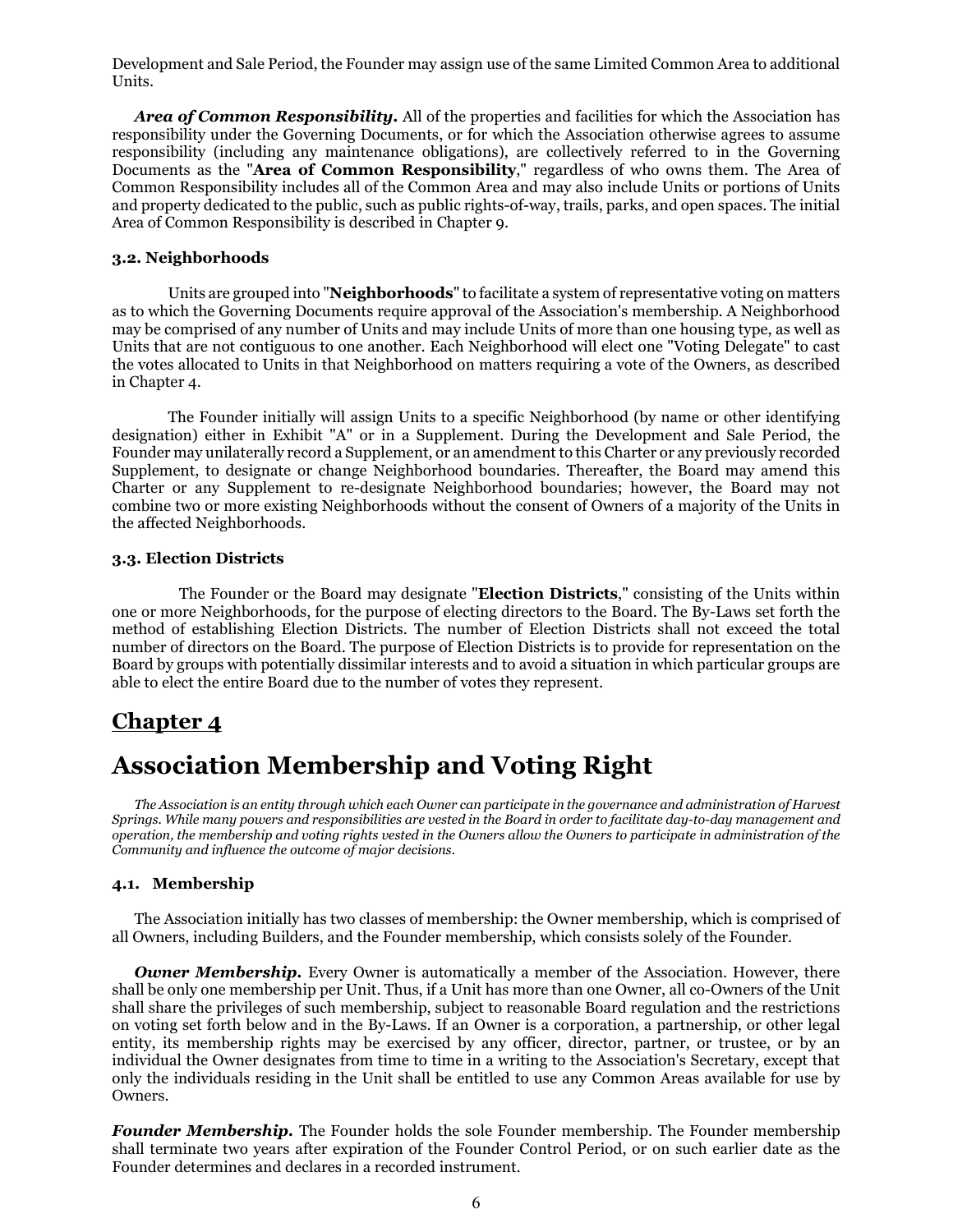The Founder may, by Supplement, create additional classes of membership comprised of the owners of Units within any portion of the additional property submitted to this Declaration. The Founder shall specify in any such Supplement the rights, privileges, and obligations of the members of any class of membership created by that Supplement.

### **4.2. Voting**

Each Unit is assigned one equal vote, subject to the limitations on voting set forth in this Charter and the other Governing Documents. No vote shall be exercised for any property exempt from assessment under Section 12.8. Further, during such time as there is a Founder membership, no vote shall be exercised for Units that the Founder or a Founder Affiliate owns; rather, the Founder's consent shall be required for various actions of the Board, the membership, and committees, as specifically provided elsewhere in the Governing Documents.

Due to the number of Units that may be developed in Harvest Springs, the Governing Documents provide for a representative system of voting. The Owners of Units in each Neighborhood elect "**Voting Delegate**" and an alternative Voting Delegate, in the manner provided in the By-Laws, to cast the votes of all Units in the Neighborhood on matters requiring a vote of the membership, except where the governing documents specifically require a vote of the Owners. However, until such time as the Board first calls for election of a Voting Delegate for a particular Neighborhood, each Owner of a Unit in such Neighborhood shall be considered a "Voting Delegate" and may personally cast the vote allocated to such Owner's Unit on any issue requiring a vote of the Voting Delegates under the Governing Documents.

### **Association Membership and Voting Rights**

 The Voting Delegate or, in his or her absence, the alternative Voting Delegate, attends Association meetings and casts all votes allocated to Units in the Neighborhood that he or she represents on any matters as to which such Voting Delegate is entitled to vote under the Governing Documents. A Voting Delegate may vote all votes it is entitled to cast in its discretion and may, but need not, poll the Owners of Units in the Neighborhood which he or she represents prior to voting. On any matter, other than election of directors, for which a Voting Delegate is entitled to cast more than one vote, the Voting Delegate may cast all such votes as a block or split them but shall not be entitled to fractionalize any single vote.

Voting Delegates are subordinate to the Board, and their responsibility and authority does not extend to policymaking, supervising, or otherwise being involved in Association governance beyond voting on matters put to a vote of the membership.

In any situation in which an Owner is entitled personally to exercise the vote for his or her Unit, if there is more than one Owner of a Unit, the vote for such Unit shall be exercised as the co-Owners holding a majority of the ownership interest in the Unit determine among themselves. Any co-Owner may cast the vote for the Unit and majority agreement shall be conclusively presumed unless another co-Owner of the Unit protests promptly to the President or other person presiding over the meeting or the balloting, in the case of a vote taken outside of a meeting. In the absence of majority agreement, the Unit's vote shall be suspended if two or more co-Owners seek to exercise it independently.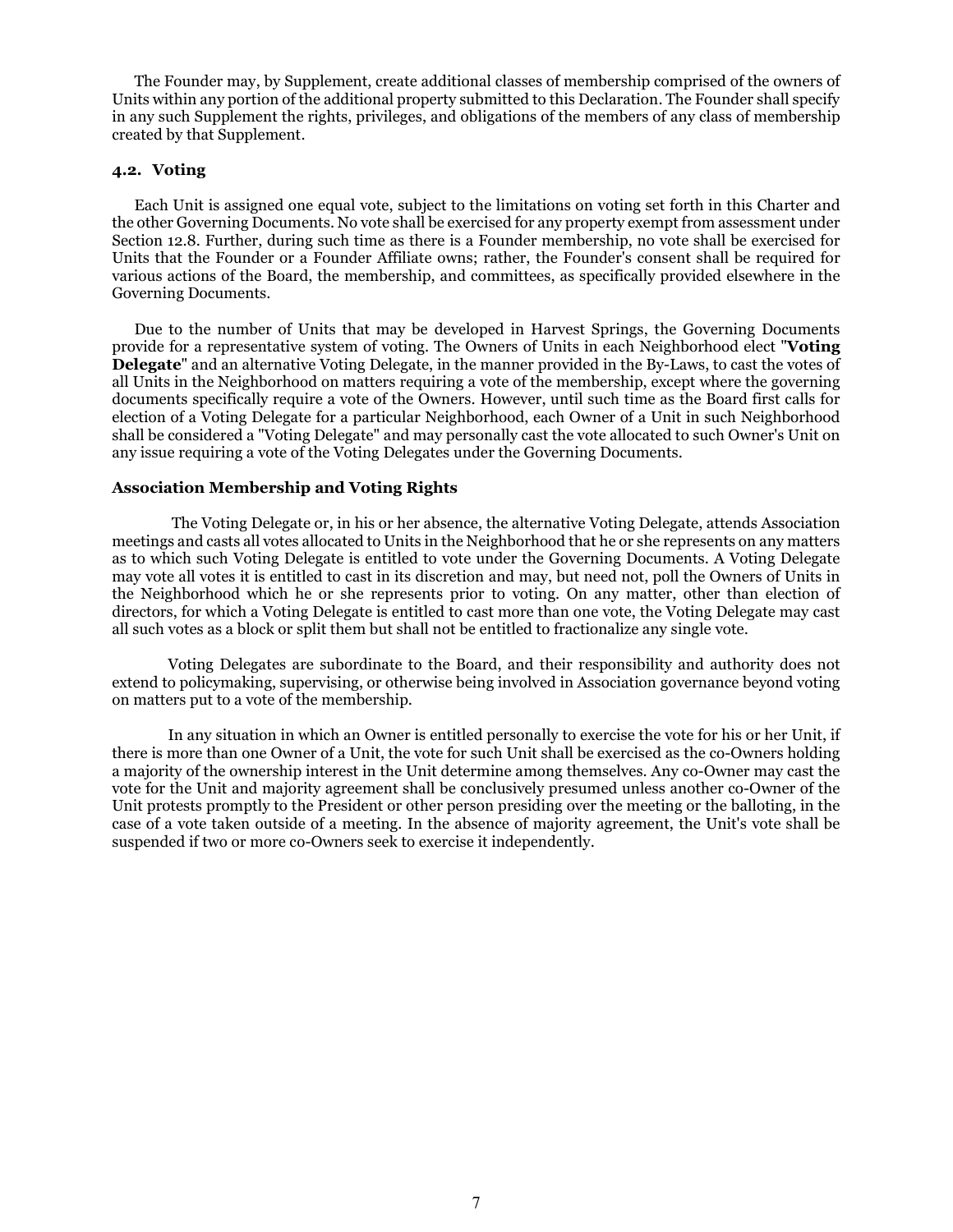## **PART TWO: COMMUNITY STANDARDS**

### **Chapter 5**

# **Architecture, Landscaping, and Aesthetic Standards**

*The Community derives its unique character from a mix of architectural styles and from the cooperation of all Builders and Owners in upholding minimum design, landscaping, and aesthetic standards. This chapter explains how those standards are established and how they are applied and maintained through a process requiring prior approval for construction on and exterior modifications to improvements on Units.*

### **5.1. General**

All site work, landscaping, structures, improvements, and other items placed on a Unit in a manner or location visible from outside of any existing structures on the Unit ("**Improvements**") are subject to standards for design, landscaping, and aesthetics adopted pursuant to this chapter ("**Design Guidelines**") and the approval procedures set forth in this chapter, except as this chapter or the Design Guidelines may otherwise specify.

No prior approval is necessary to repaint the exterior of existing structures using the most recently approved color scheme or to rebuild or restore any damaged structures in a manner consistent with the plans and specifications most recently approved for such structures. Generally, no approval is required for work done to the interior of a structure; however, modifications to the interior of screened porches, patios, and any other portions of a structure visible from outside of the structure do require prior approval.

Any dwelling constructed on a Unit shall be designed by and built in accordance with plans and specifications by a licensed contractor unless the Founder or its designee in its sole discretion otherwise approves.

Approval under this chapter is not a substitute for any approvals, inspections, or reviews required by the County, the City, or any governmental agency or entity having jurisdiction over architectural or construction matters.

This chapter shall not apply to the Founder's or any Founder Affiliate's design and construction activities or to the Association's activities during the Founder Control Period.

### **5.2. ARCHITECTURAL CONTROL Authority**

Initially, the Founder reviews applications for proposed Improvements and determines whether they should be approved. Thereafter, the Board of Directors will appoint a ARCHITECTURAL CONTROL Committee to review applications for proposed improvements. The Founder or the ARCHITECTURAL CONTROL Committee is referred to as the "Reviewer." The Reviewer sets fees for reviewing applications.

**(a)** *Founder.* The Founder shall have exclusive authority to review and act upon all applications for review of proposed Improvements until the later of (i) the expiration of the Development and Sale Period, or (ii) such time as all Units planned for the property described in Exhibits "A" and "B" have been improved with dwellings for which a certificate of occupancy has been issued. The Founder may designate one or more persons to act on its behalf in reviewing any application. In reviewing and acting upon any request for approval, the Founder and its designee act solely in the Founder's interest and owe no duty to any other Person.

From time to time, the Founder may delegate any or all of its rights under this chapter to other Persons or committee, including the committee appointed pursuant to Section 5.2(b). Any such delegation shall be in writing, shall specify the scope of responsibilities delegated, and shall be subject to (i) the Founder's right to revoke delegation at any time and reassume its prior control, and (ii) the Founder's right to veto any decision which it determines, in its discretion, to be inappropriate or inadvisable. So long as the Founder has any rights under this chapter, the jurisdiction of others shall be limited to such matters as the Founder specifically delegates.

**(b)** *ARCHITECTURAL CONTROL Committee.* Upon the Founder's delegation of authority pursuant to Section 5.2(a), or upon expiration or termination of the Founder's rights under this chapter, the Board shall appoint a ARCHITECTURAL CONTROL Committee ("**ARCHITECTURAL CONTROL Committee**" or "**DRC**") to assume jurisdiction over matters within the scope of the delegated authority or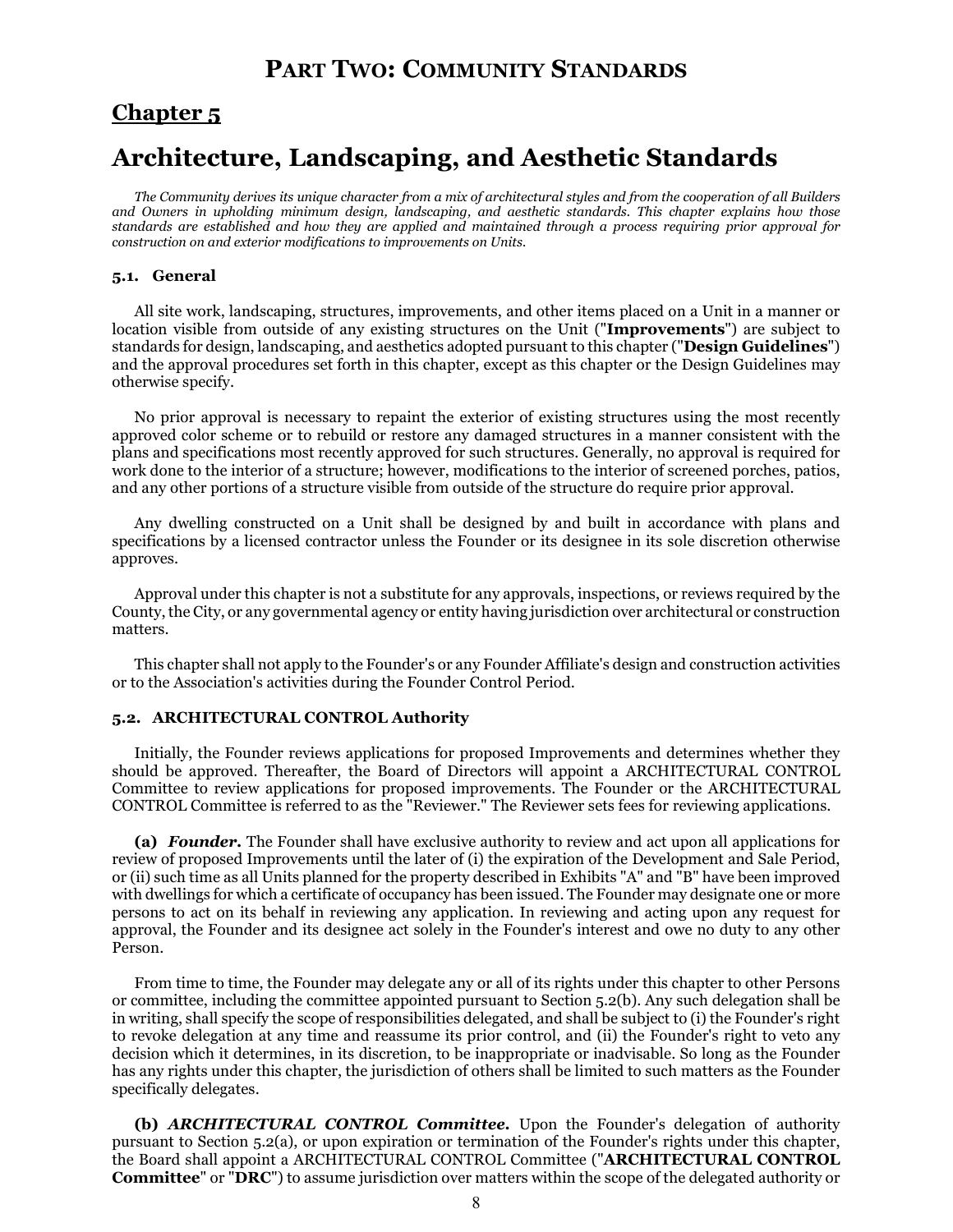this chapter, respectively. The DRC shall consist of at least three, but not more than seven, persons, who shall serve and may be removed and replaced in the Board's discretion. DRC members need not be Owners or representatives of Owners. The DRC may, but need not, include architects, engineers, or similar professionals. The Association may compensate DRC members in such manner and amount, if any, as the Board may determine appropriate.

Until expiration of the Founder's rights under this chapter, the DRC shall notify the Founder in writing within three business days of any action (*i.e.,* approval, partial approval, or disapproval) it takes under this chapter. A copy of the application and any additional information the Founder may require shall accompany the notice. The Founder shall have 10 business days after receipt of such notice to veto any such action, in its discretion, by written notice to the DRC.

Unless and until such time as the Founder delegates all or a portion of its reserved rights to the DRC or the Founder's rights under this chapter terminate, the Association shall have no jurisdiction over architectural matters.

**(c)** *Reviewer.* For purposes of this chapter, the entity having jurisdiction in a particular case shall be referred to as the "**Reviewer.**"

**(d)** *Fees; Assistance.* The Reviewer may establish and charge reasonable fees for its review of applications and may require that such fees be paid in advance. Such fees may also include reasonable costs incurred in having professionals review any application. The Board may include the compensation of such persons in the Association's annual operating budget.

### **5.3. Guidelines and Procedures**

The purpose of the Design Guidelines is to maintain a consistent character and quality of appearance for the Improvements within the community and to ensure that Improvements are constructed in an orderly manner. The Design Guidelines may describe what types of building materials and design elements are preferred and others that are discouraged. The Design Guidelines may also provide a specific procedure for submitting applications for proposed Improvements and describe how to carry out the construction of the Improvements once approval has been received.

**(a)** *Design Guidelines.* The Founder may prepare the initial Design Guidelines, which may contain general provisions applicable to all of Harvest Springs as well as specific provisions that vary among uses, housing types, or locations within the Community. The Design Guidelines are intended to provide guidance to Owners, Builders, and contractors regarding matters of particular concern to the Reviewer. The Design Guidelines are not the exclusive basis for the Reviewer's decisions, and compliance with the Design Guidelines does not guarantee approval.

The Founder shall have sole and full authority to amend the Design Guidelines for so long as it has review authority under Section 5.2(a). The Founder's right to amend the Design Guidelines shall continue even if it delegates reviewing authority to the DRC, unless the Founder also delegates the power to amend to the DRC. Upon termination or delegation of the Founder's right to amend, the DRC may amend the Design Guidelines with the Board's consent.

Amendments to the Design Guidelines shall apply prospectively only. They shall not require modifications to or removal of any structures previously approved once the approved construction or modification has begun. However, any new work on such structures must comply with the Design Guidelines as amended. There shall be no limitation on the scope of amendments to the Design Guidelines, and such amendments may eliminate requirements previously imposed or otherwise make the Design Guidelines less restrictive.

The Reviewer shall make the Design Guidelines available to Builders, Owners, and their contractors upon request. In the Founder's discretion, such Design Guidelines may be recorded, in which event the recorded version, as it may be amended from time to time, shall control in the event of any dispute as to which version of the Design Guidelines was in effect at any particular time.

*Procedures.* Unless the Design Guidelines provide otherwise, no activities within the scope of this chapter (as described in Section 5.1) may begin on any property within Harvest Springs until a written application is submitted to and approved by the Reviewer. The application must be accompanied by plans and specifications, which shall show, as applicable, site layout, structural design, exterior elevations, exterior materials and colors, landscaping, drainage, exterior lighting, irrigation, and such other information as the Reviewer or the Design Guidelines require.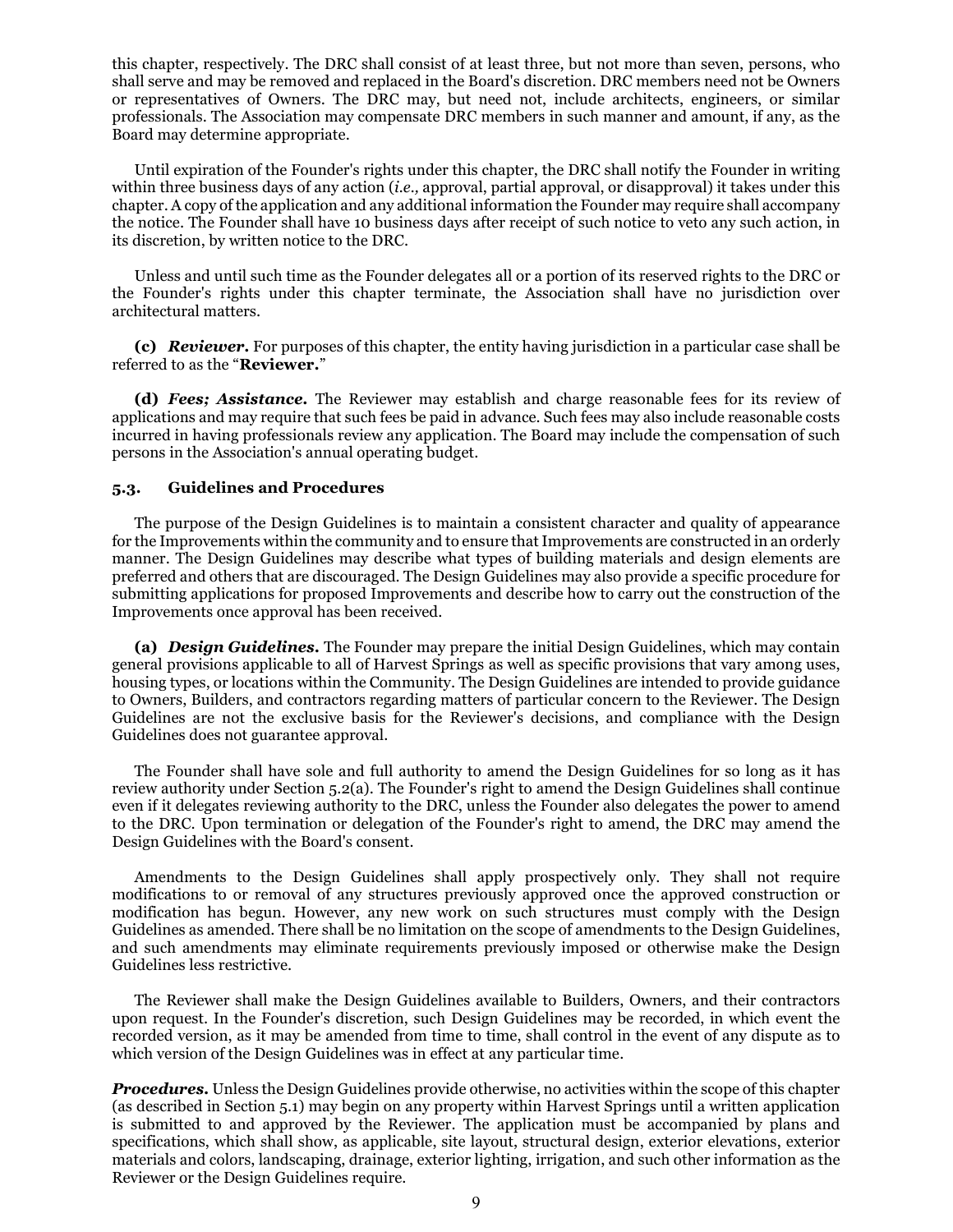In reviewing each application, the Reviewer may consider any factors it deems relevant, including, without limitation, harmony of the proposed external design with surrounding structures and environment. Decisions may be based on purely aesthetic considerations. Each Owner acknowledges that such determinations are purely subjective and that opinions may vary as to the desirability and/or attractiveness of particular improvements.

The Reviewer shall have the sole discretion to make final, conclusive, and binding determinations on matters of aesthetic judgment, and such determinations shall not be subject to the procedures in Chapter 19 or judicial review so long as they are made in good faith and in accordance with required procedures.

The Reviewer shall make a determination on each application after receipt of a completed application with all required information. The Reviewer may permit or require that an application be submitted or considered in stages, in which case a final decision shall not be required until after the final, required submission. The Reviewer may (i) approve the application with or without conditions; (ii) approve a portion of the application and disapprove other portions; or (iii) disapprove the completeapplication.

The Reviewer shall notify the applicant in writing of the final determination on any application no later than 30 business days after its receipt of a completed application and all required submissions; however, with respect to any DRC determination subject to the Founder's veto right under Section 5.2(b), the Reviewer shall notify the applicant of the final determination within 40 business days after its receipt of the final determination and all required submissions. Notice shall be deemed given at the time the envelope containing the response is deposited in the U.S. mail. Hand delivery, facsimile, electronic mail, or similar delivery of such written notice also shall be sufficient and shall be deemed given at the time of confirmed delivery to the applicant.

If the Reviewer fails to respond in a timely manner, approval shall be deemed given. However, no approval, whether expressly granted or deemed granted, shall be inconsistent with the Design Guidelines unless a written variance has been granted pursuant to Section 5.5.

As part of any approval, the Reviewer may require that construction commence within a specified time period. If construction does not commence within the required period, the approval shall expire, and the Owner must reapply for approval before commencing any activities. Once construction is commenced, it shall be diligently pursued to completion. All work shall be completed within one year of commencement unless otherwise specified in the notice of approval or unless the Reviewer, in its discretion, grants an extension in writing. The Reviewer may exempt certain activities from the application and approval requirements of this chapter if such activities are undertaken in compliance with the Design Guidelines and the Community-Wide Standard.

*Appeals Process.* After the Board's appointment of the DRC, an applicant may appeal any disapproval of its application to the Board. To request an appeal, the applicant must submit to the Association's Secretary, no later than 15 days after the delivery of the notification of disapproval, a copy of the original application, the notification of disapproval, and a letter requesting review of the decision. The appeal request shall also contain a response to any specific concerns or reasons for disapproval listed in the notification of disapproval. The Board may (i) affirm the DRC's decision, (ii) affirm a portion and overturn a portion of the DRC's decision, or (iii) overturn the DRC's entire decision. The Board shall notify the applicant and the DRC in writing of its decision no later than 30 days after its receipt of the request for appeal with all required information. The Board's decision shall include a description of its reasons for overturning the DRC's decision. During the appeal process the Owner shall not commence any work requiring approval hereunder.

### **5.4. No Waiver of Future Approvals**

The people reviewing applications under this chapter will change from time to time, and opinions on aesthetic matters, as well as interpretation and application of the Design Guidelines, may vary accordingly. It may not always be possible to identify objectionable features until work is completed. In such cases, the Reviewer may elect not to require changes to objectionable features. However, the Reviewer may refuse to approve similar proposals in the future. Approval of applications or plans shall not constitute a waiver of the right to withhold approval as to any similar applications, plans, or other matters subsequently or additionally submitted for approval.

#### **5.5. Variances**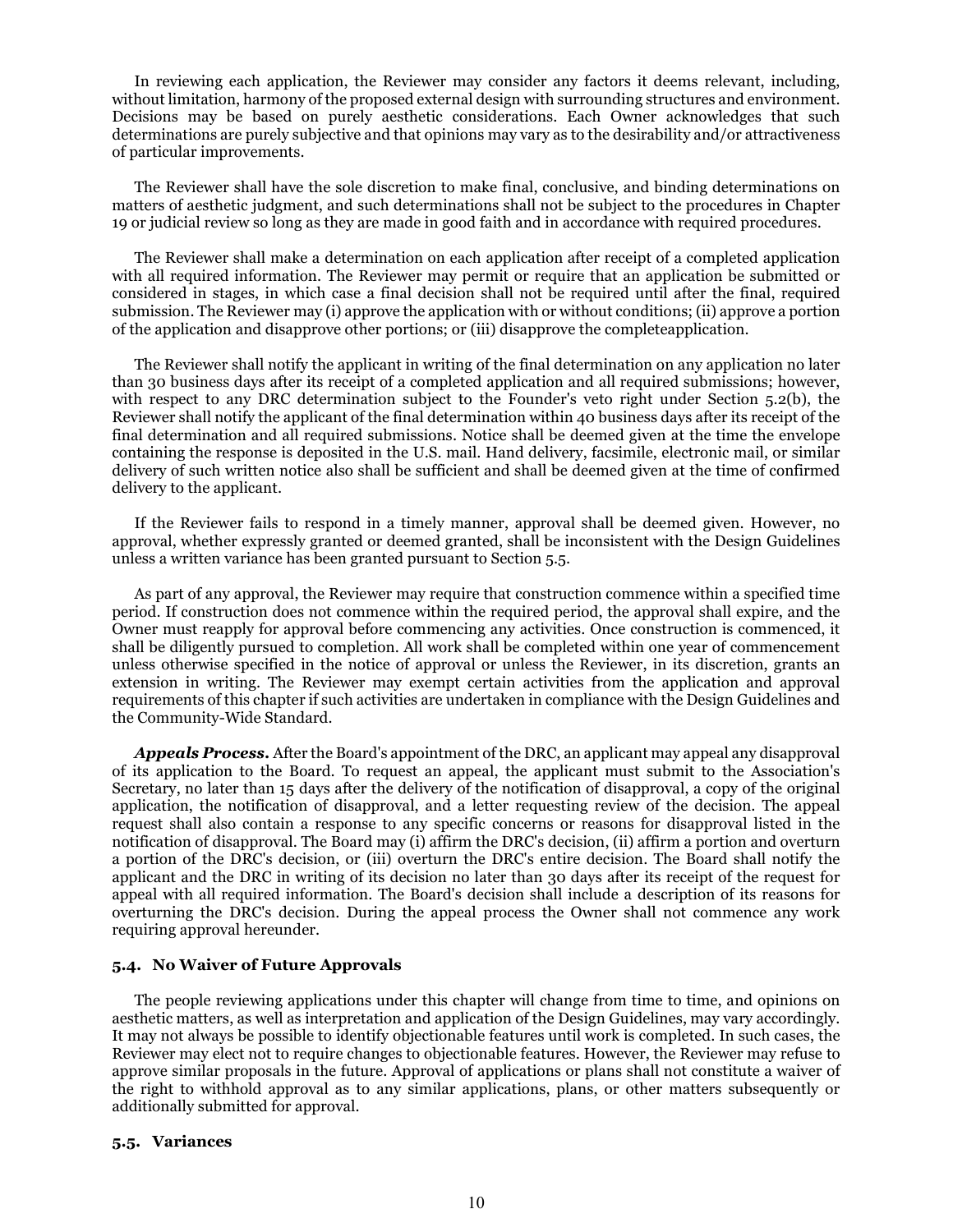When unusual circumstances exist that make it difficult or impossible to comply with a particular requirement of the Design Guidelines, the Owner may file a request with the Reviewer to be excused from complying with such requirement. The Reviewer has the discretion to determine when a variance is appropriate.

The Reviewer may authorize variances from compliance with any of the Design Guidelines and any procedures when it determines that circumstances such as topography, natural obstructions, hardship, or aesthetic or environmental considerations justify such a variance, however, the Reviewer shall under no circumstances be obligated to grant variances. No variance shall be effective unless in writing; (b) be contrary to this Declaration; or (c) prevent the Reviewer from denying a variance in other circumstances. A variance requires the Founder's written consent during the Development and Sale Period and, thereafter, requires the Board's written consent.

### **5.6. Limitation of Liability**

This chapter establishes standards and procedures as a mechanism for maintaining and enhancing the overall aesthetics of Harvest Springs; they do not create any duty to any Person. Review and approval of any application pursuant to this chapter may be based purely on aesthetic considerations. The Reviewer is not responsible for the structural integrity or soundness of approved construction or modifications; for compliance with building codes and other governmental requirements; or for ensuring that all dwellings are of comparable quality, value, size, or design or are aesthetically pleasing or otherwise acceptable to other Owners.

The Founder, Founder Affiliates, the Association, its officers, the Board, any committee, and any member of any of the foregoing shall not be liable for (a) soil conditions, drainage, or other general site work; (b) any defects in plans revised or approved hereunder; (c) any loss or damage arising out of the action, inaction, integrity, financial condition, or quality of work of any contractor or its subcontractors, employees, or agents, whether or not the Founder has approved or featured such contractor as a Builder; (d) any injury, damages, or loss arising out of the manner or quality or other circumstances of approved construction on or modifications to any Unit; or (e) any injury, damage, or loss arising out of an earthquake, Act of God, or any other natural disaster. In all matters, the Association shall defend and indemnify the Board, the DRC, and the members of each, as provided in the By-Laws.

#### **5.7. Certificate of Compliance**

Any Owner may request in writing that the Reviewer issue a certificate of compliance certifying that there are no known violations of this chapter or the Design Guidelines. The Association shall either grant or deny such written request within 30 days after receipt and may charge a reasonable administrative fee. Issuance of such a certificate shall prevent the Association from taking enforcement action against an Owner for any condition known to the Association on the date of such certificate.

### **Chapter 6**

## **Maintenance, Repair, and Replacement**

*One of the benefits of owning property in a planned community is the commitment among neighbors to maintain their property in a neat, attractive, and well landscaped condition to enhance the overall beauty and aesthetic appeal of the community. This chapter describes the Owners' responsibilities for maintenance and repair of their Units and for insuring their Units against property damage so that funds will be available for repair and restoration if needed.*

#### **6.1. Maintenance by Owners**

Each Owner shall maintain his or her Unit, including all structures, landscaping, and other improvements comprising the Unit, and the City shall maintain any property within Harvest Springs that it owns or controls in a manner consistent with the Governing Documents and the community wide standard, unless such maintenance responsibility is otherwise assumed by or assigned to the Association or a Neighborhood Association pursuant to this Charter, any Supplement, or by law.

Each Owner shall also be responsible for maintaining and irrigating the landscaping within that portion of any adjacent Common Area or public or private right-of-way lying between the Unit boundary and any wall, fence, or curb located on the Common Area or public or private right-of-way within 12 feet of the Unit boundary; provided, trees within the area may be maintained with the City, or the Association's irrigation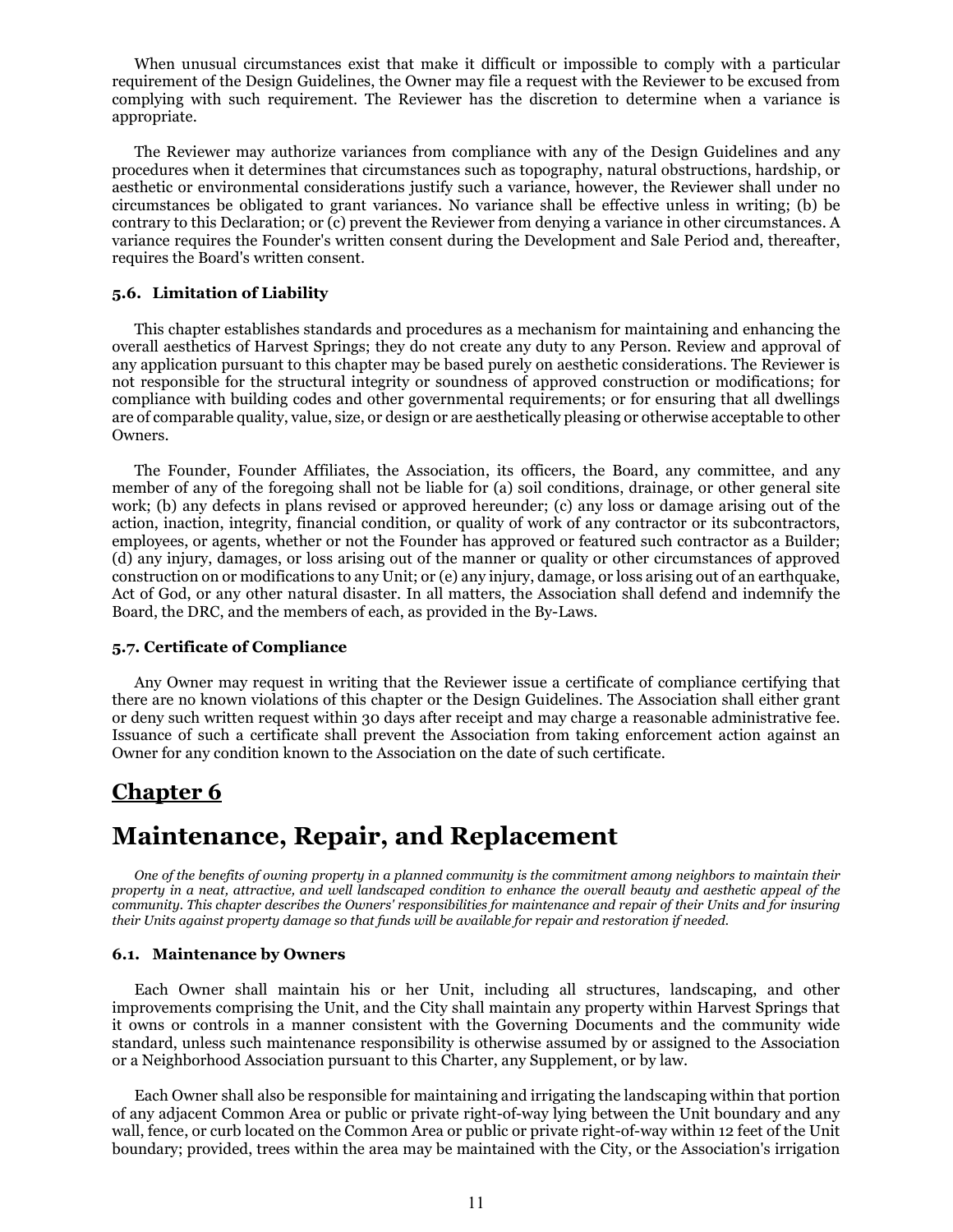system, if one is provided. However, Owners may not remove or replace trees, shrubs, or similar vegetation from this area without prior approval pursuant to Chapter 5.

### **6.2. Maintenance of Neighborhood Association Property**

A Neighborhood Association shall maintain its common property and any other property for which it has maintenance responsibility in a manner consistent with the Governing Documents and all applicable covenants.

Any Neighborhood Association shall also be responsible for maintaining and irrigating the landscaping within that portion of any adjacent Common Area or public right-of-way lying between the boundary of its common property and any wall, fence, or curb located on the Common Area or public right-of-way within 12 feet of its boundary. A Neighborhood Association shall not remove or replace trees, shrubs, or similar vegetation from this area without prior approval pursuant to Chapter 5.

### **6.3. Maintenance by the Association**

The Association shall maintain the Area of Common Responsibility in a manner consistent with the Governing Documents, as further described in Section 9.2.

The Association may also assume maintenance responsibility for property in any Neighborhood Association, either upon designation of the Neighborhood Association as a Service Area pursuant to Section 3.4 or upon the Board's determination, pursuant to Chapter 8, that the level and quality of maintenance then being provided is not consistent with the Community-Wide Standard. The Association need not treat all similarly situated Neighborhood Associations the same.

### **6.4. Responsibility for Repair and Replacement**

Unless otherwise specifically provided in the Governing Documents or in other instruments creating and assigning maintenance responsibility, responsibility for maintenance shall include responsibility for repair and replacement necessary to maintain the property to a level consistent with the Community-Wide Standard.

Each Owner shall carry property insurance for the full replacement cost of all insurable improvements on his or her Unit, less a reasonable deductible, unless either a Neighborhood Association (if any) or the Association carries such insurance (which they may but are not obligated to do). If the Association assumes responsibility for insuring a Unit, the premiums for such insurance shall be levied as a Specific Assessment against the benefited Unit and the Owner.

Within 90 days after any damage to or destruction of a structure on a Unit, the Owner shall promptly repair or reconstruct in a manner consistent with the original construction or such other plans and specifications as are approved pursuant to Chapter 5 unless the Board, in its discretion, agrees to extend such period. Alternatively, the Owner shall clear the Unit of debris and maintain it in a neat and attractive landscaped condition consistent with the Community-Wide Standard. The Owner shall pay any costs that insurance proceeds do not cover.

Additional recorded covenants applicable to any Neighborhood Association or Service Area may establish additional insurance requirements and more stringent standards for rebuilding or reconstructing structures on Units and for clearing and maintaining the Units in the event the structures are not rebuilt or reconstructed.

This section shall apply to a Neighborhood Association with respect to common property of the Neighborhood Association in the same manner as if the Neighborhood Association was an Owner and the common property was a Unit.

### **6.5. Maintenance and Repair of Party Walls and Similar Structures**

Except as may otherwise be provided by law, a written agreement between Owners of adjacent Units, or other recorded documents applicable to adjacent Units:

(a) Each wall, fence, driveway, or similar structure built as part of the original construction on the Units that serves and/or separates any two adjoining Units shall be considered a party structure. The cost of reasonable repair and maintenance of a party structure shall be shared equally by the Owners who use the party structure.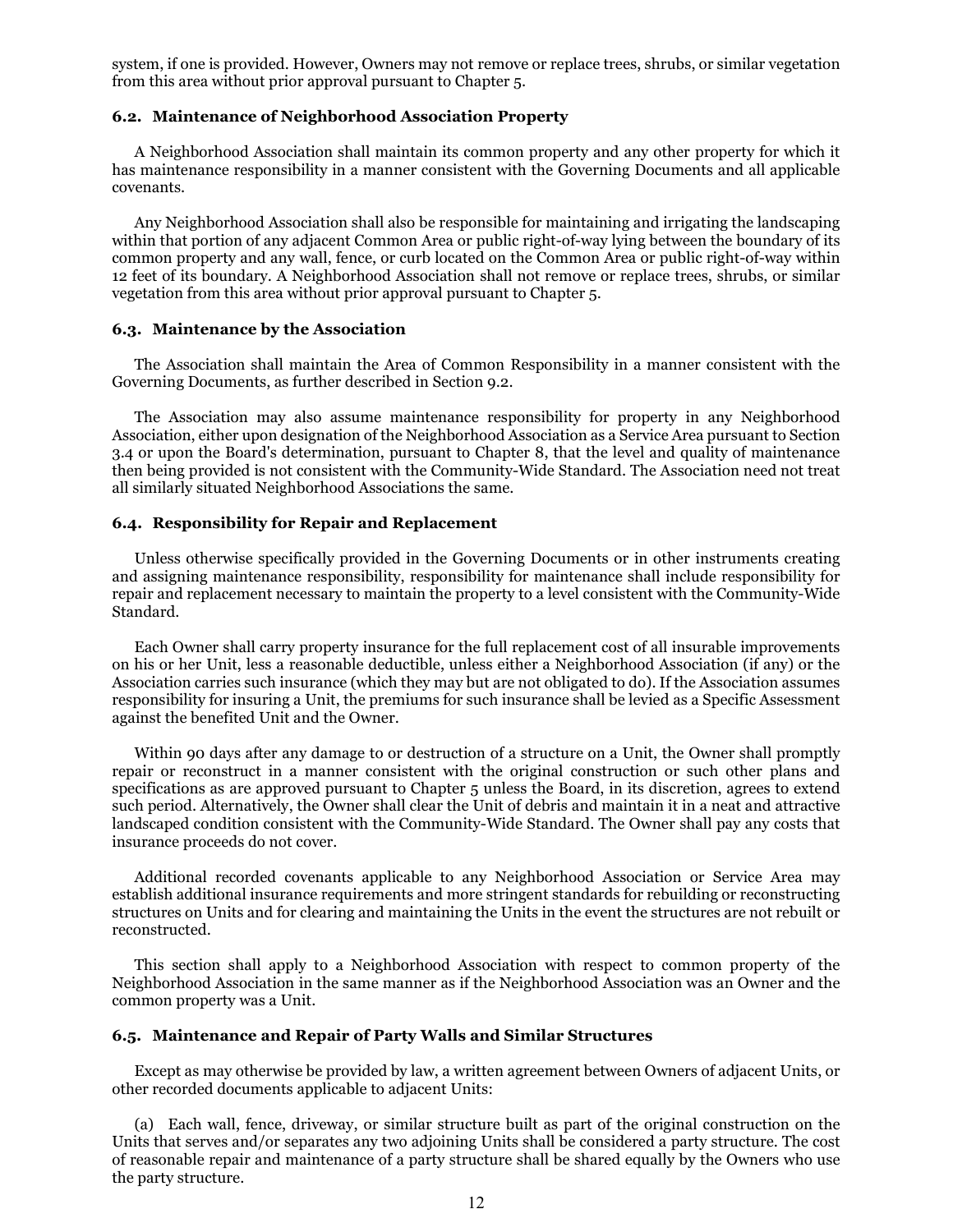(b) If a party structure is destroyed or damaged by fire or other casualty, then to the extent that such damage is not covered by insurance and repaired out of the proceeds of insurance, any Owner who has used the structure may restore it. If other Owners thereafter use the structure, they shall contribute to the restoration cost in equal proportions. However, such contribution will not prejudice the right to call for a larger contribution from the other users under any rule of law regarding liability for negligent or willful acts or omissions.

(c) The right to and the obligation of contribution for party walls and similar structures between Owners, as provided in this section, shall be appurtenant to the land and shall pass to such Owner's successor-in-title.

(d) To the extent not inconsistent with the provisions of this section, the general rules of law regarding party walls and liability for property damage due to negligence or willful acts or omissions shall apply to any party structure. Any dispute concerning a party structure shall be subject to the provisions of Chapter 19.

### **6.6. Maintenance of Alleys**

Access to certain Units within the Community shall be provided by shared alleys located adjacent to the boundaries of the Units so served. The alleys shall be dedicated to the City as public streets under the jurisdiction and control of the City. In the case the City fails to maintain the alleys in a manner consistent with the Governing documents, the Association may maintain the alleys in a manner consistent with the Governing documents and the Community-Wide Standard, as further described in Section 9.2.

All costs associated with the routine maintenance, repair, and replacement of alleys shall be allocated among the Units served by such alley and assessed against such Units as a Specific Assessment in accordance with Section 12.4. An alley serves a Unit if the alley provides access to the Unit.

### **6.7. Maintenance of Irrigation Lines**

The lake and any stormwater runoff shall be available for irrigation purposes within Harvest Springs. The City shall be responsible for the maintenance, repair, and replacement of any irrigation lines or equipment within Harvest Springs to the boundary of any Unit or any Association common property. City responsibility shall begin once lines, as determined, have been dedicated and accepted.

Any irrigation lines installed by an Owner and lines lying solely within or serving only a single Unit or Common Area shall be the responsibility of the Owner or the Association, as applicable. In addition, each Owner shall comply with all federal, state and local laws regarding stormwater runoff.

### **Chapter 7**

# **Use and Conduct**

*In order to maintain a residential environment that encourages respect for and courtesy among neighbors and minimizes the potential for disputes, this chapter sets forth basic standards regarding use, occupancy, and transfer of interests in Units. In addition, it provides a procedure by which the Board and the membership can adopt and change rules regulating use, conduct, and activities within the Community to address particular needs and desires of the Community over time.*

### **7.1. Use, Occupancy, and Transfer of Interests in Units**

**(a)** *Residential and Related Uses.* Units designated as residential units may be used only for residential and related purposes, except as the Founder may otherwise authorize with respect to construction, marketing, and sale activities of the Founder and Builders it designates. A business activity shall be considered "related" to a residential use and thus permitted under this section only if conducted by a person or persons residing in the Unit and only if the business activity:

- (i) is not apparent or detectable by sight, sound, or smell from outside of a permitted structure;
- (ii) complies with applicable zoning requirements;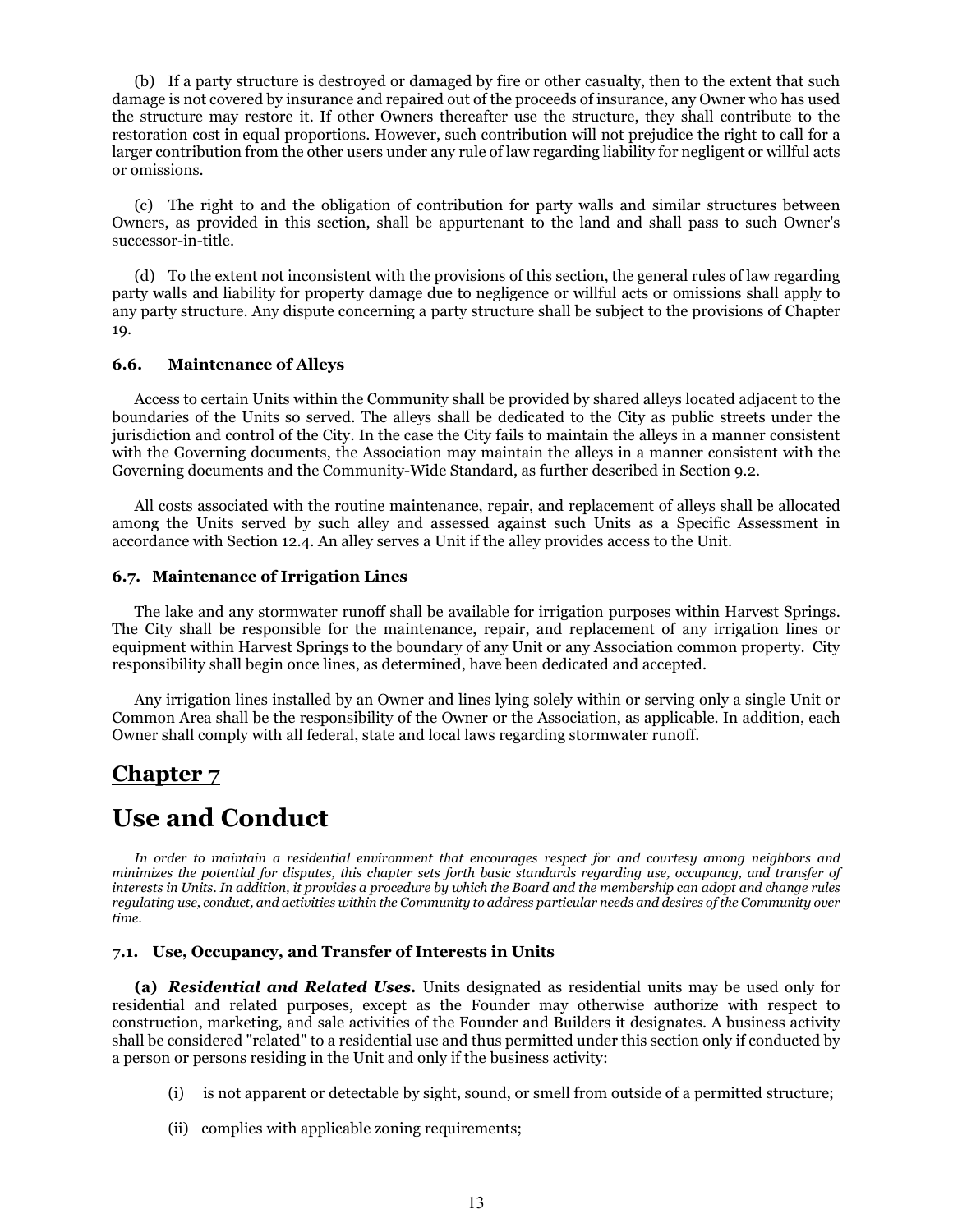(iii) does not involve regular visitation of the Unit by employees who do not reside in the Unit, or by clients, customers, suppliers, or other business invitees, or involve door-to-door solicitation within the Community; and

(iv) does not constitute a nuisance or a hazardous or offensive use, or threaten the security or safety of others, as the Board determines in its discretion.

"Business" shall have its ordinary, generally accepted meaning and shall include, without limitation, any occupation, work, or activity undertaken on an ongoing basis that involves providing goods or services to Persons other than the family of the producer and for which the producer receives a fee, compensation, or other form of consideration, regardless of whether (i) such activity is engaged in full or part time; (ii) such activity is intended to or does generate a profit; or (iii) a license is required.

So long as the business activity does not violate any City ordinance or regulation, the following business activities may be operated within the residential Unit if such operation is in accordance with the requirements set forth in subsection (a)(i) through (iv): the practice of law, accounting services, insurance services, real estate brokerage offices, architecture, or engineering offices, direct sales, computer based telecommunications and research, literary, artistic or craft activities, and providing education. Other professional business activities may be operated within the residential Unit if approved by the Board, and the consent of the Founder during the Founder Control Period. The Board, with the consent of the Founder during the Founder Control Period, may prohibit previously approved business activities if any such activity interferes with the residential nature of Harvest Springs or becomes a nuisance.

In addition to any prohibitions set forth in an ordinance of the City, the following activities are specifically not permitted in a residential Unit: cafes or restaurants; retail discount, or thrift shops; tanning parlors, massage parlors, and it is prohibited in any unit within Harvest Springs to have any establishment which offers entertainment or service by nude or partially dressed male or female persons; "adult entertainment uses," which terms shall mean, for the purposes of this Declaration, any establishment which shows, previews, or prominently displays, advertises, or conspicuously promotes for sale or rental: (i) movies, films, videos, magazines, books, or other medium (whether now or hereafter developed) which is rated "X" by the movie production industry (or any successor rating established by the movie production industry) or is otherwise of a pornographic or obscene nature; or (ii) sexually explicit games, toys, devices, or similar merchandise; or commercial overnight lodging. The Board reserves the right, from time to time, to designate other activities, which shall not be permitted.

Leasing a Unit for residential purposes shall not be considered a "business" within the meaning of this subsection, provided that the Owner and any other Owners with whom such Owner is affiliated do not collectively lease or offer for lease more than one Unit at any time. This provision shall not preclude an institutional lender from leasing a Unit upon taking title following foreclosure of its security interest in the Unit or upon acceptance of a deed in lieu of foreclosure.

**(b)** *Leasing.* For purposes of this Declaration, the terms "**Lease**" and "**Leasing**" shall refer to the regular, exclusive occupancy of a Unit by any Person other than the Owner, for which the Owner receives any consideration or benefit. Any dwelling that is leased shall be leased only in its entirety; separate rooms, floors, or other areas within a dwelling may not be separately leased; however, any detached "in-law suite" or "guest house" approved pursuant to Chapter 5 may be leased separate from the main dwelling.

### **All leases shall be in writing and shall disclose that the tenants and all occupants of the leased Unit are bound by and obligated to comply with the Governing Documents. However, the Governing Documents shall apply regardless of whether such a provision is specifically set forth in the lease.**

Within 10 days of a lease being signed, the Owner of the leased Unit shall notify the Board or the Association's managing agent of the lease and provide any additional information the Board may reasonably require. The Owner must give the tenant copies of the Governing Documents. In addition to, but consistent with this subsection, the Association or the Board may adopt Rules governing leasing and subleasing.

**(c)** *Transfer of Title.* Any Owner desiring to sell or otherwise transfer title to his or her Unit shall give the Board at least seven days' prior written notice of the name and address of the purchaser or transferee, the date of such transfer of title, and such other information as the Board may reasonably require. The Person transferring title shall continue to be jointly and severally responsible with the Person accepting title for all obligations of the Owner, including assessment obligations, until the date upon which the Board receives such notice, notwithstanding the transfer of title.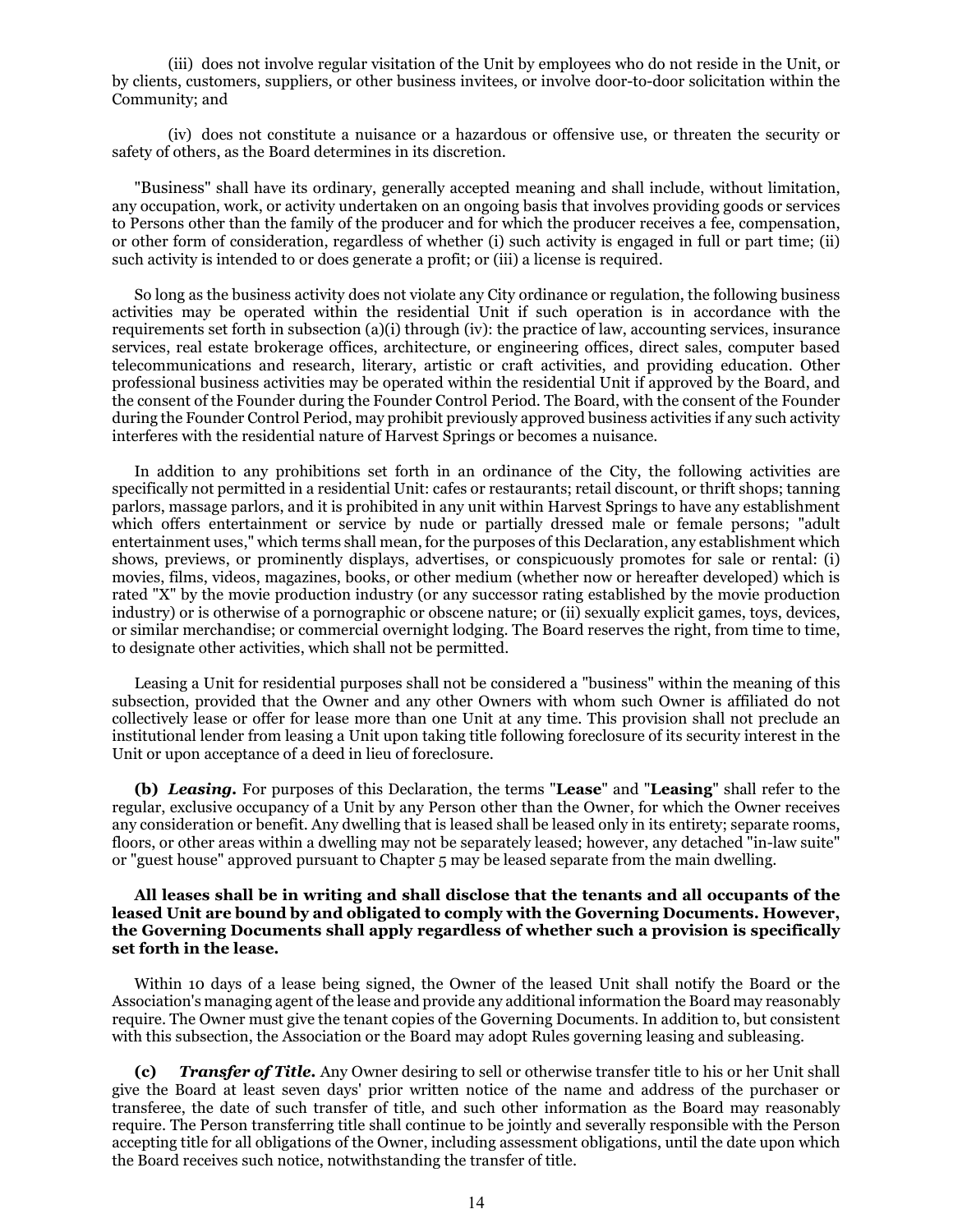**(d)** *Subdivision and Combination of Units.* No Person other than the Founder and Builders whom the Founder may authorize shall subdivide or change the boundary lines of any Unit or combine Units without the Board's prior written approval. Any such action that the Board approves shall be effective only upon recording a plat or other legal instrument reflecting the subdivision or new boundaries of the affected Unit(s). In the absence of such recorded instrument, adjacent Units owned by the same Owner shall continue to be treated as separate Units for purposes of voting and assessment, even though such Units may be improved with a single dwelling.

(e) *Timesharing.* No Unit shall be used for operation of a timesharing, fraction sharing, or similar program whereby the right to exclusive use of the Unit rotates among participants in the program on a fixed or floating time schedule over a period of years, unless such program is established by the Founder or with the Founder's prior written approval.

### **7.2. Rulemaking Authority and Procedures**

The Governing Documents establish a framework of covenants and conditions that govern the Community. The initial Rules attached as Exhibit "D" are a part of that framework. However, within that framework, the Association must be able to respond to unforeseen issues and changes affecting the Community. Therefore, the Board and the Voting Delegates are authorized to change the Rules in accordance with the following procedures, subject to the limitations set forth in Section 7.3.

**(a)** *Board Authority.* Subject to the notice requirements in subsection (c) and the Board's duty to exercise judgment and reasonableness on behalf of the Association and its members, the Board may adopt new Rules and modify or rescind existing Rules by majority vote of the directors at any Board meeting.

**(b)** *Membership Authority.* Subject to the notice requirements in subsection (c), the Voting Delegates representing a majority of the votes in the Association may also adopt new Rules and modify or rescind existing Rules at any meeting of the Association duly called for such purpose, regardless of the manner in which the original Rule was adopted. However, as long as the Founder membership exists, any such action shall also be subject to the Founder's approval.

**(c)** *Notice.* The Board shall send notice to all Owners concerning any proposed Rule change at least five business days prior to the meeting of the Board or the Voting Delegates at which such action is to be considered. At any such meeting, Voting Delegates shall have a reasonable opportunity to be heard before the proposed action is put to a vote.

**(d)** *Effective Date.* A Rules change adopted under this section shall take effect 30 days after the date on which written notice of the Rules change is given to the Owners either via standard mail or electronic mail.

Since it is impossible to foresee all potential situations and problems that may arise within the Community, the Board shall have the authority to adopt and modify rules as needed to address new or changing circumstances.

**(e)** *Conflicts.* No action taken under this section shall have the effect of modifying or repealing the Design Guidelines or any provision of this Declaration other than the Rules. In the event of a conflict between the Design Guidelines and the Rules, the Design Guidelines shall control. In the event of a conflict between the Rules and any provision of this Declaration (exclusive of the Rules), the Declaration shall control. Notwithstanding, neither this Declaration nor the Rules or Design Guidelines shall have limit or lessen the application or effect of any ordinance or regulation of the City.

### **7.3. Protection of Owners and Others**

Except as may be set forth in this Declaration (either initially or by amendment) or in the initial Rules set forth in Exhibit "D," all Rules shall comply with the following provisions:

**(a)** *Similar Treatment.* Similarly situated Units shall be treated similarly; however, the Rules may vary by location, use, or other distinct characteristics of areas within Harvest Springs.

**(b)** *Displays.* No Rule shall prohibit an Owner or occupant from displaying political, religious, or holiday symbols and decorations on his or her Unit of the kinds normally displayed in single-family residential neighborhoods, nor shall any Rule regulate the content of political signs. However, the Association may adopt time, place, and manner restrictions with respect to signs, symbols, and displays visible from outside structures on the Unit, including reasonable limitations on size and number.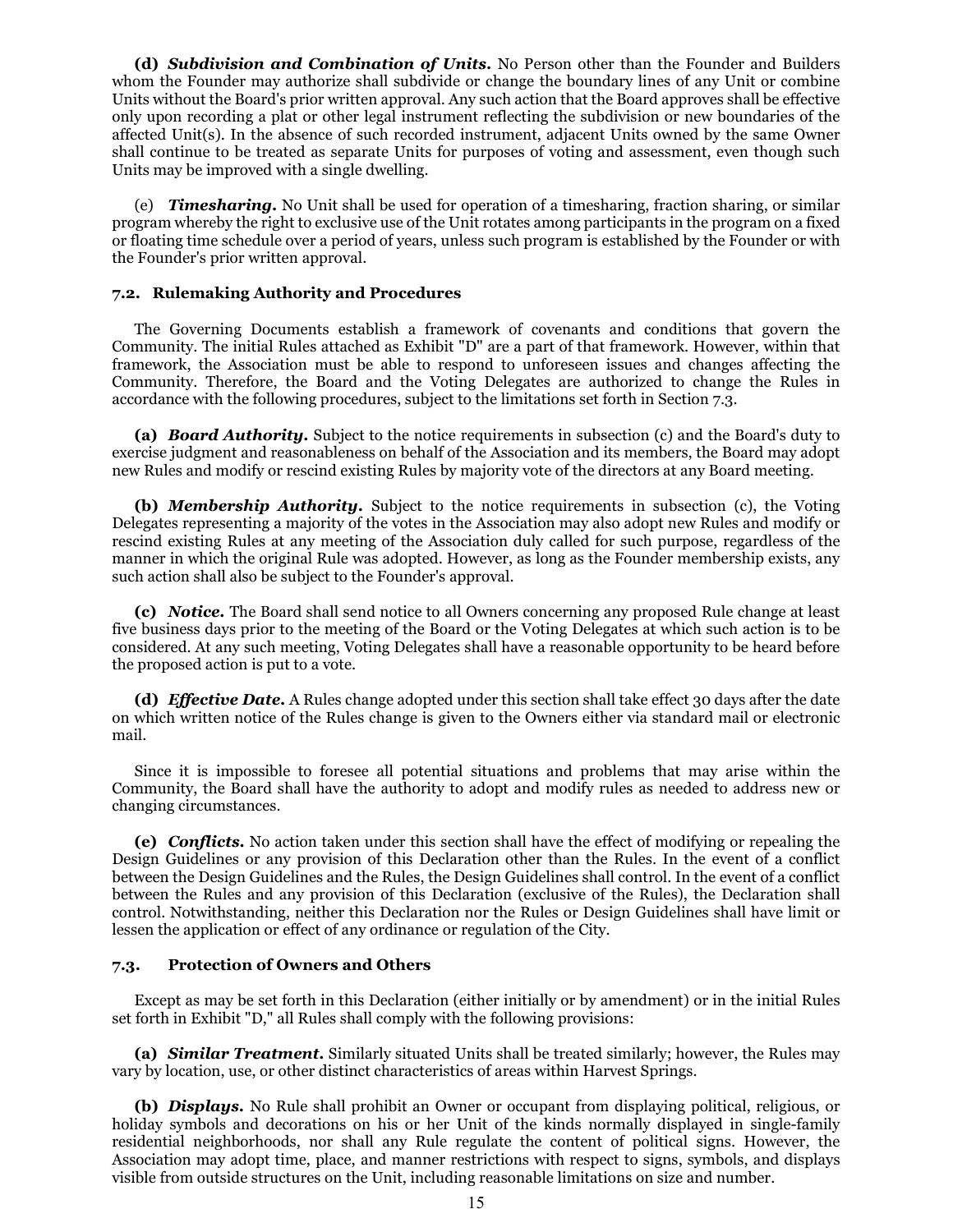Notwithstanding the above regulation, an Owner or occupant may display one portable and removable United States flag on his or her Unit by a bracket or other device mounted to the dwelling, so long as the flag is displayed in a respectful manner, provided, the Association may adopt reasonable time, place, and manner restrictions with respect to the display of the United States Flag, including a reasonable limitation on size.

**(c)** *Household Composition.* No Rule shall interfere with an Owner's freedom to determine household composition, except that the Association may impose and enforce reasonable occupancy limitations and conditions based on Unit size and facilities and its fair share use of the Common Area.

**(d)** *Activities Within Dwellings.* No Rule shall interfere with the activities carried on within a dwelling, except that the Association may prohibit activities not normally associated with residential property. It may also restrict or prohibit activities that create monetary costs for the Association or other Owners, that create a danger to anyone's health or safety, that generate excessive noise or traffic, that create unsightly conditions visible from outside the dwelling, or that are an unreasonable source of annoyance. The Association's authority to impose such Rules shall in no way lessen the effect of any ordinances or regulations of the City.

**(e)** *Allocation of Burdens and Benefits.* No Rule shall alter the allocation of financial burdens among the various Units or rights to use the Common Area to the detriment of any Owner over that Owner's objection expressed in writing to the Association. Nothing in this provision shall prevent the Association from changing the Common Area available, from adopting generally applicable rules for use of Common Area, or from denying use privileges to those who are delinquent in paying assessments, abuse the Common Area, or violate the Governing Documents. This provision does not affect the right to increase the amount of assessments as provided in Chapter 12.

**(f)** *Leasing and Transfer of Units.* No Rule shall prohibit leasing or transfer of any Unit or require approval prior to leasing or transferring a Unit; however, the Rules may require a minimum lease term of up to 12 months. Minimum lease terms may vary by location, use, or housing type. The Rules may also require that Owners use Board-approved lease forms (or include specific lease terms), and may impose a reasonable review or administrative fee in connection with the Board's review of a lease.

**(g)** *Abridging Existing Rights.* No Rule shall require that an Owner dispose of personal property kept in or on a Unit in compliance with the Rules in effect at the time such personal property was brought onto the Unit. This exemption shall apply only during the period of such Owner's ownership of the Unit and shall not apply to subsequent Owners who take title to the Unit after adoption of the Rule.

This provision protects the existing personal property of Owners. It is intended to prevent a situation in which an Owner is forced to get rid of an item that was allowed prior to a change in the Rules.

**(h)** *Reasonable Rights to Develop.* No Rule may unreasonably interfere with the ability of the Founder or any Founder Affiliate to develop, market, and sell property in Harvest Springs.

**(i)** *Interference with Easements.* No Rule may unreasonably interfere with the exercise of any easement.

### **7.4. Owners' Acknowledgment and Notice to Purchasers**

By accepting a deed, each Owner acknowledges and agrees that the use, enjoyment, and marketability of his or her Unit is limited and affected by the Rules, which may change from time to time. All Unit purchasers are hereby notified that the Association may have adopted changes to the Rules and that such changes may not be set forth in a recorded document. A copy of the current Rules and all administrative policies are available from the Association upon request. The Association may charge a reasonable fee to cover its reproduction cost.

## **Chapter 8**

# **Compliance and Enforcement**

*The covenants, standards, and rules set forth in the Governing Documents are for the benefit of all Owners and occupants of the Community. However, if they are to have any real meaning, there must be a commitment by the stakeholders in the Community to comply with them and there must be a mechanism in place to enforce that compliance in the event that*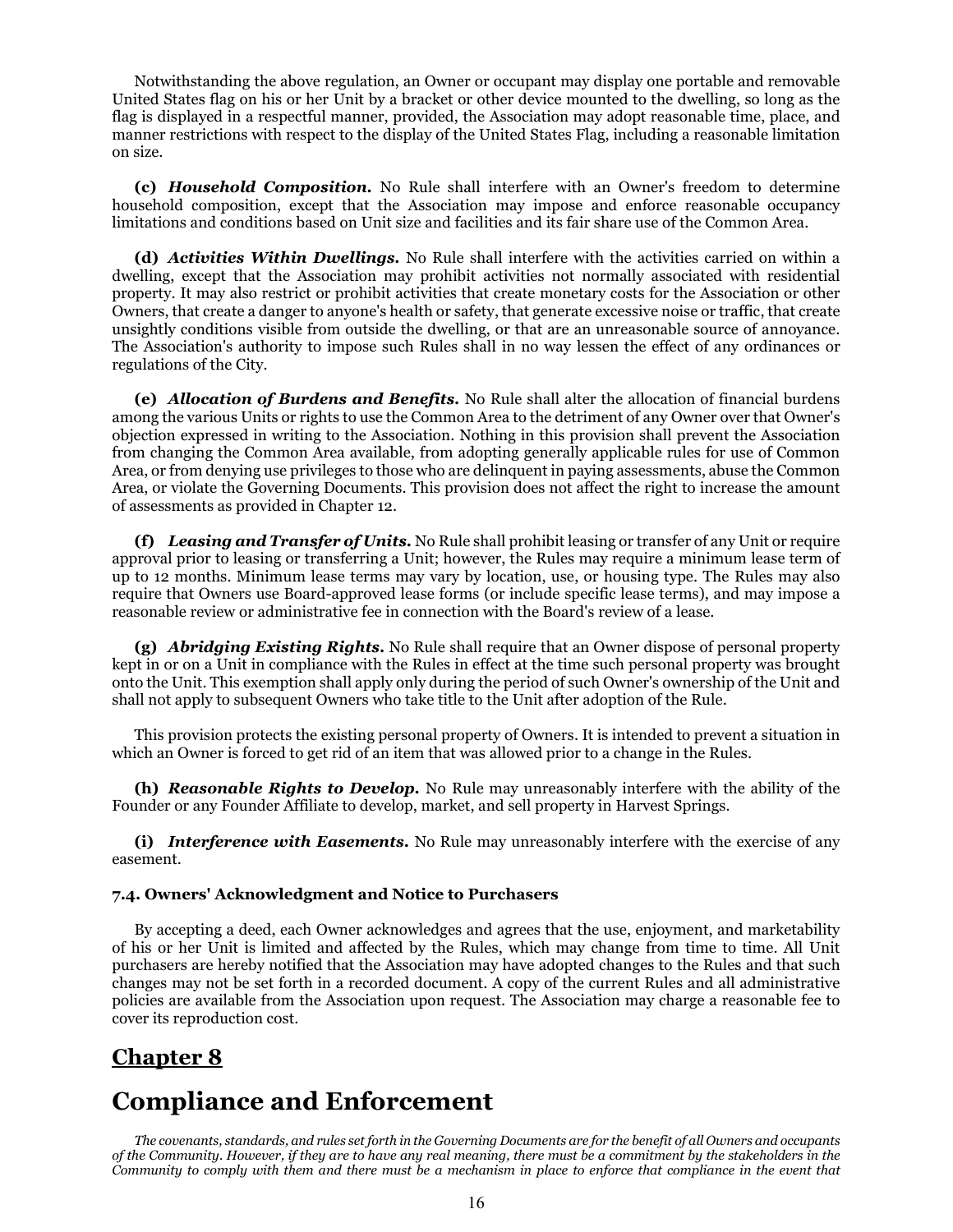*someone fails or refuses to do so. This chapter sets forth the obligation to comply and the remedies available to the Association for noncompliance.*

### **8.1. Compliance**

All Owners and occupants of Units, as well as their tenants, guests, and other visitors, must abide by the Governing Documents. If any of them fail or refuse to comply with the Governing Documents, they may be subject to various penalties, including fines and the loss of the right to use the Common Areas.

Every Owner, occupant, and visitor to a Unit must comply with the Governing Documents and shall be subject to sanctions for violations as described in this chapter. In addition, each Owner shall be responsible for, and may be sanctioned for, all violations of the Governing Documents by the occupants, tenants, guests, or invitees to their Units and for any damage to the Area of Common Responsibility that such Persons may cause.

### **8.2. Remedies for Non-Compliance**

The Association, the Founder, any Founder Affiliate, and every affected Owner shall have the right to file suit at law or in equity to enforce the Governing Documents. In addition, the Board may impose sanctions for violation of the Governing Documents, including those sanctions listed below and any others described elsewhere in the Governing Documents.

**(a)** *Sanctions Requiring Prior Notice and Hearing.* After written notice and an opportunity for a hearing in accordance with the By-Laws, the Board may:

(i) impose reasonable monetary fines, which shall constitute a lien upon the violator's Unit. In the event that any occupant, tenant, guest, or invitee of a Unit violates the Governing Documents and a fine is imposed, the fine may, but need not, first be assessed against the violator; provided, if the fine is not paid by the violator within the time period set by the Board, the Owner shall pay the fine upon notice from the Board;

(ii) suspend an Owner's right to vote (except that no hearing is required if the Owner is more than 90 days delinquent in paying any Base or Special Assessment);

(iii) suspend any Person's right to use any Common Area facilities (A) for any period during which any charge against such Owner's Unit remains delinquent, and (B) for a period not to exceed 30 days for a single violation or for a longer period in the case of any continuing violation (except that no hearing is required if the Owner is more than 60 days delinquent in paying any assessment or other charge owed the Association); provided, nothing herein shall authorize the Board to limit ingress or egress to or from a Unit;

(iv) suspend services the Association provides (except that no hearing is required if the Owner is more than 60 days delinquent in paying any assessment or other charge owed to the Association);

exercise self-help or take action to abate any violation of the Governing Documents in a non-emergency situation (including removing personal property that violates the Governing Documents);

(vi) require an Owner, at its own expense, to remove any structure or improvement on such Owner's Unit in violation of Chapter 5 and to restore the Unit to its previous condition and, upon failure of the Owner to do so, the Board or its designee shall have the right to enter the property, remove the violation and restore the property to substantially the same condition as previously existed, with all charges and fees associated with such action being charged to the Owner pursuant to Section 12.4, and any such action shall not be deemed a trespass;

(vii) without liability to any Person, preclude any contractor, subcontractor, agent, employee, or other invitee of an Owner who fails to comply with the terms and provisions of Chapter 5, including the Design Guidelines, from continuing or performing any further activities in Harvest Springs;

(viii)levy Specific Assessments to cover costs the Association incurs in bringing a Unit into compliance with the Community-Wide Standard or other requirements under the Governing Documents; and

(ix) record a notice of violation with respect to any Unit on which a violation exists.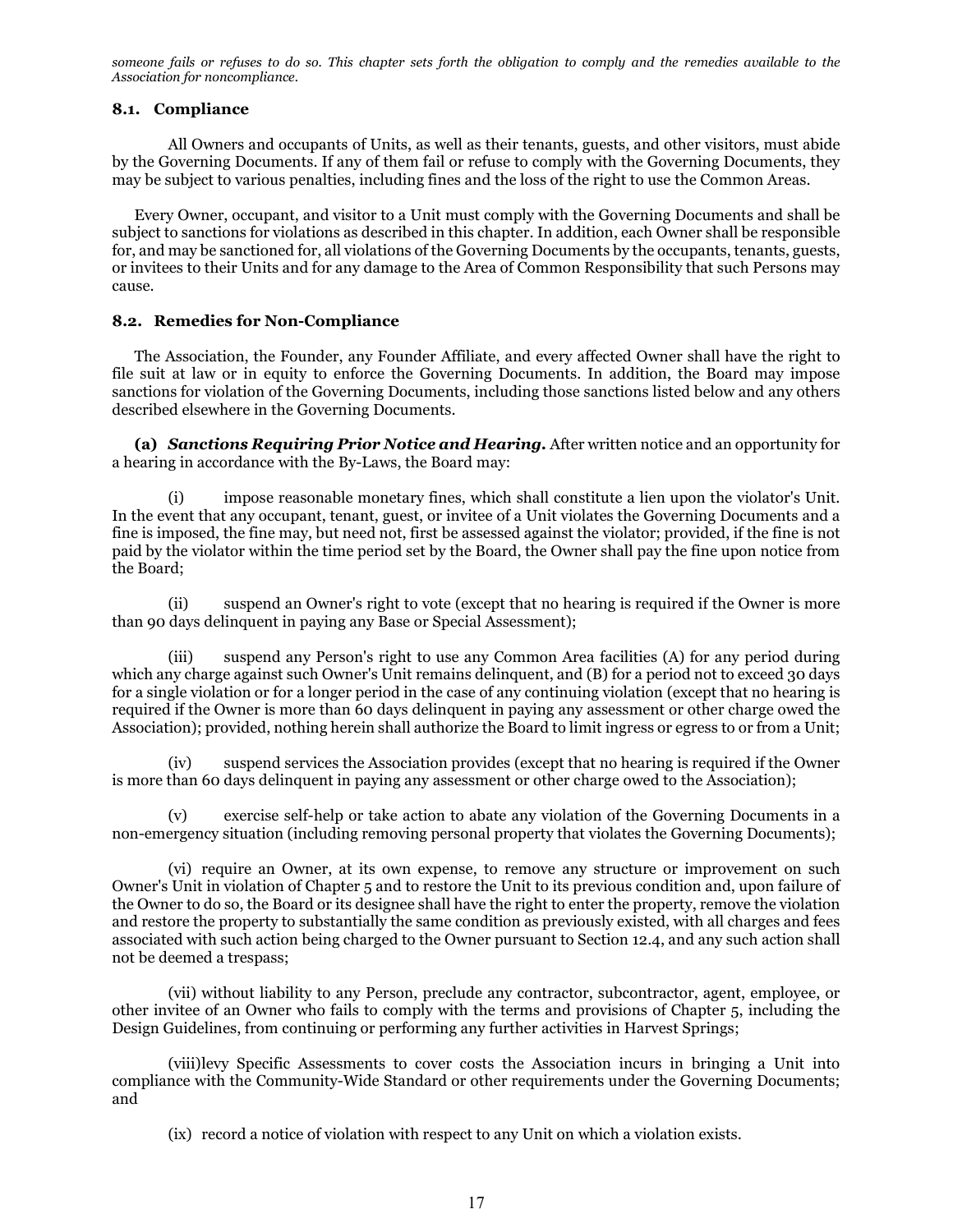**(b)** *Other Sanctions.* The Board may take the following actions to obtain compliance with the Governing Documents without prior notice or a hearing:

(i) exercise self-help or take action to abate a violation on a Unit in any situation which requires prompt action to avoid potential injury or damage or unreasonable inconvenience to other persons or their property (specifically including, but not limited to, the towing of vehicles that are in violation of parking rules and regulations);

(ii) exercise self-help or take action to abate a violation on the Common Area under any circumstances;

(iii) require an Owner or a Neighborhood Association, at its own expense, to perform maintenance or to remove any structure or improvement on such Owner's Unit or on the Neighborhood Association's property, respectively, that is in violation of the Community-Wide Standard or other requirements under the Governing Documents and to restore the property to its previous condition;

(iv) enter the property and exercise self-help to remove or cure a violating condition if an Owner or Neighborhood Association fails to take action as required pursuant to subsection (iii) above within 10 days after receipt of written notice to do so, and any such entry shall not be deemed a trespass; or

(v) bringing suit at law for monetary damages or in equity to stop or prevent any violation, or both.

**(c)** *Additional Powers Relating to Neighborhood Associations.* In addition to the foregoing sanctions, the Association shall have the power to veto any action that a Neighborhood Association proposes to take if the Board reasonably determines the proposed action to be averse to the interests of the Association or its Members or inconsistent with the Community-Wide Standard. The Association also shall have the power to require specific action to be taken by any Neighborhood Association in connection with its obligations and responsibilities, such as requiring specific maintenance or repairs or aesthetic changes to be effectuated and requiring that a proposed budget include certain items and that expenditures be made therefore.

A Neighborhood Association shall take appropriate action required by the Association in a written notice within the reasonable time frame set by the Association in the notice. If the Neighborhood Association fails to comply, the Association shall have the right to affect such action on behalf of the Neighborhood Association and levy Specific Assessments to cover the costs, as well as an administrative charge and sanctions.

### **8.3. Board Decision to Pursue Enforcement Action**

The decision to pursue enforcement action in any particular case shall be left to the Board's discretion, except that the Board shall not be arbitrary or capricious in taking enforcement action. For example, the Board may determine that, in a particular case:

(a) the Association's position is not strong enough to justify taking any or further action;

(b) the covenant, restriction, or rule being enforced is, or is likely to be construed as, inconsistent with applicable law;

(c) although a technical violation may exist or may have occurred, it is not of such a material nature as to be objectionable to a reasonable person or to justify expending the Association's resources; or

(d) that it is not in the Association's best interests, based upon hardship, expense, or other reasonable criteria, to pursue enforcement action.

A decision not to enforce a particular provision shall not prevent the Association from enforcing the same provision at a later time or prevent the enforcement of any other covenant, restriction, or rule.

### **8.4. Attorneys Fees and Costs**

In any action to enforce the Governing Documents, the prevailing party shall be entitled to recover all costs, including, without limitation, attorneys' fees and court costs, reasonably incurred in such action.

### **8.5. Enforcement of Ordinances**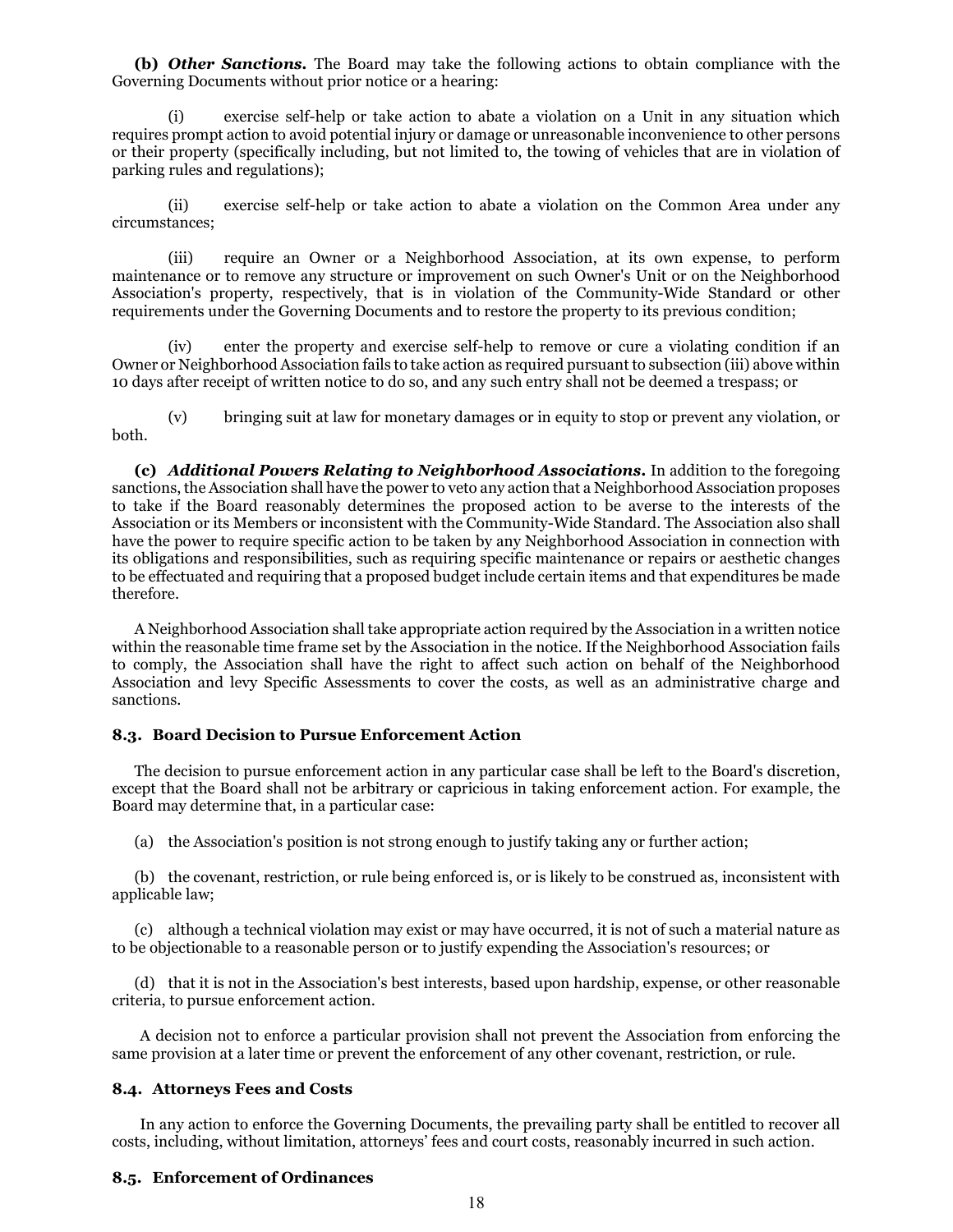The Association, by contract or other agreement, may enforce applicable city and county ordinances. In addition, the County or the City may enforce ordinances within Harvest Springs.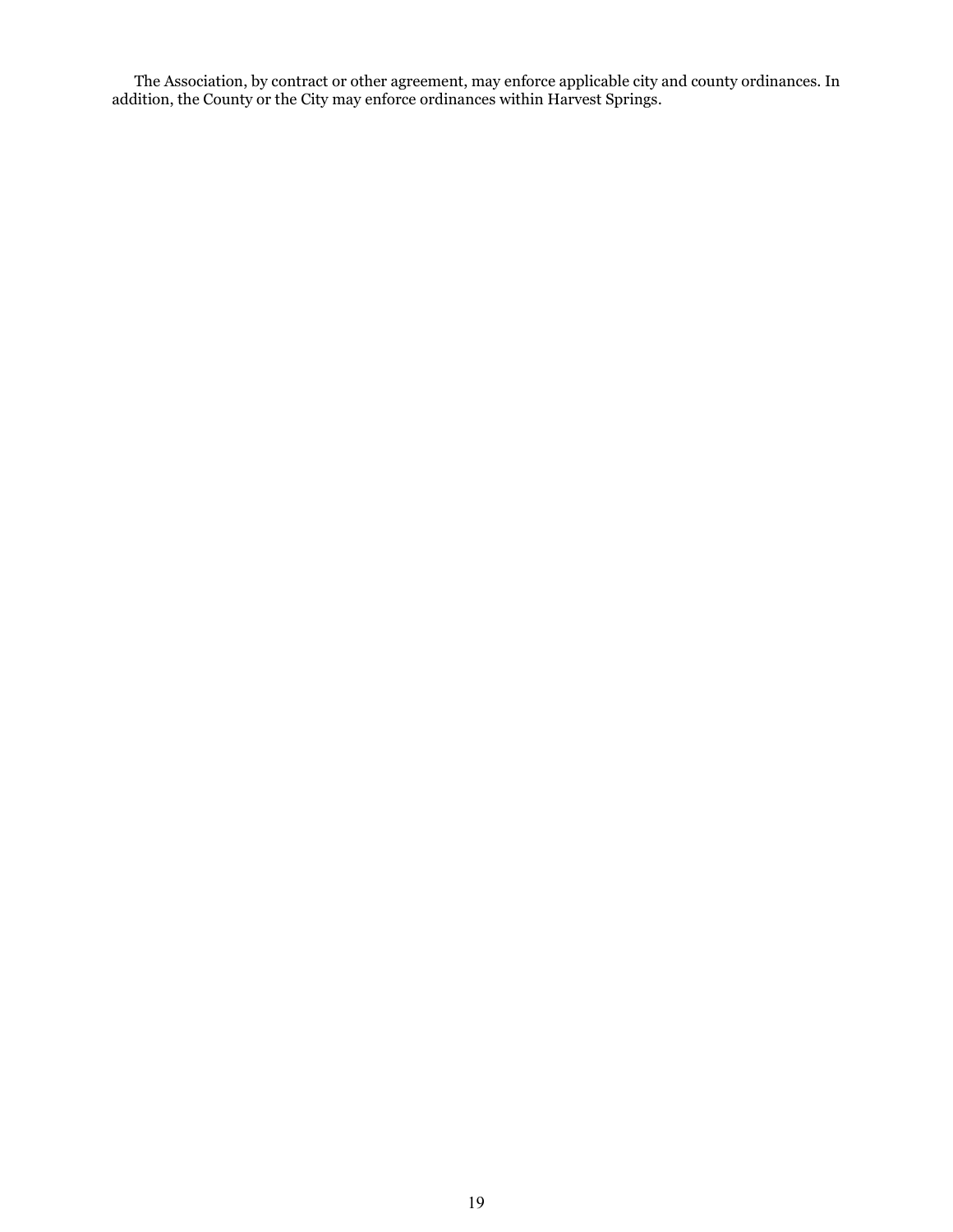## **PART THREE: ASSOCIATION OPERATIONS**

### **Chapter 9**

## **Property Management**

While it is not the intent of the Founder for the Association to own or manage property within the Community, in the *event that common property is to be owned by the Association, this chapter establishes the Association's obligation to accept property that the Founder designates as Common Area and to maintain, operate, and insure it, along with certain other properties, for the benefit of Harvest Springs.*

### **9.1. Acceptance and Control of Association Property**

**(a)** *Transfers and Conveyances by Founder.* The Founder, its designees, or any Founder Affiliate may transfer or convey to the Association interests in real or personal property within or for the benefit of the Community, and the Association shall accept such transfers and conveyances. Such property may be improved or unimproved and may consist of fee simple title, easements, leases, licenses, or other real or personal property interests.

Upon the Founder's written request, the Association shall reconvey to the Founder any unimproved real property that the Founder originally conveyed to the Association for no payment, to the extent conveyed in error or needed to make minor adjustments in property lines or accommodate changes in the development plan.

**(b)** *Management and Control.* The Association is responsible for management, operation, and control of the Common Area, subject to any covenants set forth in the deed or other instrument transferring the property to the Association. The Association may enter into leases, licenses, or operating agreements with respect to portions of the Common Area, for payment or no payment, as the Board deems appropriate. The Association may permit use of Common Area facilities by persons other than Owners and occupants of Units and may charge use fees, in such amount as the Board may establish, for such use.

### **9.2. Maintenance of Area of Common Responsibility**

The Association shall maintain the Area of Common Responsibility (if any) deeded to the Association in accordance with the Community-Wide Standard. The Area of Common Responsibility includes, but is not limited to:

(a) the Common Area;

(b) landscaping within public rights-of-way within or abutting Harvest Springs to the extent that responsible governmental authorities do not maintain it to the Community-Wide Standard; and

(c) such portions of any additional property as may be dictated by the Founder, this Declaration, any Supplement, or any covenant or agreement for maintenance entered into by, or otherwise binding on the Association;

(d) any property and facilities that the Founder or any Founder Affiliate owns and makes available, on a temporary or permanent basis, for the primary use and enjoyment of the Association and its Members. The Founder shall identify any such property and facilities by written notice to the Association, and they shall remain part of the Area of Common Responsibility until the Founder revokes such privilege of use and enjoyment by written notice to the Association;

(e) any facilities designed and operated for the storage of recreational vehicles within the Community, which may be designated as Limited Common Area; and

(f) any irrigation facility designated by the Founder and utilized for irrigation purposes within Harvest Springs.

The HOA shall be responsible for proper functioning of the **stormwater drainage system** serving the Community, including maintenance, repair, and replacement, as needed, of pipes, culverts, and other structures and equipment comprising the system.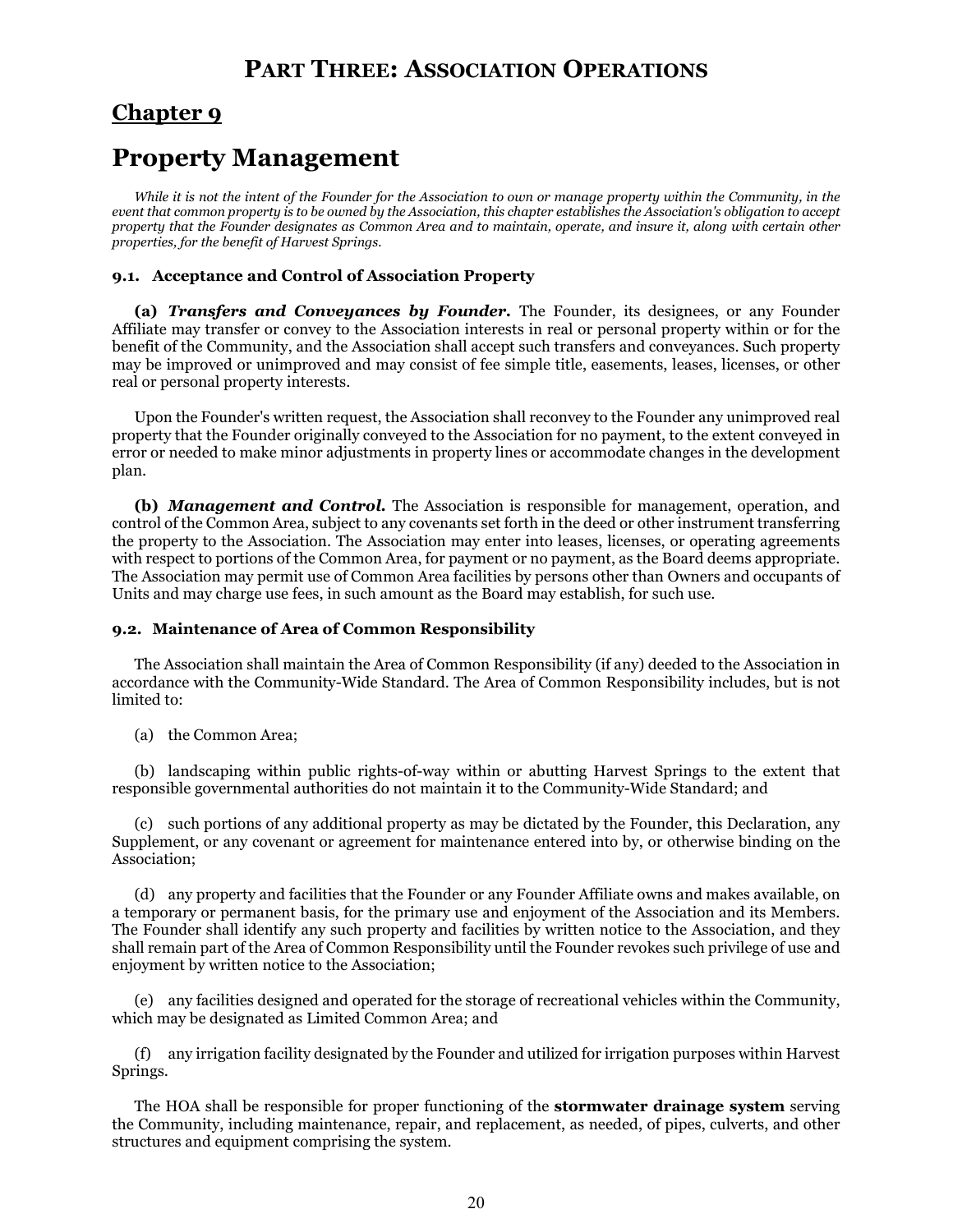The Association may maintain other property it does not own, including, without limitation, Units, property dedicated to or owned by the public, or property owned or maintained by a Neighborhood Association, if the Board determines that such maintenance is necessary or desirable to maintain the Community-Wide Standard. The Association shall not be liable for any damage or injury occurring on, or arising out of the condition of, property it does not own except to the extent that it has been negligent in performing its maintenance responsibilities.

### **9.3. Discontinuation of Operation**

The Association shall maintain the Common Area facilities (if any) in continuous operation unless the Founder, during the Development and Sale Period, and Voting Delegates representing 75% of the total votes in the Association, consent in writing to discontinue such operation. This section shall not apply to restrict the Board's ability to establish reasonable operating hours, which may vary by season, nor to preclude temporary closures or interruptions in operation as the Board may determine appropriate to perform maintenance or repairs.

#### **9.4. Restoring Damaged Improvements**

In the event of damage to or destruction of portions of the Area of Common Responsibility for which the Association has insurance responsibility, the Board or its duly authorized agent shall file and adjust all insurance claims and obtain reliable and detailed estimates of the cost of repairing or restoring the property to substantially its condition prior to the damage, allowing for changes or improvements necessitated by changes in applicable building codes.

The Association shall repair or reconstruct damaged Common Area improvements unless the Founder, during the Development and Sale Period, and Voting Delegates representing at least 75% of the total votes in the Association, decide within 60 days after the loss not to repair or reconstruct. If the damage is to Limited Common Area or Units within a Service Area, any decision not to restore the damaged improvements shall also require the approval of at least 75% of the Owners of Units in the affected Service Area. If either the insurance proceeds or estimates of the loss, or both, are not available to the Association within such 60-day period, then the period shall be extended until such funds or information are available. No Mortgagee shall have the right to participate in determining whether the damage or destruction to the Common Area shall be repaired or reconstructed.

If a decision is made not to restore the damaged improvements and no alternative improvements are authorized, the affected property shall be cleared of all debris and ruins and thereafter shall be maintained by the Association in a neat and attractive condition consistent with the Community-Wide Standard.

The Association shall retain and place in a capital improvements account for the benefit of all Owners, or the Owners of Units within the affected Service Area, as appropriate, any insurance proceeds remaining after paying the costs of repair or reconstruction or after such settlement as is necessary and appropriate. This is a covenant for the benefit of Mortgagees and may be enforced by the Mortgagee of any affected Unit.

If insurance proceeds are insufficient to cover the costs of repair or reconstruction, the Board may, without a vote of the Voting Delegates, levy Special Assessments to cover the shortfall against those Owners responsible for the premiums for the applicable insurance coverage under Section 11.4.

### **9.5. Relationships with Other Properties**

The Association may contract with the owner of any neighboring property or with any other owners' associations to provide for sharing of costs associated with (a) maintenance and operation of mutually beneficial properties or facilities; or (b) provision of mutually beneficial services.

### **Chapter 10**

## **Provision of Services**

*In addition to its property management role, the Association is a vehicle for providing a variety of services for the benefit of the Community at large and individual Units. This chapter describes some of the services the Association may provide and the mechanism by which it may provide varying levels and types of services to different areas of the Community.*

#### **10.1. Provision of Services to Units**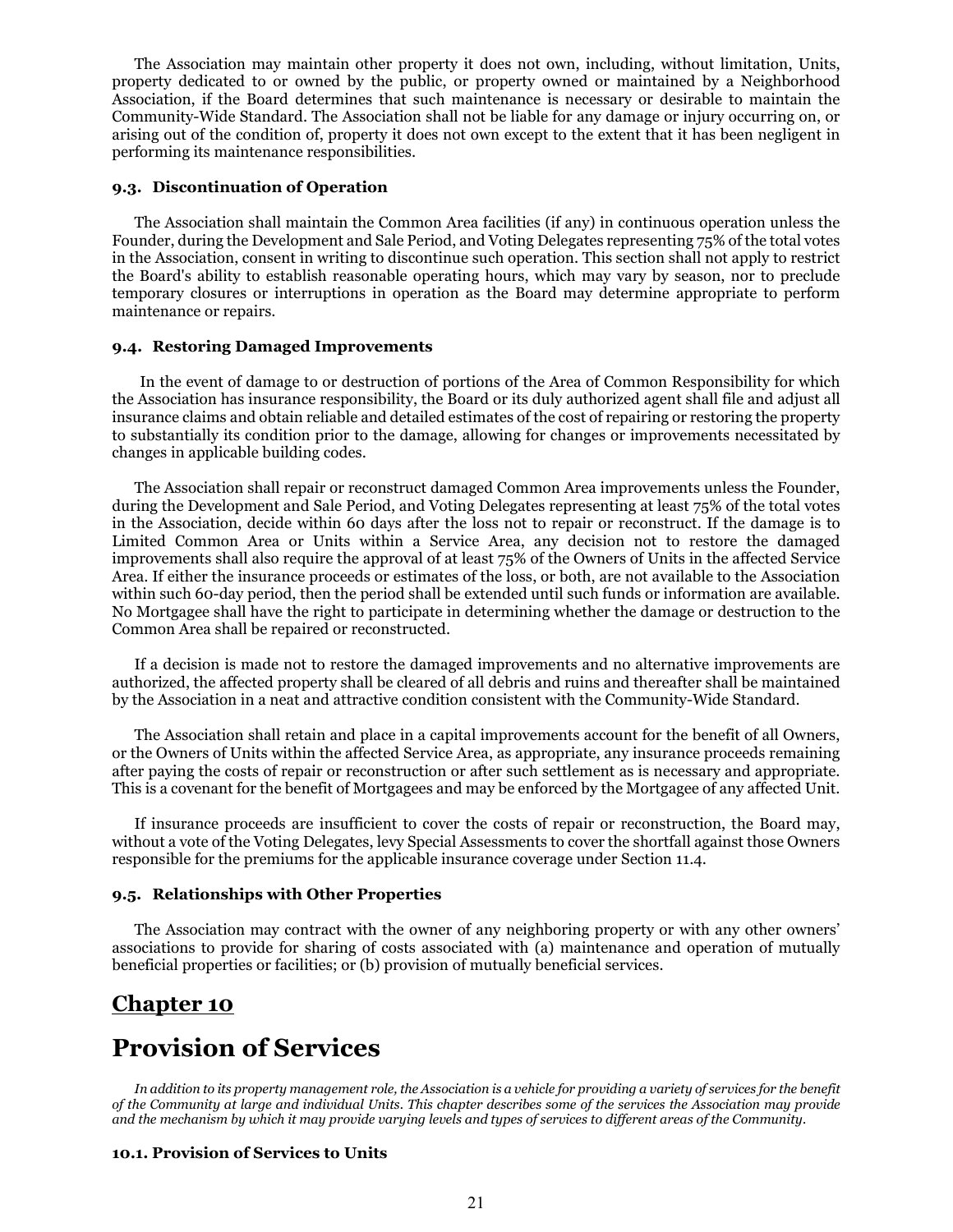The Association may arrange for or provide services to Owners and their Units, directly or through contracts with the Founder or any other third party, including the City and any other governmental entity. The Association may enter into bulk service agreements by which a particular service is provided to all Units, or it may offer various services at the option of each Owner, or both. By way of example and not limitation, such services might include such things as cable television, utilities, fire protection, security, trash collection, landscape maintenance, pest control, caretaker services and technology services.

Any Association contract for services may require individual Owners or occupants to execute separate agreements directly with the Persons providing components or services in order to gain access to or obtain specified services. Such contracts and agreements may contain terms and conditions that, if violated by the Owner or occupant of a Unit, may result in termination of services provided to such Unit. Any such termination shall not relieve the Owner of the continuing obligation to pay assessments for any portion of the charges for such service that are assessed against the Unit as a Common Expense or Service Area Expense pursuant to Chapter 12.

In its discretion, the Board may discontinue offering particular services and may modify or cancel existing contracts for services, subject to the contract terms and any provision that may exist elsewhere in the Governing Documents requiring the Association to provide such services.

### **10.2. Provision of Services to Service Areas**

**(a)** *Service Areas Designated by Founder.* The Association shall provide services to Units within any Service Area designated by the Founder pursuant to Section 3.4 as required by the terms of any Supplement applicable to the Service Area.

**(b)** *Service Areas Designated by Board.* In addition to Service Areas which the Founder may designate pursuant to Section 3.4, any group of Owners may petition the Board to designate their Units as a Service Area for the purpose of receiving from the Association (i) special benefits or services which are not provided to all Units, or (ii) a higher level of service than the Association otherwise provides. Any such petition shall be signed by Owners of a majority of the Units within the proposed Service Area. Upon receipt of such petition, the Board shall investigate the terms upon which the requested benefits or services might be provided and notify the Owners in the proposed Service Area of such terms and the initial fees for providing the requested service, which may include a reasonable administrative charge. If Owners of at least 67% of the Units within the proposed Service Area approve the proposal in writing, the Board shall designate the Units as a Service Area and include the fees for such service as a line item in the Service Area budget pursuant to Section 12.2(c).

### **10.3. Community Technology**

**(a)** *Community Systems.* Without limiting the generality of Sections 10.1 and 10.2, the Association is specifically authorized to provide, or to enter into, or take assignment from the Founder or the Council and/or assume, contracts with other Persons to provide, in addition to services the Council provides, central telecommunication receiving and distribution systems (*e.g.*, cable television, high speed data/Internet/intranet services, and security monitoring) and related components, including associated infrastructure, equipment, hardware, and software, to serve the Community ("**Community Systems**"). Any such contracts may provide for installation, operation, management, maintenance and upgrades, or modifications to the Community Systems as the Board determines appropriate.

The Association shall have no obligation to utilize any particular provider(s). However, except for cause (as defined by written agreement with the provider), the Association may not, without the Founder's consent, terminate or refuse to renew any contract entered into during the Founder Control Period.

The Association may charge use fees for any of the Community Systems or the Board may include the cost of Community Systems in the Association's Common Expense budget and assess it as part of the Base Assessment, if provided to all Units. If services are provided to less than all of the Units, the Association may assess such costs as a Service Area Assessment or a Specific Assessment, as appropriate, against only those Units being provided such service.

**(b)** *Opportunities for Community Interaction.* The Association may make use of computers, the Internet, and expanding technology to facilitate community interaction and encourage participation in Association activities. For example, the Association may sponsor a community cable television channel, create and maintain a community intranet or Internet home page, maintain an "online" newsletter or bulletin board, and offer other technology-related services and opportunities for Owners and residents to interact and participate in Association sponsored activities. To the extent Idaho law permits, and unless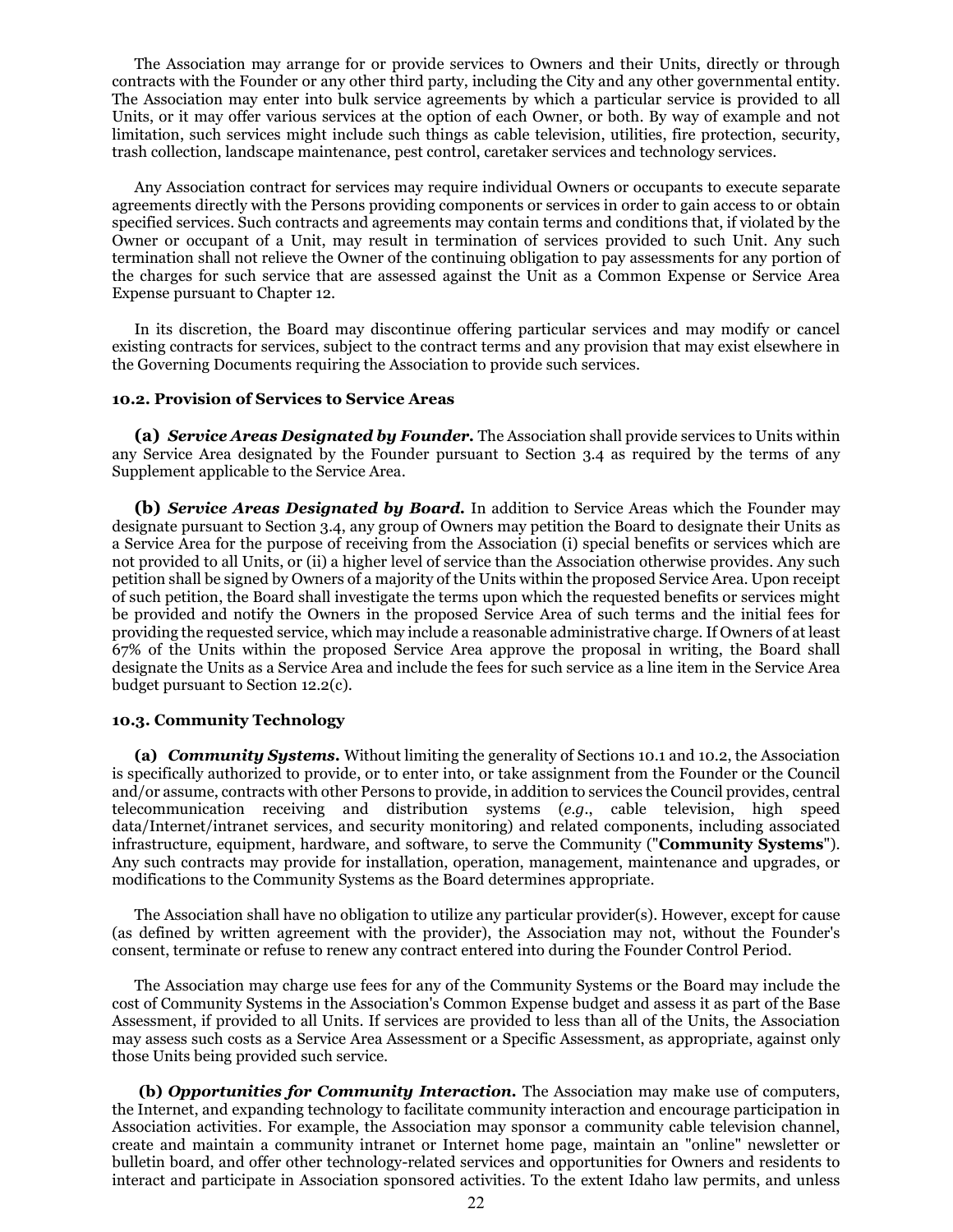otherwise specifically prohibited in the Governing Documents, the Association may send notices by electronic means, hold Board or Association meetings and permit attendance and voting by electronic means, and send and collect assessment and other invoices by electronic means.

### **10.4. Recycling Programs**

The Association and/or the Council may establish a recycling program and recycling center, and, in such event, all Owners and occupants of Units shall support such program by recycling, to the extent reasonably practical, all materials the recycling program or center is set up to accommodate. The Association may, but shall have no obligation to, purchase recyclable materials in order to encourage participation, and any income received as a result of such recycling efforts shall be used to defray the costs of this and other programs.

### **10.5. Water Conservation**

All Owners acknowledge and understand that Harvest Springs has been developed to recapture some portions of the stormwater and other water runoff and that such recapture may affect the use and enjoyment of their Unit. By accepting title to a Unit, each Owner agrees to abide by any and all water conservation requirements affecting his or her Unit, including, but not limited to, any and all plumbing and system requirements set forth in the Design Guidelines. Every Owner agrees to cooperate with the Association, and the City in their compliance with any and all water conservation requirements and agrees to grant access to the Association to inspect the Unit and to provide any and all documentation requested by the Association to make such determination.

### **10.6. Right to Install Water Reclamation Devices**

Subject to any City regulations or ordinances, the Founder reserves for itself the right to install, operate, and maintain water reclamation devices throughout Harvest Springs. Such rights include the reservation of an easement over Harvest Springs for access, and for installation and maintenance of such devices. This Section may not be amended without Founder's consent, and the rights created in this Section shall survive termination of this Declaration.

Each Owner, subject to the Design Guidelines and approval by the DRC, may install a water reclamation device on his or her Unit for the collection of rain, snow, and other precipitation for use by the Owner. Each Owner shall be responsible for the installation and maintenance of such device.

### **10.7. Environmental Preservation**

The Association, subject to approval by the Founder, so long as Founder or a Founder Affiliate owns land subject to the Declaration, is authorized to establish and implement an environmental preservation program for Harvest Springs which may include, without limitation, designation of certain areas within Harvest Springs as natural landscape zones, slope maintenance zones, underground storage and recovery zones, fire buffer zones, and similar special purpose zones in order to enhance and protect the environment and vegetation within Harvest Springs.

The Association, subject to approval by Founder, so long as Founder or a Founder Affiliate owns any land subject to this Declaration, shall be authorized to promulgate specific use restrictions within such zones (including, but not limited to, prohibitions on cutting trees, lighting fires, and irrigation) and to require Owners within such zones to comply with specific guidelines to minimize or avoid the risk of fire, erosion, and other environmentally destructive occurrences. The expense of developing, implementing, and monitoring such environmental preservation programs shall be included in the Association's annual budget.

### **Chapter 11**

## **Association Insurance**

*The Association is responsible for insuring against various types of risks, including property damage, personal injury, and liability. This chapter describes the minimum types and amounts of coverage that the Association must obtain, the specific requirements for such policies, and the handling of deductibles and premiums for such insurance. This section is only applicable if the Association owns property or provides a service that would require insurance.*

### **11.1. Required Coverages**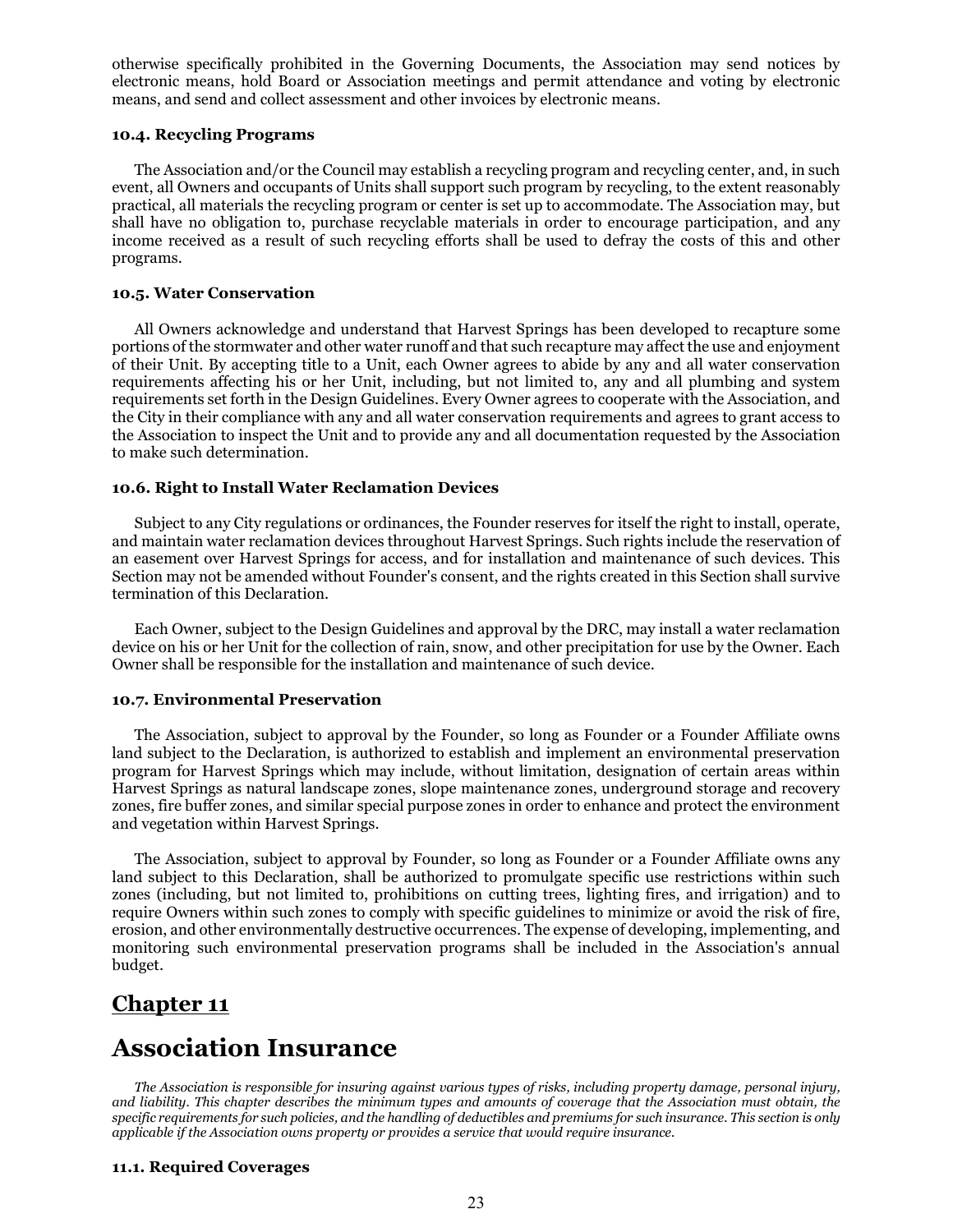The Association shall obtain and maintain in effect the following insurance coverage, if reasonably available, or if not reasonably available, the most nearly equivalent coverage as is reasonably available:

(a) Blanket property insurance covering "risks of direct physical loss" on a "special form" basis (or comparable coverage by whatever name denominated) for all insurable improvements on

(i) the Common Area;

(ii) other portions of the Area of Common Responsibility, to the extent that the Association has responsibility for repair or replacement in the event of a casualty; and

(iii) any Service Area, to the extent specified or authorized by any applicable Supplement.

If such coverage is not generally available at reasonable cost, then "broad form" coverage may be substituted. The limits of Association property insurance policies shall be sufficient to cover the full replacement cost of the insured improvements under current building ordinances and codes.

In addition, if a Supplement so specifies, the Association shall obtain and maintain property insurance on the insurable improvements within a Service Area, which insurance shall comply with the above requirements.

(b) Commercial general liability insurance on the Area of Common Responsibility, insuring the Association and its Members for damage or injury caused by the negligence of the Association or any of its Members, employees, agents, or contractors while acting on its behalf. If generally available at reasonable cost, such coverage shall have a limit of at least \$2,000,000.00 per occurrence with respect to bodily injury, personal injury, and property damage. Such coverage may be provided through a combination of primary and umbrella policies. However, if additional coverage and higher limits are available at reasonable cost that a reasonably prudent person would obtain, the Association shall obtain such additional coverages or limits;

(c) Workers compensation insurance and employer's liability insurance, if and to the extent required by law;

(d) Directors and officer's liability coverage; and

(e) Commercial crime insurance, including fidelity insurance covering all Persons responsible for handling Association funds in an amount determined in the Board's business judgment but not less than an amount equal to one-fourth of the annual Base Assessments on all Units plus reserves on hand. Fidelity insurance policies shall contain a waiver of all defenses based upon the exclusion of Persons serving without compensation.

The Association shall arrange for an annual review of the sufficiency of its insurance coverage by one or more qualified Persons, at least one of whom must be familiar with insurable replacement costs in the Chubbuck area. In the exercise of its business judgment, the Board may obtain additional insurance coverage and higher limits than this section requires.

#### **11.2. Deductibles**

The Association's policies may contain a reasonable deductible, which shall not be subtracted from the face amount of the policy in determining whether the policy limits satisfy the requirements of Section 11.1. In the event of an insured loss, the deductible shall be treated as a Common Expense or a Service Area Expense in the same manner as the premiums for the applicable insurance coverage. However, if the Board reasonably determines, after notice and an opportunity to be heard in accordance with the By-Laws, that the loss is the result of the negligence or willful misconduct of one or more Owners, their guests, invitees, or lessees, then the Board may assess the full amount of such deductible against such Owner(s) and their Units as a Specific Assessment.

### **11.3. Policy Requirements**

All Association policies shall provide for a certificate of insurance to be furnished to the Association and, upon request, to each Owner.

To the extent available at reasonable cost and terms, all Association insurance shall: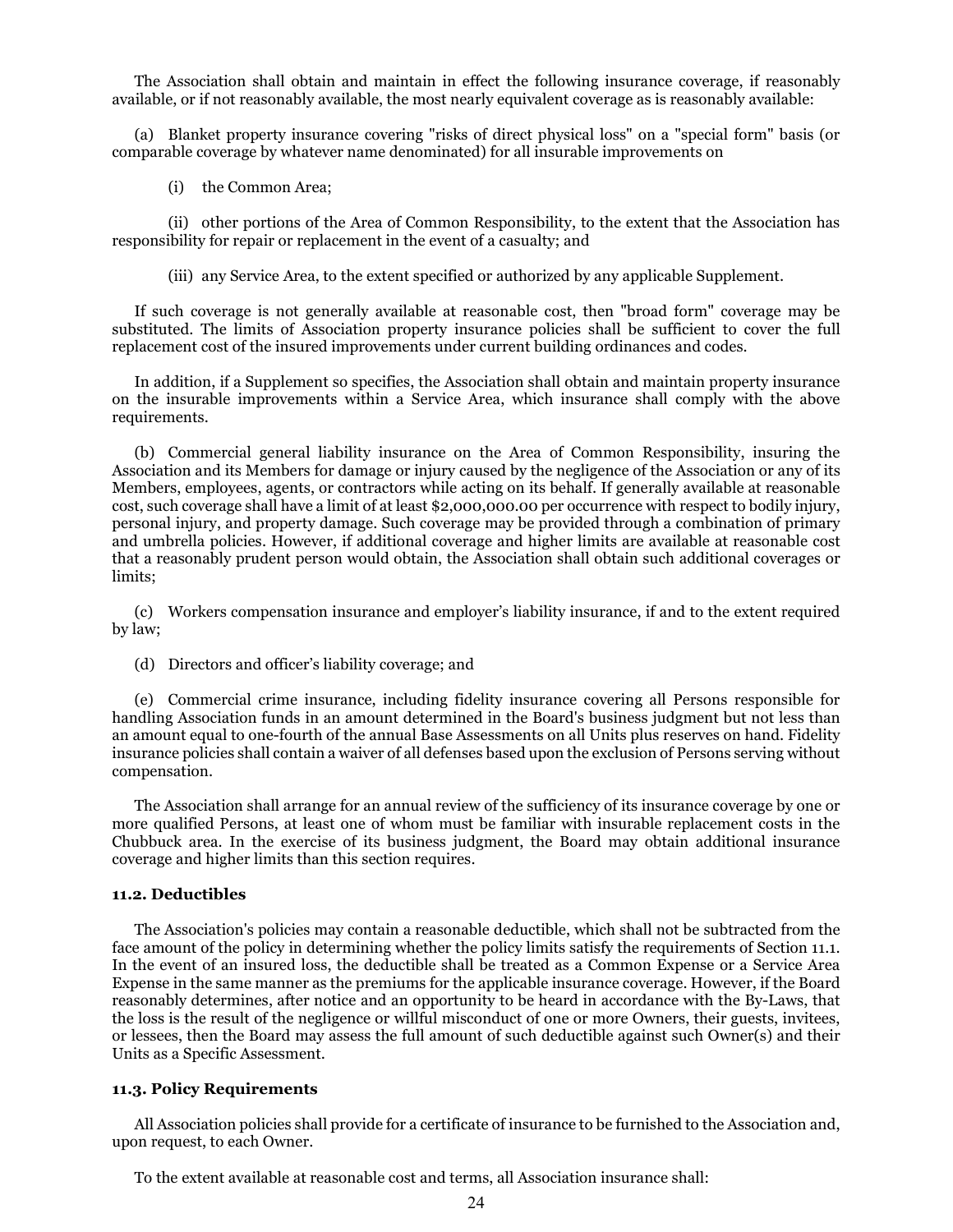(a) be written with a company authorized to do business in Idaho that satisfies the requirements of the Federal National Mortgage Association or such other secondary mortgage market agencies or federal agencies as the Board deems appropriate;

(b) be written in the name of the Association as trustee for the benefited parties, and, if reasonably and financially practicable, name the Founder, the Founder Affiliates and their respective officers, directors, and employees as additional insured parties. All policies shall be for the benefit of the Association and its members, except that policies on Limited Common Area shall be for the benefit of the Owners of Units within the Service Area to which the Limited Common Area is assigned and their Mortgagees, as their interests may appear;

(c) not be brought into contribution with insurance purchased by Owners, occupants, or their Mortgagees individually;

(d) contain an inflation guard endorsement;

(e) include an agreed amount endorsement, if the policy contains a coinsurance clause;

(f) provide that each Owner is an insured person with respect to liability arising out of such Owner's status as a member of the Association;

(g) provide a waiver of subrogation against any Owner, any household member of an Owner and the Founder and any Founder Affiliate, and any of their respective officers, directors, and employees; and

(h) include an endorsement precluding cancellation, invalidation, suspension, or non-renewal by the insurer on account of any act or omission of one or more Owners, unless acting on the Association's behalf within the scope of their authority, or on account of any curable defect or violation, without prior written demand to the Association and allowance of a reasonable time to cure the defect or violation. In addition, the Board shall use reasonable efforts to secure insurance policies that list the Owners as additional insured's and provide:

(i) a waiver of subrogation as to any claims against the Association's directors, officers, employees, and manager;

(ii) a waiver of the insurer's right to repair and reconstruct instead of paying cash;

(iii) an endorsement excluding Owners' individual policies from consideration under any "other insurance" clause;

(iv) an endorsement requiring at least 30 days' prior written notice to the Association of any cancellation, substantial modification, or non-renewal;

(v) a cross liability provision; and

(vi) a provision vesting in the Board exclusive authority to adjust losses. However, Mortgagees having an interest in such losses may not be precluded from participating in the settlement negotiations, if any, related to the loss.

### **11.4. Insurance Premiums**

Premiums for all Association insurance shall be a Common Expense, unless the Board reasonably determines that other treatment of the premiums is more appropriate.

### **Chapter 12**

## **Association Finances**

*While it is the intention of the Founder to not have association assessments within the development, should the need or desire arise to have the Association begin to assess properties to be able to meet the demands of any common property or community service contracts, this chapter will provide for various types of funding to cover expenses that the Association may incur in exercising its authority and performing its responsibilities under the Governing Documents. The primary source of funding is the assessments, which this chapter authorizes the Association to levy against the Units and collect from the Owner of each Unit. Assessments are secured by a lien on each Unit as described in this chapter.*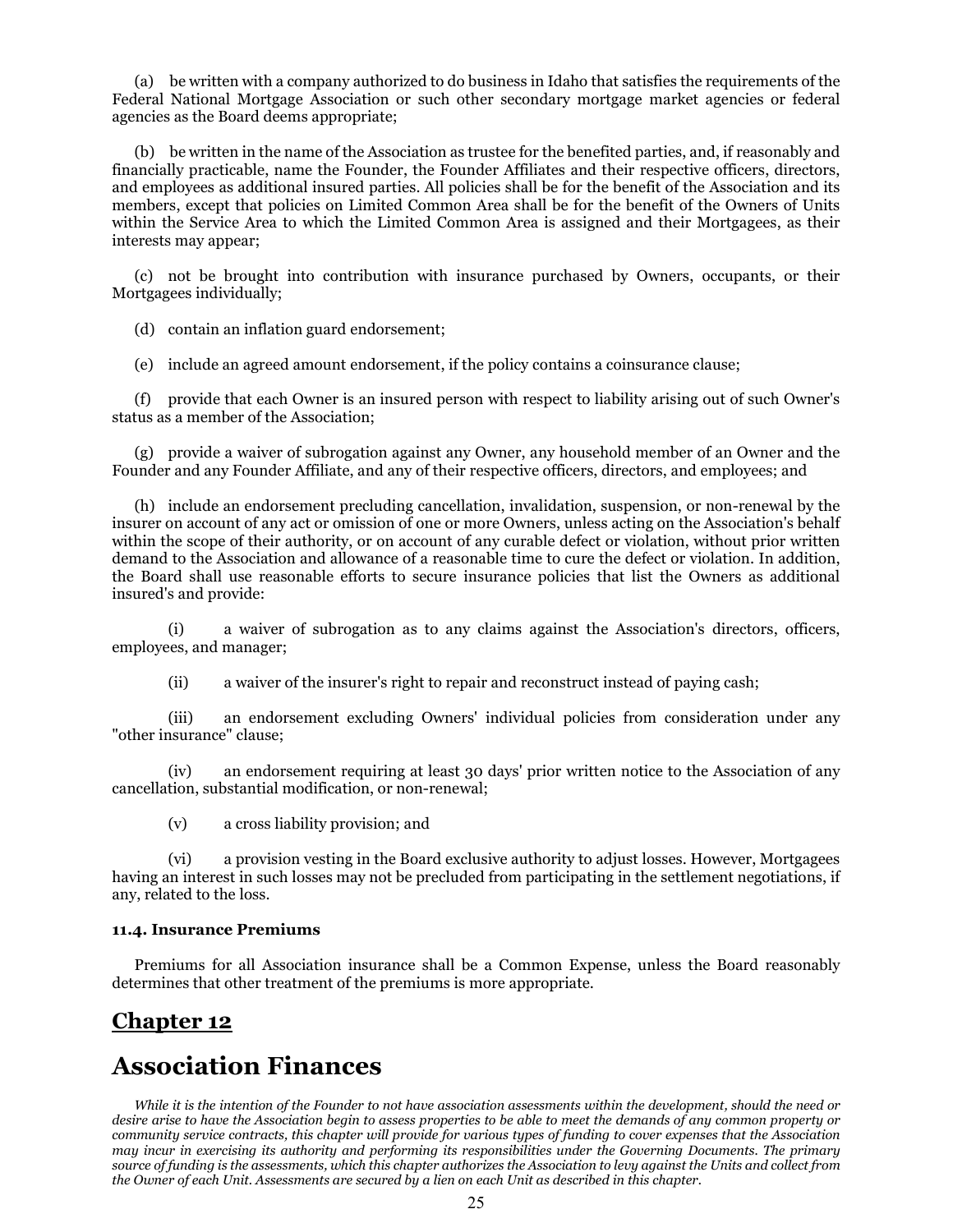#### **12.1. Association Expenses**

**(a)** *Common Expenses.* Except as the Governing Documents otherwise specifically provide, all of the expenses that the Association incurs, or expects to incur, in connection with the ownership, maintenance, and operation of the Area of Common Responsibility, and otherwise for the general benefit of the Owners, are considered "**Common Expenses**." Common Expenses include such operating reserves and reserves for repair and replacement of capital items within the Area of Common Responsibility as the Board finds necessary or appropriate.

Common Expenses shall not include any expenses incurred during the Founder Control Period for initial development or original construction costs unless Voting Delegates (other than Founder appointees) representing a majority of the total vote in the Association approve such expenditure.

The characterization of a particular expense as a "Common Expense" shall not preclude the Association from seeking reimbursement for, or a contribution toward, such expenses from other Persons who may be responsible for the expenses incurred or for sharing such expenses pursuant to this Declaration, any Supplement, or any other recorded covenants or agreements.

#### **12.2. Budgeting for and Allocating Association Expenses**

**(a)** *Preparation of Budget.* At least 60 days before the beginning of each fiscal year, the Board shall prepare a budget of the estimated Common Expenses for the coming year.

The estimated expenses in each budget shall include, in addition to any operating reserves, a reasonable contribution to a reserve fund for repair and replacement of any capital items to be maintained as a Common Expense. In determining the amount of such reserve contribution, the Board shall take into account the number and nature of replaceable assets, the expected useful life of each, the expected repair or replacement cost, and the contribution required to fund the projected needs by annual contributions over the useful life of the asset.

Each budget shall also reflect the sources and estimated amounts of funds to cover such expenses, which may include any surplus to be applied from prior years, any income expected from sources other than assessments levied against the Units (including amounts to which the Association is entitled pursuant to any covenant or agreement to share costs), and the amount to be generated through the levy of Base Assessments pursuant to subsection (b).

**(b)** *Calculation of Base Assessments.* The total budgeted Common Expenses, less any surplus in the Common Expense budget from prior years and any income anticipated from sources other than assessments against the Units, shall be allocated equally among all Units subject to assessment under Section 12.5 and levied as a "**Base Assessment**."

**(c) Notice of Budget and Assessment; Right to Disapprove.** The Board shall send a copy of each applicable budget, together with notice of the amount of the Base Assessment and any Service Area Assessment to be levied pursuant to such budgets, to each Owner at least 30 days prior to the due date of the assessments to be levied pursuant to such budget. The Common Expense budget shall automatically become effective unless disapproved at a meeting by Voting Delegates representing at least 75% of the total votes in the Association and by the Founder Member, if such exists. Each Service Area budget shall automatically become effective unless disapproved at a meeting by Owners of at least 67% of the Units within the Service Area, except that the right to disapprove a Service Area budget shall apply only to those line items which are attributable to services or benefits requested by the Service Area and shall not apply to any item which the Governing Documents require to be assessed as a Service Area Expense.

There shall be no obligation to call a meeting for the purpose of considering any budget except, in the case of the Common Expense budget, on petition of the Voting Delegates as provided for special meetings in the By-Laws, and in the case of a Service Area budget, on petition of Owners of at least 2/3 of the Units within the Service Area. Any such petition must be presented to the Board within 10 days after delivery of the budget and notice of any assessment.

If any proposed budget is disapproved or the Board fails for any reason to determine the budget for any year, then the budget most recently in effect, increased by 10% shall continue in effect until a new budget is determined.

### **12.3. Special Assessments**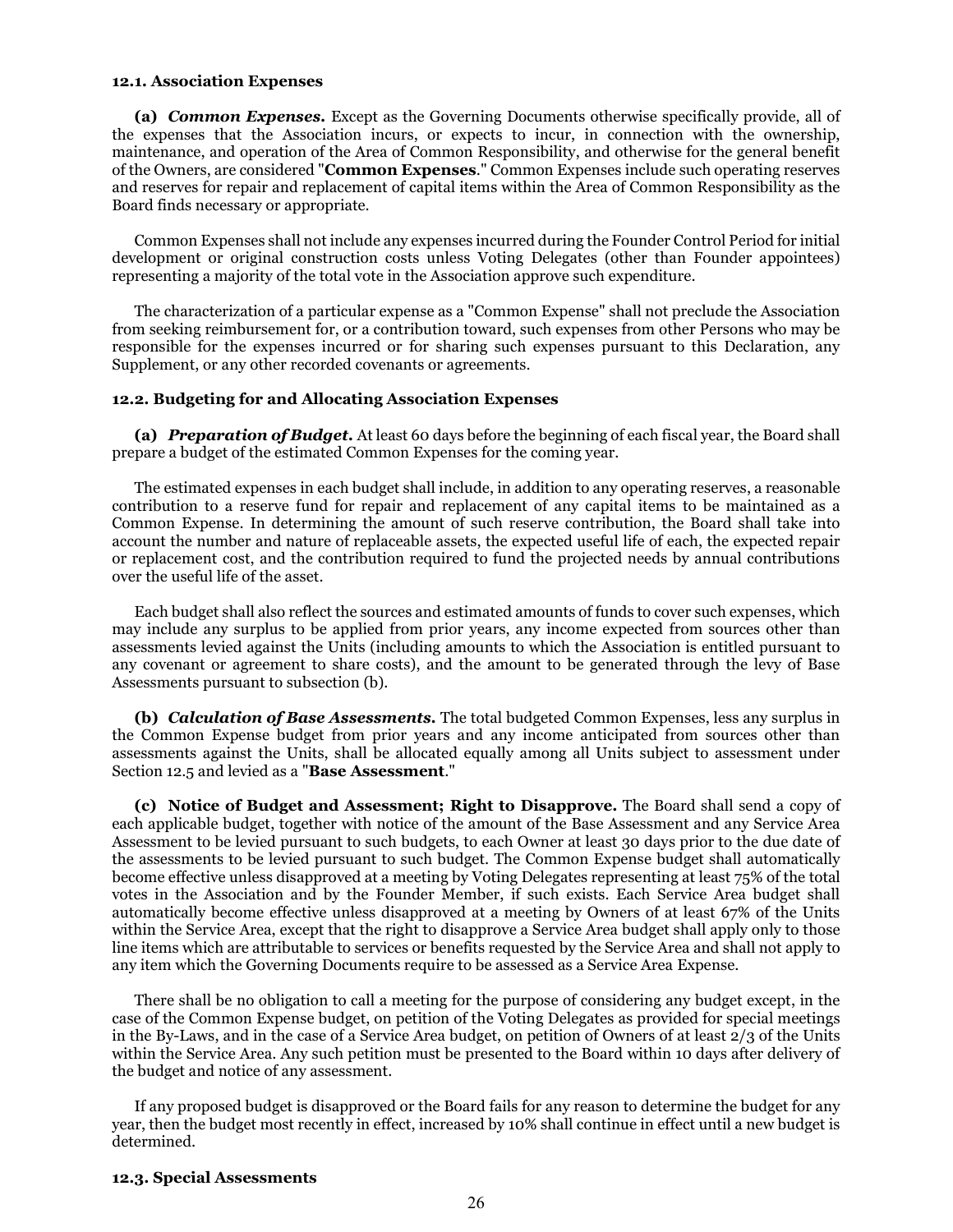The Association may levy "**Special Assessments**" to cover Common Expenses that are nonroutine, unanticipated, or in excess of those anticipated in the applicable budget. Except as otherwise specifically provided in this Declaration, any Special Assessment for Common Expenses shall require the affirmative vote or written consent of Voting Delegates representing more than 50% of the votes attributable to Units subject to assessment under Section 12.5 and shall be allocated equally among all such Units.

### **12.4. Specific Assessments**

The Association may levy "**Specific Assessments**" against a particular Unit as follows:

(a) to cover the costs, including overhead and administrative costs, of providing services to the Unit upon request of the Owner pursuant to any menu of optional services which the Association may offer (which might include the items identified in Section 10.1). Specific Assessments for optional services may be levied in advance of the provision of the requested service;

(b) to cover costs incurred in bringing the Unit into compliance with the Governing Documents or costs incurred as a consequence of the conduct of the Owner or occupants of the Unit, their agents, contractors, employees, licensees, invitees, or guests; however, the Board shall give the Unit Owner prior written notice and an opportunity for a hearing in accordance with the By-Laws, before levying any Specific Assessment under this subsection (b).

### **12.5. Authority to Assess Owners; Time of Payment**

The Founder hereby establishes, and the Association is hereby authorized to levy assessments as provided for in this chapter and elsewhere in the Governing Documents. The obligation to pay assessments shall commence as to each Unit on the first day of the month following: (a) the first anniversary of the date on which title was transferred to the Unit, except for transfers to a Founder or a Founder Affiliate; or (b) the date on which a certificate of occupancy is issued for a dwelling on the Unit or the Unit is actually occupied, whichever first occurs. The first annual Base Assessment, if any, levied on each Unit shall be adjusted according to the number of months remaining in the fiscal year at the time assessments commence on the Unit.

Assessments shall be paid in such manner and on such dates as the Board may establish. The Board may require advance payment of assessments at closing of the transfer of title to a Unit and impose special requirements for Owners with a history of delinquent payment. If the Board so elects, assessments may be paid in two or more installments. Unless the Board otherwise provides, the Base Assessment and any Service Area Assessment shall be due and payable in advance on the first day of each fiscal year. If any Owner is delinquent in paying any assessments or other charges levied on his Unit, the Board may require the outstanding balance on all assessments to be paid in full immediately.

#### **12.6. Obligation for Assessments**

**(a)** *Personal Obligation.* By accepting a deed or entering into a recorded contract to purchase any Unit, each Owner covenants and agrees to pay all assessments authorized in the Governing Documents. All assessments, together with interest (computed from its due date at a rate of 10% per annum or such higher rate as the Board may establish, subject to the limitations of Idaho law), late charges as determined by Board resolution, costs, and reasonable attorneys' fees, shall be the personal obligation of each Owner and a lien upon each Unit until paid in full. Upon a transfer of title to a Unit, the grantee shall be jointly and severally liable for any assessments and other charges due at the time of conveyance.

The Board's failure to fix assessment amounts or rates or to deliver or mail each Owner an assessment notice shall not be deemed a waiver, modification, or a release of any Owner from the obligation to pay assessments. In such event, each Owner shall continue to pay Base Assessments at the rate established for the last year for which an assessment was made, if any, until a new assessment is levied, at which time the Association may retroactively assess any shortfall.

No Owner may exempt himself or herself from liability for assessments by non-use of Common Area, abandonment of his or her Unit, or non-use of services provided to all Units or to all Units within the Service Area to which the Unit is assigned. The obligation to pay assessments is a separate and independent covenant on the part of each Owner. No diminution or abatement of assessments or setoff shall be claimed or allowed for any alleged failure of the Association or Board to take some action or perform some function required of it, or for inconvenience or discomfort arising from the making of repairs or improvements, or from any other action it takes.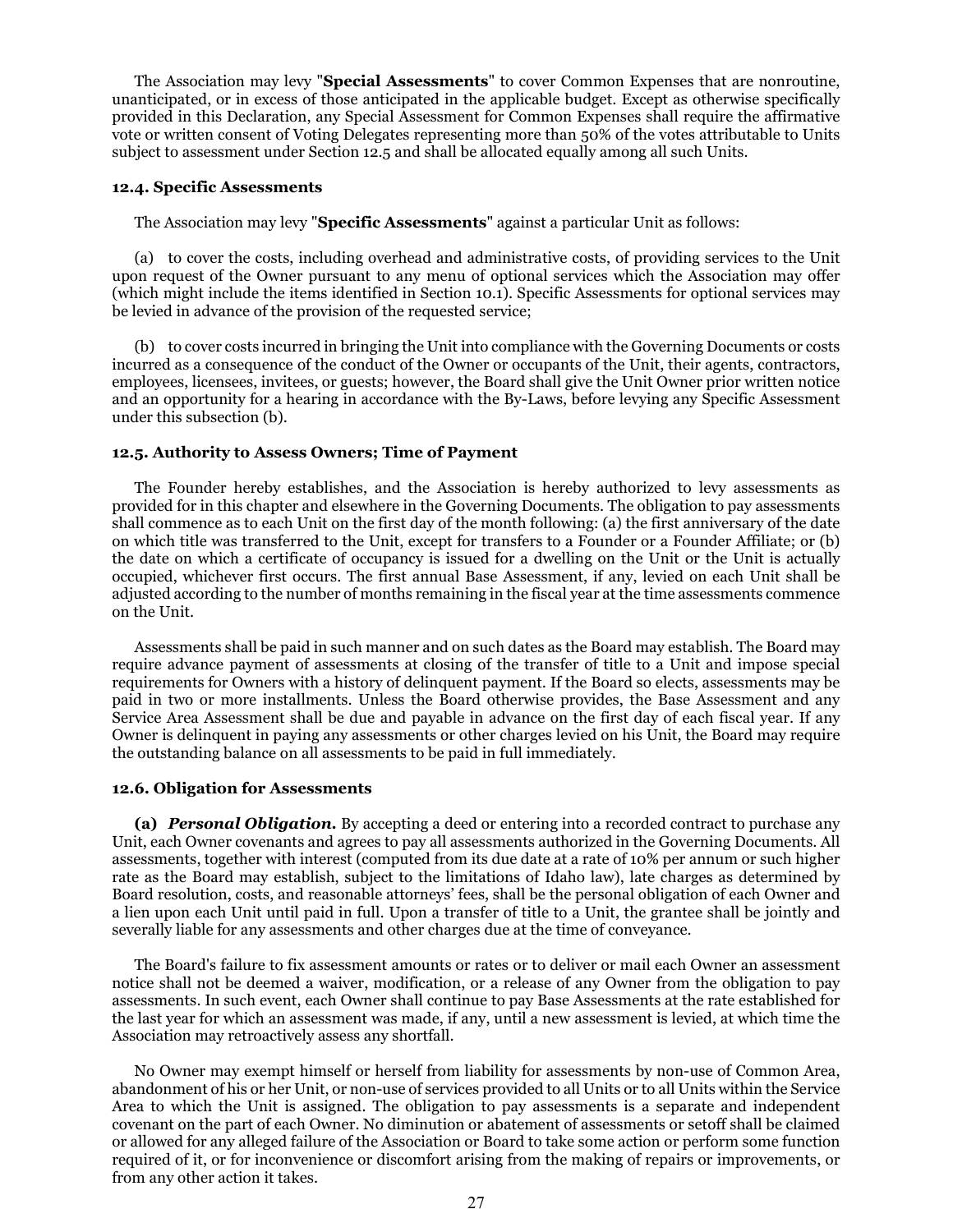Upon written request, the Association shall furnish to any Owner liable for any type of assessment a certificate signed by an Association officer setting forth whether such assessment has been paid. Such certificate shall be conclusive evidence of payment. The Association may require the advance payment of a reasonable processing fee for the issuance of such certificate.

**(b)** *Founder's Financial Obligations to Association.* The Founder shall be liable for assessments on any Units it owns that are subject to assessment under this section, except that during the Founder Control Period, the Founder may satisfy its obligation to pay Base Assessments and Special Assessments for Common Expenses on Units it owns either by paying such assessments in the same manner as any other Owner, or by paying (i) any shortfall under the Common Expense budget resulting from events other than failure of other Owners to pay their assessments, and (ii) any budgeted contributions to reserves in accordance with the Common Expense budget. Unless the Founder otherwise notifies the Board in writing at least 30 days before the beginning of each fiscal year, the Founder shall be deemed to have elected to continue paying on the same basis as during the immediately preceding fiscal year. After termination of the Founder Control Period, the Founder shall pay Base Assessments on any Units it owns that are subject to assessment under Section 12.6 in the same manner as any other Owner liable for such assessments.

Regardless of the Founder's election under this section, any of the Founder's financial obligations to the Association may be satisfied in the form of cash or by "in kind" contributions of services or materials, or by a combination of these.

### **12.7. Lien for Assessments**

**(a)** *Existence of Lien.* The Association shall have a lien against each Unit to secure payment of assessments, as well as interest, late charges (subject to the limitations of Idaho law), and costs of collection (including attorney's fees and expenses). Such lien shall be superior to all other liens, except (a) the liens of all taxes, bonds, assessments, and other levies which by law would be superior; and (b) the lien or charge of any recorded Mortgage made in good faith and for value having first priority over any other Mortgages on the Unit.

Although no further action is required to create or perfect the lien, the Association may, as further evidence and notice of the lien, execute and record a document setting forth as to any Unit the amount of the delinquent sums due the Association at the time such document is executed and the fact that a lien exists to secure the repayment thereof. However, the failure of the Association to execute and record any such document shall not affect the validity, enforceability, or priority of the lien.

**(b)** *Enforcement of Lien.* The Association may bid for the Unit at the foreclosure sale and acquire, hold, lease, mortgage, and convey the Unit. While a Unit is owned by the Association following foreclosure: (a) no right to vote shall be exercised on its behalf; (b) no assessment shall be levied on it; and (c) each other Unit shall be charged, in addition to its usual assessment, its pro rata share of the assessment that would have been charged such Unit had it not been acquired by the Association. The Association may sue for unpaid assessments and other charges authorized hereunder without foreclosing or waiving the lien securing the same, in addition to pursuing any and all remedies allowed by law to enforce the lien.

**(c)** *Effect of Sale or Transfer.* Sale or transfer of any Unit shall not affect the assessment lien or relieve such Unit from the lien for any subsequent assessments. However, the sale or transfer of any Unit pursuant to foreclosure of the first Mortgage shall extinguish the lien as to any installments of such assessments due prior to the Mortgagee's foreclosure. The subsequent Owner of the foreclosed Unit shall not be personally liable for assessments on such Unit due prior to such acquisition of title. Such unpaid assessments shall be deemed to be Common Expenses collectible from Owners of all Units subject to assessment under Section 12.6, including such acquirer, its successors and assigns.

### **12.8. Exempt Property**

The following property shall be exempt from payment of Base Assessments, Service Area Assessments, and Special Assessments:

(a) All Common Area and such portions of the property owned by the Founder or any Founder Affiliate as are included in the Area of Common Responsibility;

(b) Any property dedicated to and accepted by any governmental authority, public school, or public utility;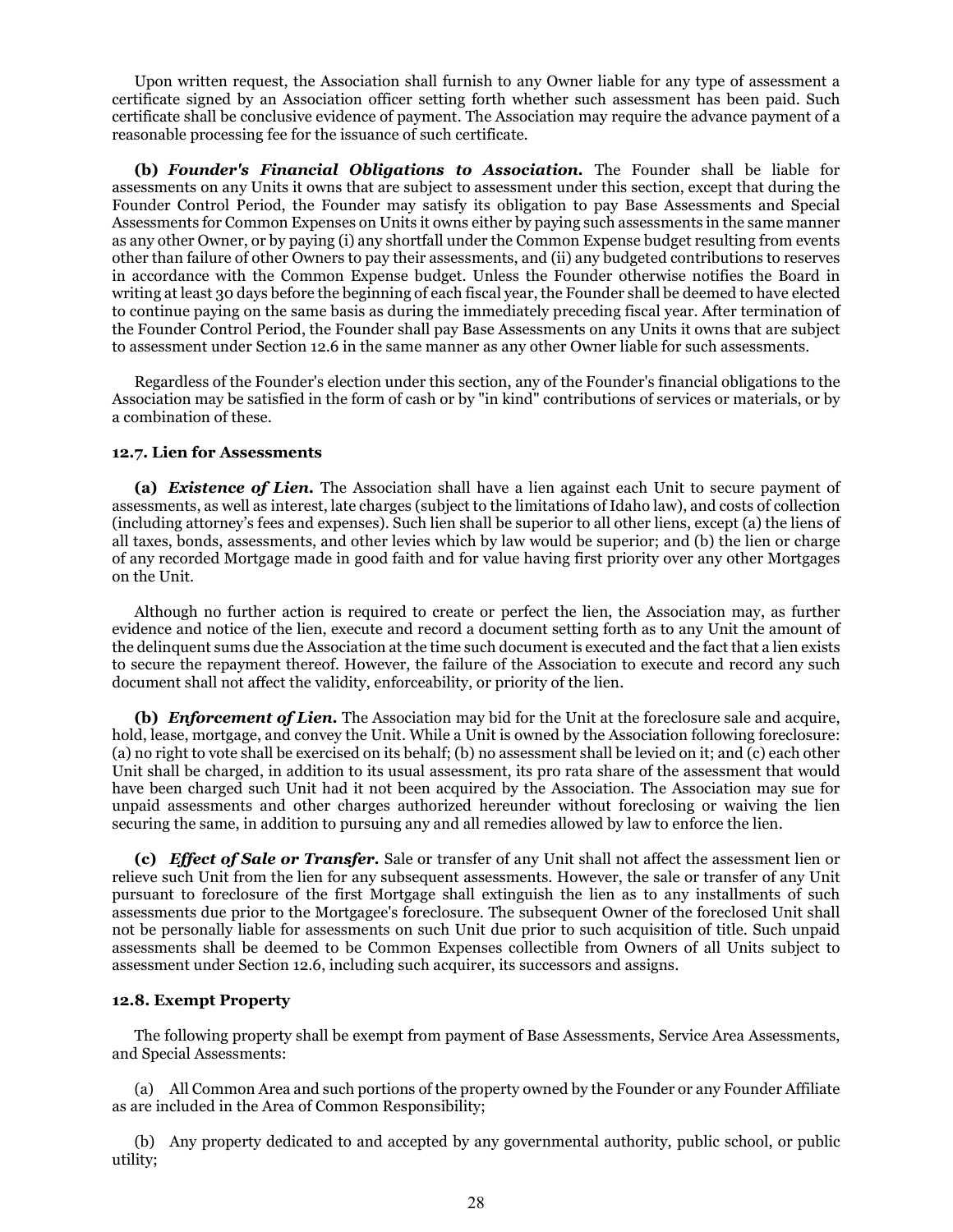(c) Property owned by any Neighborhood Association for the common use and enjoyment of its members, or owned by the members of a Neighborhood Association as tenants-in-common; and

(d) Any property owned by any religious organization or house of worship.

 In addition, the Association may, by resolution, grant exemptions to certain Persons qualifying for taxexempt status under Section 501(c) of the Internal Revenue Code so long as such Persons own property subject to this Declaration for purposes listed in Section 501(c) of the Internal Revenue Code.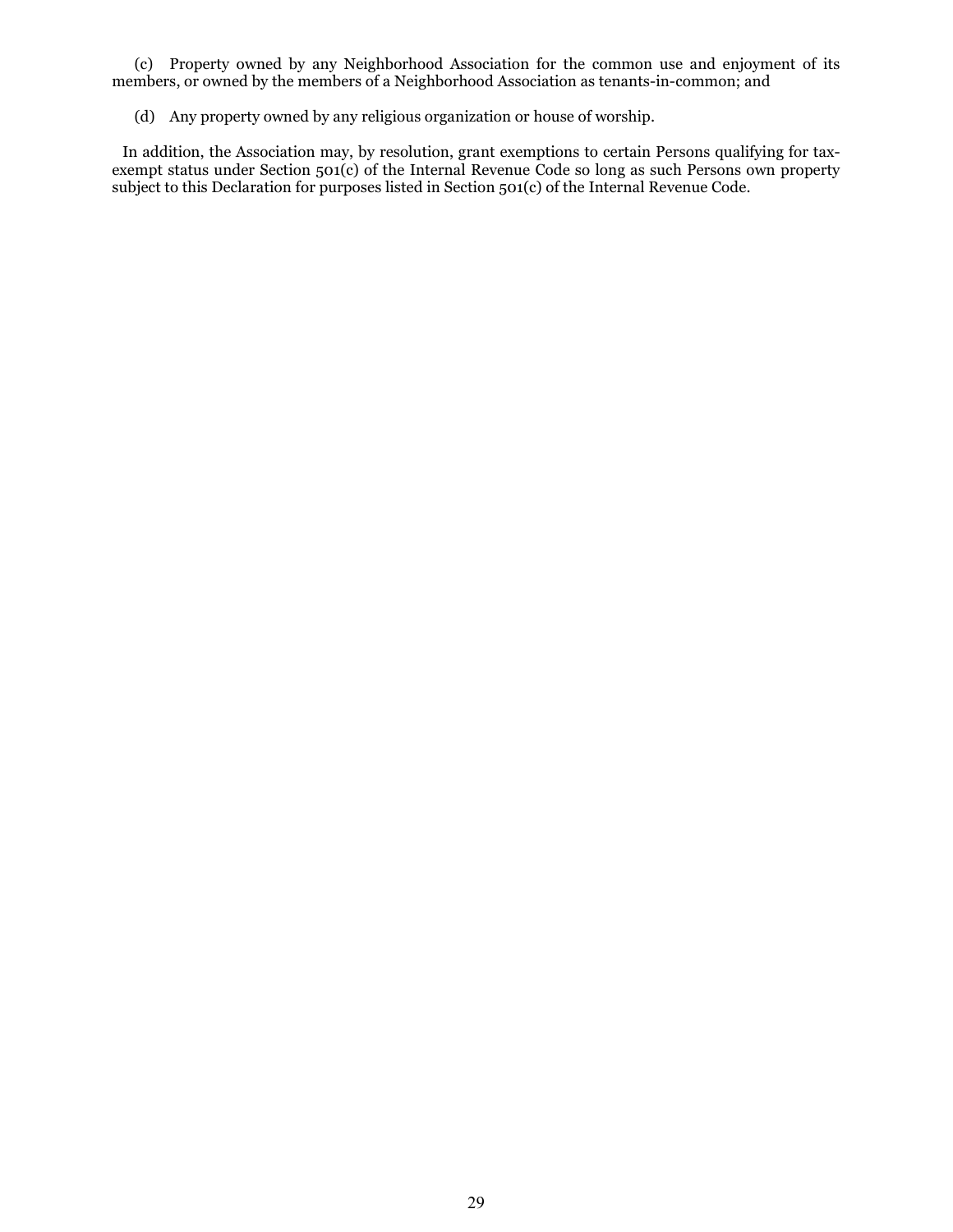## **PART FOUR: RELATIONSHIPS WITHIN AND OUTSIDE THE COMMUNITY**

## **Chapter 13**

## **Easements**

*The easements created in this chapter establish the rights of Owners to use the Common Area and create various rights for the benefit of Owners, the Founder, the Association, and others over property within the Community. Some of these rights are related to development and construction within the Community and on adjacent property, while others relate to the rights of Association to come upon property of others to fulfill its responsibilities and the interrelationships between the Community and the owners of adjacent property.*

### **13.1. Easements to Association Common Area (if any)**

The Founder grants to each Owner a nonexclusive right and easement of use, access, and enjoyment in and to the Association owned Common Area. Municipal owned parks shall be governed by the municipality. This provision applies to association owned common areas, if any, and is subject to:

(a) The Governing Documents and any other applicable covenants;

(b) Any restrictions or limitations contained in any deed conveying such property to the Association (such conveyance may occur at any time and from time to time at the sole discretion of the Founder);

(c) The Board's right to:

(i) adopt rules regulating Common Area use and enjoyment, including rules limiting the number of guests who may use the Common Area, and to charge use fees for such use;

(ii) suspend an Owner's right to use Common Area facilities;

(iii) dedicate or transfer all or any part of the Common Area, subject to such approval requirements as may be set forth in this Declaration;

(iv) impose reasonable membership requirements and charge reasonable admission or other use fees for the use of any recreational facility situated upon the Common Area;

(v) rent any portion of any clubhouse or other Common Area recreational facilities on an exclusive or non-exclusive short-term basis to any Person;

(vi) permit use of any recreational facilities situated on the Common Area by the general public, which use may be subject to admission charges, membership fees, or other user fees established in the Board's discretion;

(vii) permit use of any Common Area facilities, at such charge or no charge as the Board may determine appropriate, for the purpose of offering and conducting classes or other activities for interested Owners and occupants, whether offered on a for profit or nonprofit basis; and

(viii)mortgage, pledge, or hypothecate any or all of its real or personal property as security for money borrowed or debts incurred**,** subject to the approval requirements set forth in Section 15.9.

Any Owner may extend his or her right of use and enjoyment to the members of his or her family, lessees, and social invitees, as applicable, subject to reasonable Board regulation. An Owner who leases his or her Unit shall be deemed to have assigned all such rights to the lessee of such Unit for the period of the lease.

### **13.2. Easements of Encroachment**

An encroachment occurs when a person's home, fence, or other structure extends onto his or her neighbor's property. This section permits minor, inadvertent encroachments to remain.

The Founder grants reciprocal appurtenant easements of encroachment, and for maintenance and use of any permitted encroachment, between each Unit and any adjacent Common Area and between adjacent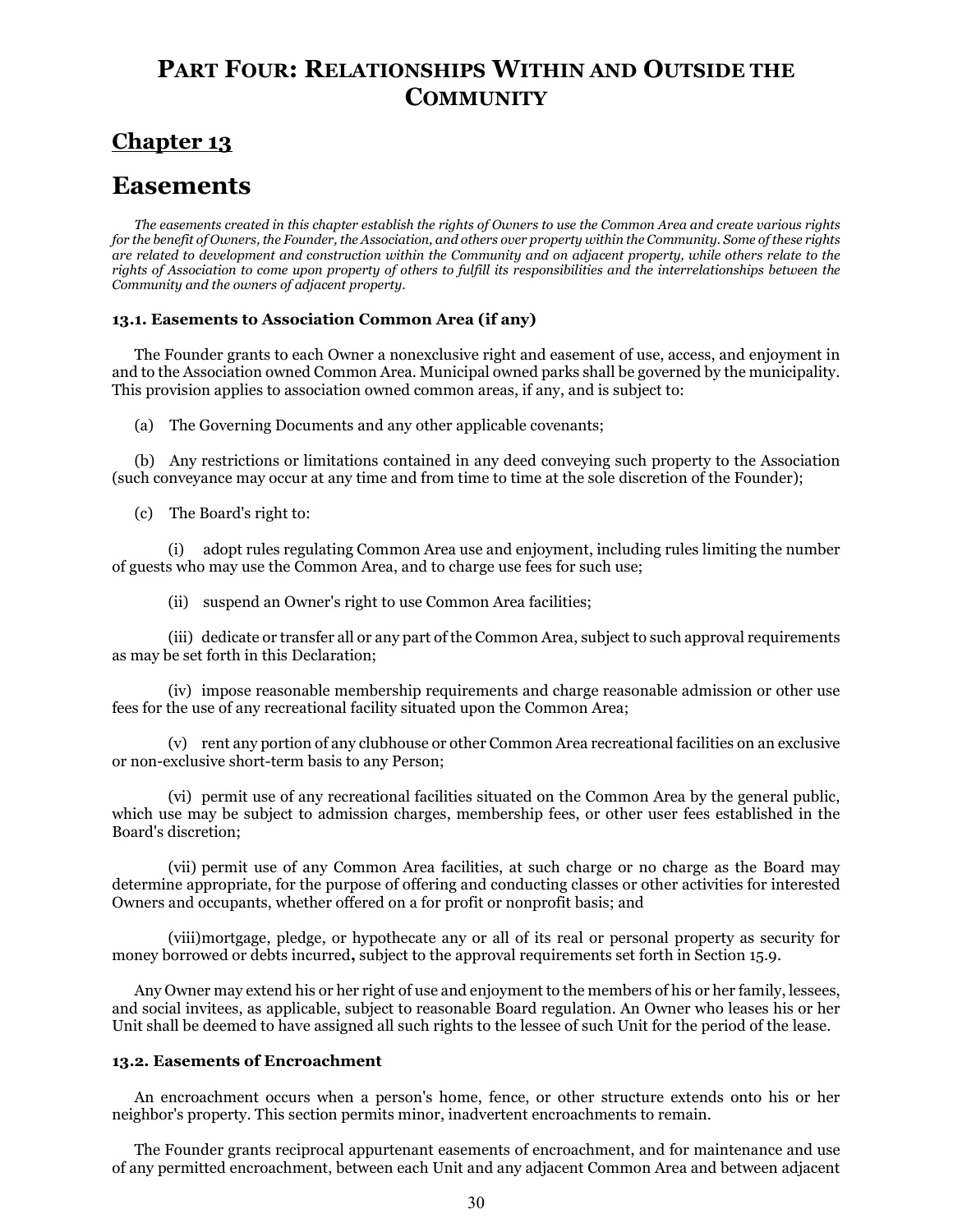Units. A permitted encroachment is a structure or fixture that extends unintentionally from one person's property onto another's a distance of less than three feet, as measured from any point on the common boundary along a line perpendicular to such boundary. An encroachment easement shall not exist if the encroachment results from willful and knowing conduct on the part of, or with the knowledge and consent of, the Person claiming the benefit of such easement.

### **13.3. Easements for Utilities, Etc.**

**(a)** *Installation and Maintenance.* During the Development and Sale Period, the Founder reserves for itself and grants to the Association, the City, and all utility providers, perpetual nonexclusive easements throughout Harvest Springs (but not through a structure) to the extent reasonably necessary to:

(i) install utilities and infrastructure to serve Harvest Springs, other Community Systems, security and similar systems, and stormwater and drainage systems;

(ii) install walkways, pathways and trails, streetlights, and signage on property the Founder, a Founder Affiliate, or the Association owns or within public rights-of-way or easements reserved for such purpose on a recorded plat;

(iii) inspect, maintain, repair, and replace the utilities, infrastructure, and other improvements described above; and

(iv) access and read utility meters.

Notwithstanding the above, the Founder reserves the right to deny access to the City, or any utility or service provider, to the extent permitted by law, or to condition such access on negotiated terms.

**(b)** *Specific Easements.* The Founder also reserves the nonexclusive right and power to grant and record such specific easements consistent with Section 13.3(a) as it deems necessary to develop the property described in Exhibits "A," "B," and "C." The location of the specific easement shall be subject to the written approval of the Owner of the burdened property, which approval shall not unreasonably be withheld, delayed, or conditioned.

**(c)** *Minimal Interference.* All work associated with the exercise of the easements described in subsections (a) and (b) of this section shall be performed so as to minimize interference with the use and enjoyment of the property burdened by the easement. Upon completion of the work, the Person exercising the easement shall make reasonable efforts to restore the property, to the extent reasonably possible, to the condition existing prior to the commencement of the work. The exercise of these easements shall not extend to permitting entry into the structures on any Unit, nor shall it unreasonably interfere with the use of any Unit and, except in an emergency, entry onto any Unit shall be made only after reasonable notice to the Owner or occupant.

### **13.4. Easements to Serve Additional Property**

The Founder hereby reserves for itself and its duly authorized agents, successors, assigns, and Mortgagees, an easement over the Common Area, if any, for the purposes of enjoyment, use, access, and development of the property described in Exhibits "B" and "C," whether or not such property is made subject to this Declaration. This easement includes, but is not limited to, a right of ingress and egress over the Common Area for construction of roads and for connecting and installing utilities on such property. The Person exercising such easement rights shall be responsible for any damage caused to the Common Area as a result of their actions in connection with development of such property.

If the above easement grants permanent access to any property that is not submitted to this Declaration, the Founder, or its successors or assigns, shall enter into a reasonable agreement with the Association to share the cost of maintenance that the Association provides for the benefit of the easement holder. The shared maintenance costs may include maintenance to or along any roadway providing access to the benefited property.

### **13.5. Easements for Maintenance, Emergency, and Enforcement**

By this Declaration, the Founder grants to the Association easements over Harvest Springs as necessary to enable the Association to fulfill its maintenance responsibilities under Section 6.2 and its enforcement rights under Section 8.2. The Association shall also have the right, but not the obligation, to enter upon any Unit for emergency, security, and safety reasons; to perform maintenance; to inspect for compliance with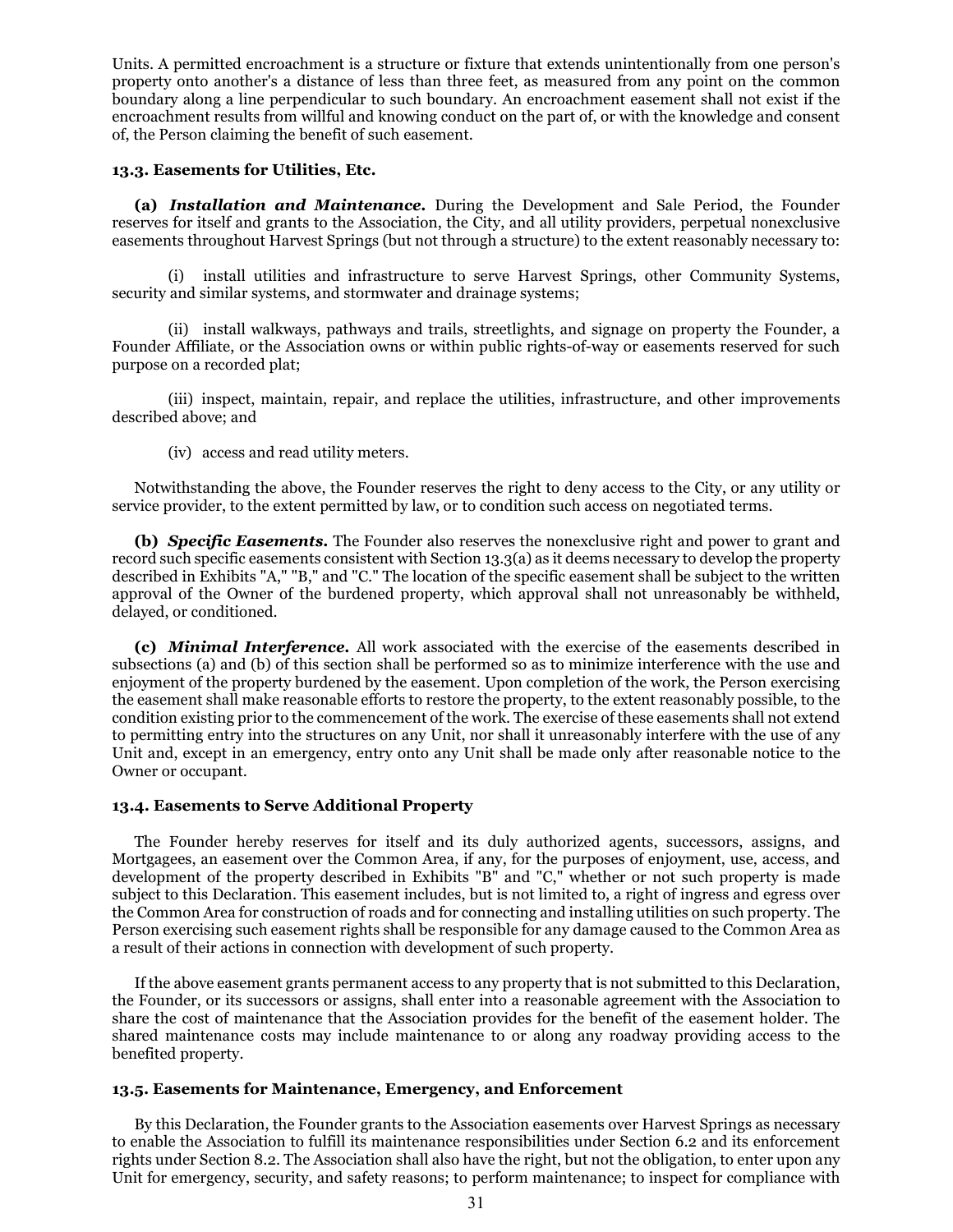the Governing Documents; and to enforce the Governing Documents. Any member of the Board and its duly authorized agents and assignees and all emergency personnel in the performance of their duties may exercise such right. Except in an emergency situation, entry shall only be during reasonable hours and after notice to the Owner.

### **13.6. Easements for Lake and Pond Maintenance and Flood Water**

The Founder reserves for itself, the Association, and their respective successors, assigns, and designees, the City the nonexclusive right and easement, but not the obligation, to enter upon bodies of water and wetlands located within Harvest Springs and/or the Area of Common Responsibility to:

(a) install, operate, maintain, and replace pumps to supply irrigation water to the Area of Common Responsibility;

(b) construct, maintain, and repair structures and equipment used for retaining water; and

(c) maintain such areas in a manner consistent with the Community-Wide Standard. The Founder, the Association, and their respective successors, assigns, and designees shall have an access easement over and across any portion of Harvest Springs which abuts or contains bodies of water or wetlands, to the extent reasonably necessary to exercise their rights under this section.

The Founder further reserves for itself, the Association, and their respective successors, assigns, and designees, a perpetual, nonexclusive right and easement of access and encroachment over the Common Area and Units (but not the dwellings thereon) adjacent to or within 50 feet of bodies of water and wetlands within Harvest Springs, in order to

(a) temporarily flood and back water upon and maintain water over such property;

(b) alter in any manner and generally maintain the bodies of water and wetlands within the Area of Common Responsibility; and

(c) maintain and landscape the slopes and banks pertaining to such areas.

All Persons entitled to exercise these easements shall use reasonable care in and repair any damage resulting from the intentional exercise of such easements. Nothing herein shall be construed to make the Founder or any other Person liable for damage resulting from flooding due to weather events or other natural occurrences.

The Founder further reserves for itself, the Association, and their respective successors, assigns, and designees, a perpetual nonexclusive right and easement, but not the obligation, to enter upon the Area of Common Responsibility and such other areas within Harvest Springs as hereafter may be dedicated to the City or any other governmental entity, to install, construct, operate, maintain, repair, or replace pumps, pipelines, structures or related equipment for the treatment or cleansing and transportation of groundwater, irrigation and/or culinary water.

### **13.7. Easements for Cross-Drainage**

All portions of Harvest Springs shall be burdened with easements for natural drainage of stormwater runoff from other portions of Harvest Springs; provided, no Person shall alter the natural drainage on any Unit to increase materially the drainage of stormwater onto adjacent portions of Harvest Springs without the consent of the Owner(s) of the affected property, the Directors, and Founder, as long as it owns any property described in Exhibit "A" or "B."

### **13.8. Easement for Installation, Maintenance, and Repair of Solar Power or Wind Energy Equipment**

Founder reserves unto itself, so long as it or a Founder Affiliate owns any property described in Exhibit "A" or "B", and grants to the Association a perpetual easement for the purpose of access and maintenance upon, across, over, and under all portions of Harvest Springs to the extent reasonably necessary to install, replace, repair, and maintain photovoltaics, solar collector panels, equipment, conduits, lines, wind mills, and anything else necessary for the production and generation of electricity from solar or wind energy. Founder and/or the Association may assign these rights to any company to provide, install, or otherwise maintain such solar and/or wind power equipment.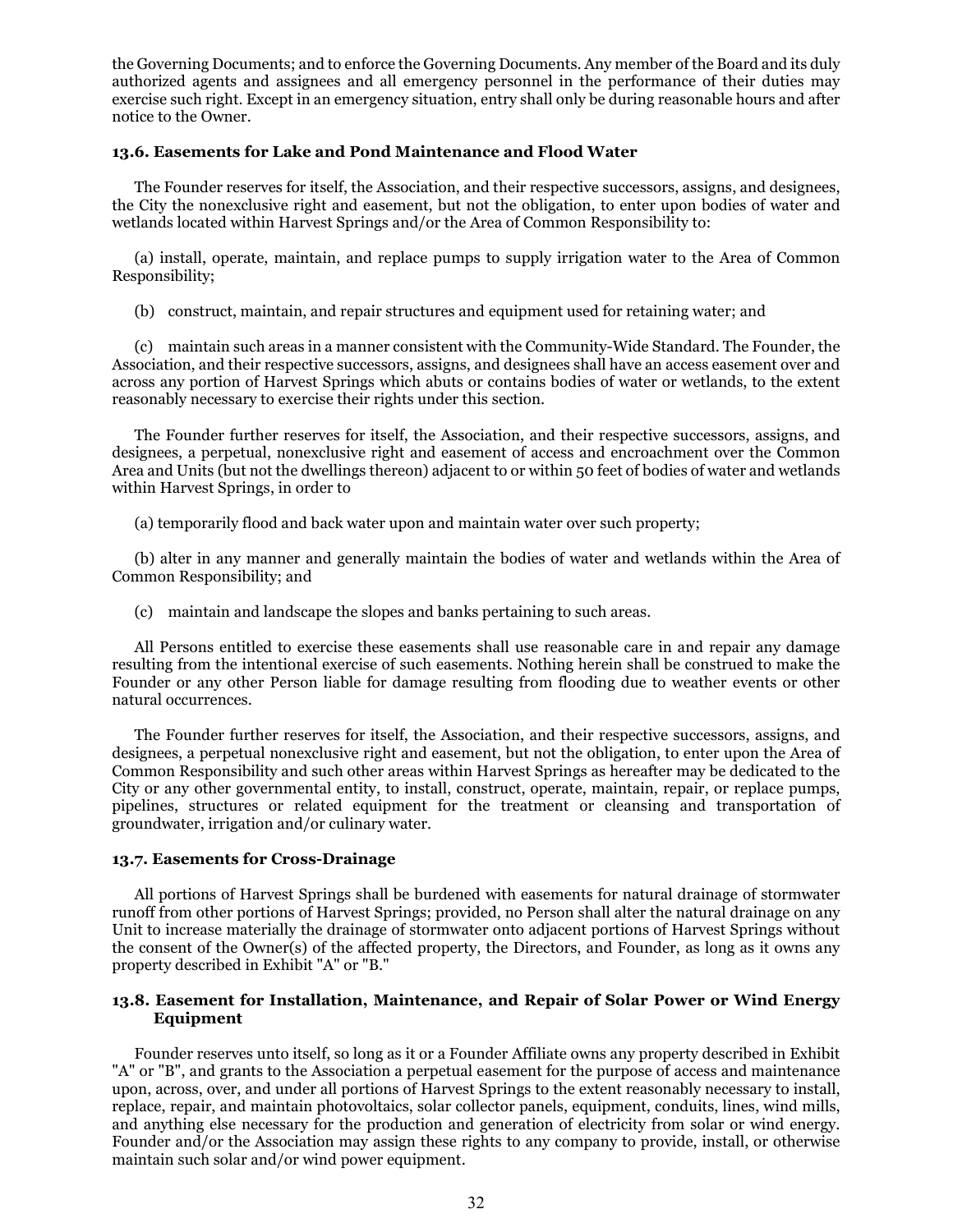Any damage to a Unit resulting from the exercise of this easement shall promptly be repaired by, and at the expense of, the Person exercising the easement. The exercise of this easement shall not unreasonably interfere with the use of any Unit and, except in an emergency, entry onto any Unit shall be made only after reasonable notice to the Owner or occupant.

### **13.9. Easements for Trails, Paths, and Walkways**

Certain Units may be subject to an easement permitting public access trails, paths, or walkways within the boundaries of such Units ("**Path Easement**"). Any Path Easement shall be shown and described on a Plat, and no Path Easement shall be newly created on a Unit without the written consent of the Owner. Founder grants to the Association a perpetual, non-exclusive easement on, over, under, through, and across any such Path Easement for maintenance purposes and the Owners and occupants of all Units shall have an easement permitting the use of the Path Easements for the intended purposes. In addition, the public may be granted similar use rights over any Path Easement. The use of any Path Easement shall be subject to Board rules and regulations. The Association shall maintain the Path Easements as a Common Expense in accordance with the Community-Wide Standard.

All work associated with the maintenance of the Path Easement shall be performed in such manner as to minimize interference with the use and enjoyment of those portions of a Unit lying outside of the Path Easement. The Association shall use reasonable efforts to confine all work associated with such easement rights to the Path Easement area; provided, to the extent reasonably necessary to perform such work, access over other portions of a Unit shall be permitted. Upon completion of any work, the Association shall restore any disturbed portion of the Unit to the extent reasonably possible to its condition prior to the commencement of the work.

No Person shall place or construct any improvement or thing within a Path Easement area without the Association's prior written consent, which consent may be withheld in the Association's discretion, and no Person shall take any action that otherwise interferes with the exercise of the easement rights provided under this Section.

### **Chapter 14**

## **Disclosures and Waivers**

*This chapter discloses some important information about the Community for the benefit of prospective purchasers of property in the Community. Each Owner, by accepting a deed to property in the Community, also accepts and agrees to the matters set forth in this chapter.*

### **14.1. Facilities and Services Open to the Public**

Certain facilities and areas within Harvest Springs may be open for use and enjoyment of the public. Such facilities and areas may include, by way of example: greenbelts, trails and paths, parks, lakes, other neighborhood spots conducive to gathering and interaction, roads, sidewalks, alleys, and medians. The Founder may designate such facilities and areas as open to the public at the time the Founder makes them a part of a recorded plat, or the Board may so designate at any time thereafter.

#### **14.2. Safety and Security**

Each Owner and occupant of a Unit, and their respective guests and invitees, shall be responsible for their own personal safety and the security of their property in Harvest Springs. The Association may, but shall not be obligated to, maintain or support certain activities within Harvest Springs designed to promote or enhance the level of safety or security, which each person provides for himself or herself and his or her property. However, the Association, the Founder, or any Founder Affiliate shall not in any way be considered insurers or guarantors of safety or security within Harvest Springs, nor shall either be held liable for any loss or damage by reason of failure to provide adequate security or ineffectiveness of security measures undertaken.

No representation or warranty is made that any systems or measures, including security monitoring systems or any mechanism or system for limiting access to Harvest Springs, cannot be compromised or circumvented, nor that any such systems or security measures undertaken will in all cases prevent loss or provide the detection or protection for which the system is designed or intended. Each Owner acknowledges, understands, and shall be responsible for informing any tenants and other occupants of such Owner's Unit, that the Association, its Board and committees, the Founder, and a Founder Affiliate are not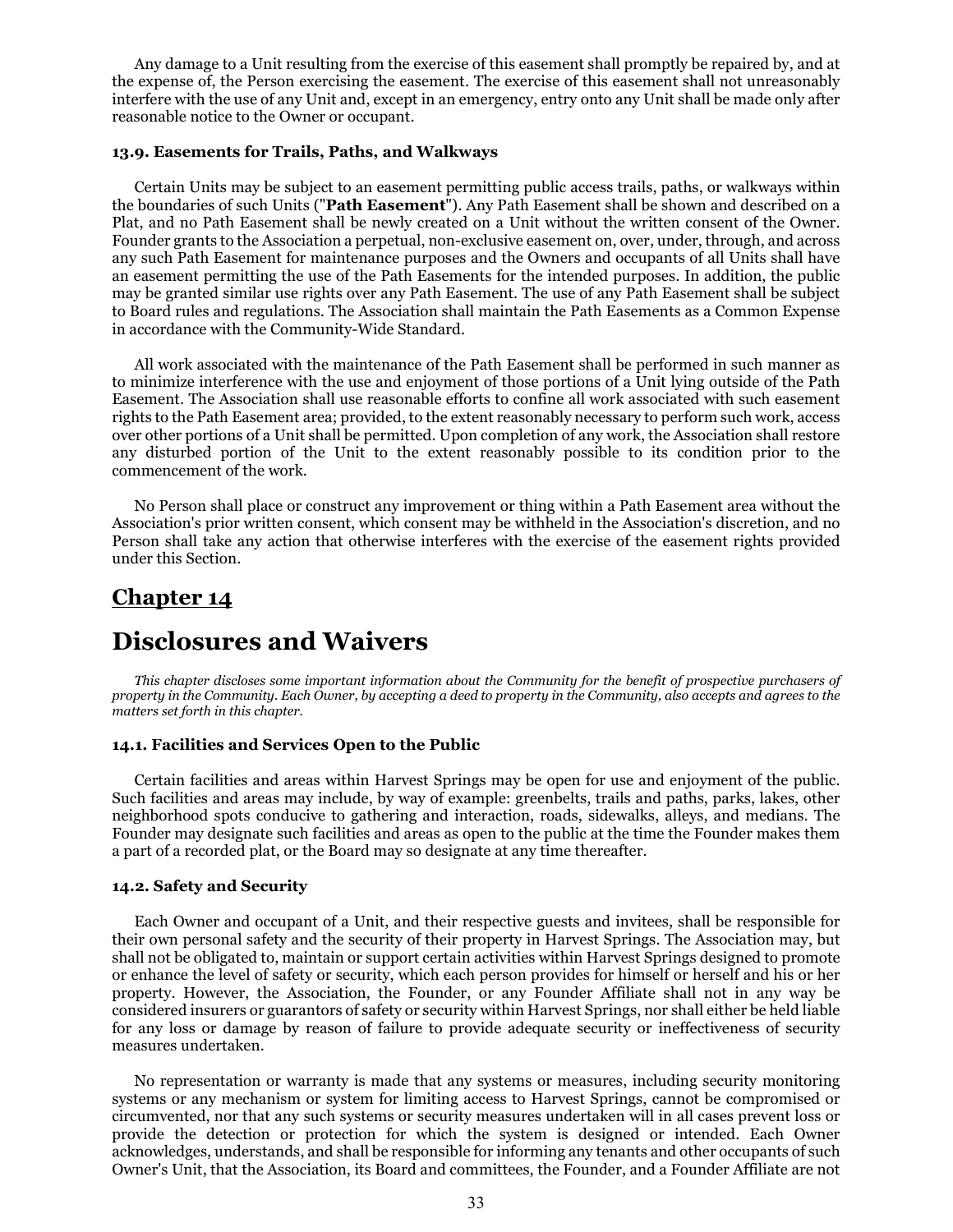insurers or guarantors of security or safety and that each Person within Harvest Springs assumes all risks of personal injury and loss or damage to property, including Units and the contents of Units, resulting from acts of third parties.

### **14.3. Changes in Master Plan**

Each Owner acknowledges that Harvest Springs is a master planned community, the development of which is likely to extend over many years, and agrees that neither the Association nor any Neighborhood Association shall engage in, or use Association funds to support, any protest, challenge, or other form of objection to (a) changes in uses, design, layout, or density of property within Harvest Springs, or (b) changes in the Master Plan or Master Development Agreement, without the Founder's prior written consent; or (c) changes in the price or price ranges for Units. In addition, each Owner acknowledges that the Founder is not obligated to submit property shown on the Master Plan to this Declaration. It is the Founder's sole discretion to submit additional property to this Declaration. Each Owner acknowledges that the Founder, along with the City, has the absolute right to amend or modify the Master Plan and/or the Master Development Agreement without the consent of any party, including, without limitation, any Owner, the Association, any Neighborhood Association, or the Council. Furthermore, no one, including any Owner, the Association or any Neighborhood Association, or the Council, is a third party beneficiary to the Master Development Agreement.

### **14.4. View Impairment**

The Founder, any Founder Affiliate, and the Association do not guarantee or represent that any view over and across the Units, any open space within the Community, or any lake or wetland will be preserved without impairment. The Founder, the Association, and the Council shall have no obligation to relocate, prune, or thin trees or other landscaping except to maintain the Community-Wide Standard or as otherwise required under a separate covenant or agreement. The Association (with respect to the Common Area) and) the Council (with respect to any property within Harvest Springs owned by the Council) have the right to add trees and other landscaping from time to time, subject to applicable law. There shall be no express or implied easements for view purposes or for the passage of light and air.

### **14.5. Notices and Disclaimers as to Community Systems**

Each Owner acknowledges that interruptions in cable television and other Community Systems and services will occur from time to time. The Founder, Founder Affiliates, or any of their respective successors or assigns shall not be liable for, and no Community System or service user shall be entitled to refund, rebate, discount, or offset in applicable fees for, any interruption in Community Systems and services, regardless of whether or not such interruption is caused by reasons within the service provider's control.

### **14.6. Relationship with Governmental and Tax-Exempt Organizations**

The Association may enter into agreements or contracts with, or grant exclusive and/or non-exclusive easements over the Common Area to, state or local governments, public utility providers, and non-profit, tax-exempt organizations for the benefit of the Community, the Association, and the Owners. The Association may contribute money, real property (including Common Area), personal property, or services to any such entity. Any such contribution shall be a Common Expense and included as a line item in the Association's annual budget.

For the purposes of this Section, a "tax-exempt organization" shall mean an entity which is exempt from federal income taxes under the Internal Revenue Code ("Code"), such as, but not limited to, entities which are exempt from federal income taxes under Sections  $501(c)(3)$  or  $501(c)(4)$ , as the Code may be amended from time to time.

### **14.7. Right to Designate Sites for Governmental and Public Interests**

For so long as Founder or a Founder Affiliate owns any property described in Exhibit "A" or "B," Founder may, but is not obligated to, designate sites within the Community for government, education, or religious activities and interests, including without limitation, fire, police, and utility facilities, schools and educational facilities, houses of worship, parks, and other public facilities. For property dedicated in accordance with this Section, the use of portable or temporary buildings shall be prohibited on such property, and development of the property shall be in accordance with the Design Guidelines as set forth in Section 5.1. Subject to the approval requirements set forth in Section 19.4, the sites may include Common Area, in which case the Association shall take whatever action is required to permit such use, including dedication or conveyance of the site, if so directed by Founder.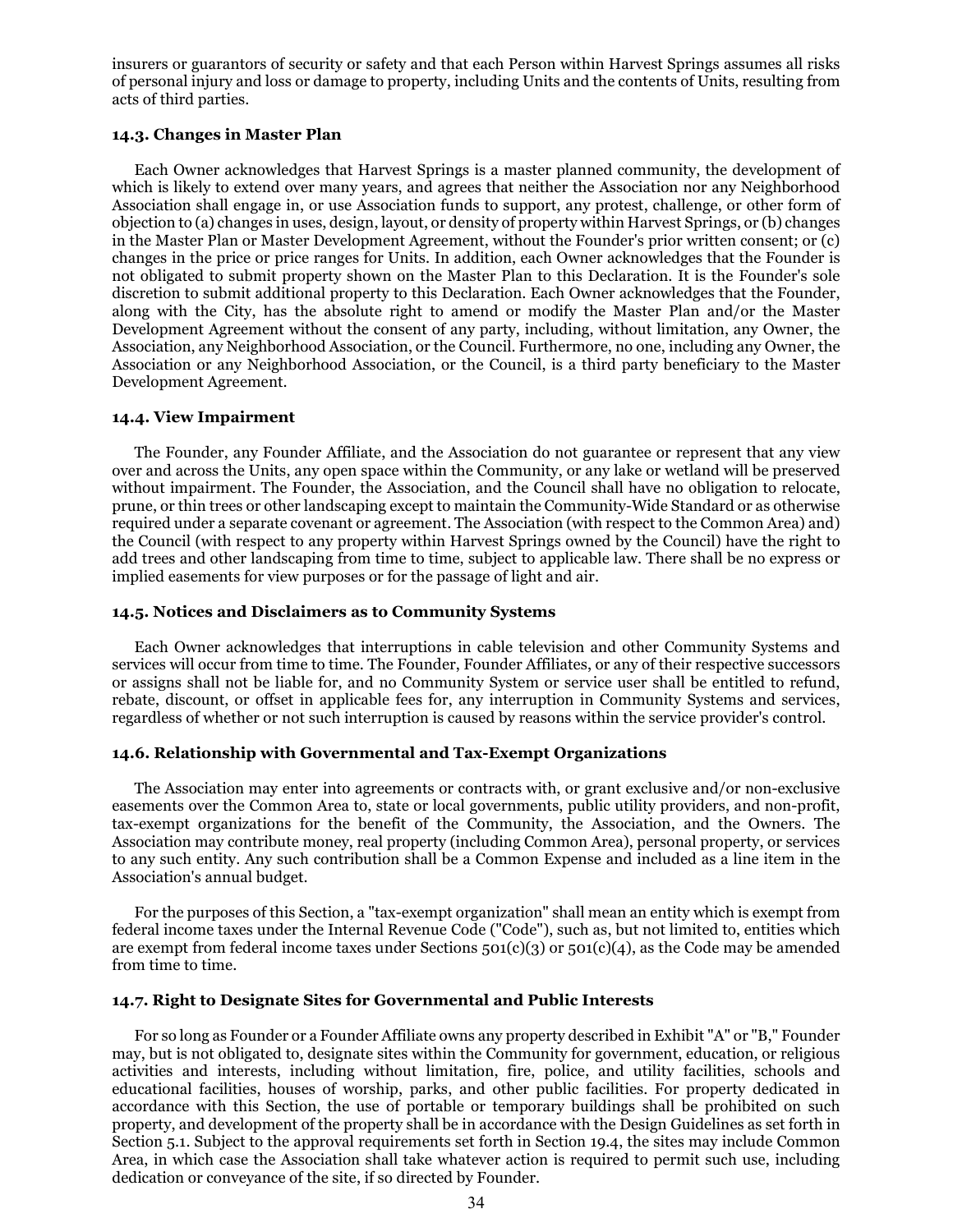#### **14.8. Use of Reclaimed Water for Irrigation Purposes**

Each Owner acknowledges that the development and operation of Harvest Springs include the implementation of water conservation techniques. As part of these techniques, the Association and the City have the right to use recycled or reclaimed water and stormwater runoff to irrigate Public Areas and Areas of Common Responsibility and any property located within Harvest Springs.

### **14.9. Radio and Telecommunication Towers**

Every Owner and occupant of a Unit is hereby advised that radio and telecommunication towers and related equipment may now or hereafter be located within or in the vicinity of Harvest Springs. The Founder, any Founder Affiliate, Builders, the Association, or the members, partners, affiliates, officers, directors, agents or employees of any of the foregoing, shall not be liable for any damage or injury to any Person or any property arising out of or related to the construction, installation, maintenance, or operation of or proximity to, radio or telecommunication towers, or any such towers that may now or hereafter be located in or in the vicinity of Harvest Springs.

### **Chapter 15**

# **Rights of Lenders**

*In order to enhance each Owner's ability to obtain financing for the purchase of his or her Unit, this chapter sets forth various provisions for the benefit of lenders who make mortgage loans and for the benefit of those agencies that guarantee and insure mortgage loans made by institutional lenders.*

The following provisions are for the benefit of holders, insurers, and guarantors of first Mortgages on Units in Harvest Springs. The provisions of this chapter apply to both this Declaration and the By-Laws, notwithstanding any other provisions contained therein.

#### **15.1. Notices of Action**

An institutional holder, insurer, or guarantor of a first Mortgage that provides a written request to the Association (such request to state the name and address of such holder, insurer, or guarantor and the street address of the Unit to which its Mortgage relates, thereby becoming an "**Eligible Holder**"), will be entitled to timely written notice of:

(a) Any condemnation loss or any casualty loss that affects a material portion of Harvest Springs or that affects any Unit on which there is a first Mortgage held, insured, or guaranteed by such Eligible Holder; and

(b) Any delinquency in the payment of assessments or charges owed by a Unit subject to the Mortgage of such Eligible Holder, where such delinquency has continued for a period of 60 days, or any other violation of the Governing Documents relating to such Unit or the Owner or occupant that is not cured within 60 days.

(c) Any lapse, cancellation, or material modification of any insurance policy maintained by the Association; or

(d) Any proposed action, which would require the consent of a specified percentage of Eligible Holders.

#### **15.2. Special FHLMC Provision**

If a condominium has been established in the Community, then so long as required by the Federal Home Loan Mortgage Corporation, the following provisions apply in addition to and not in lieu of the foregoing. Unless at least 67% of the first Mortgagees or Voting Delegates representing at least 67% of the total votes in the Association consent, the Association shall not:

(a) By act or omission seek to abandon, partition, subdivide, encumber, sell, or transfer all or any portion of the real property comprising the Common Area which the Association owns, directly or indirectly (the granting of easements for utilities or other similar purposes consistent with the intended use of the Common Area shall not be deemed a transfer within the meaning of this subsection);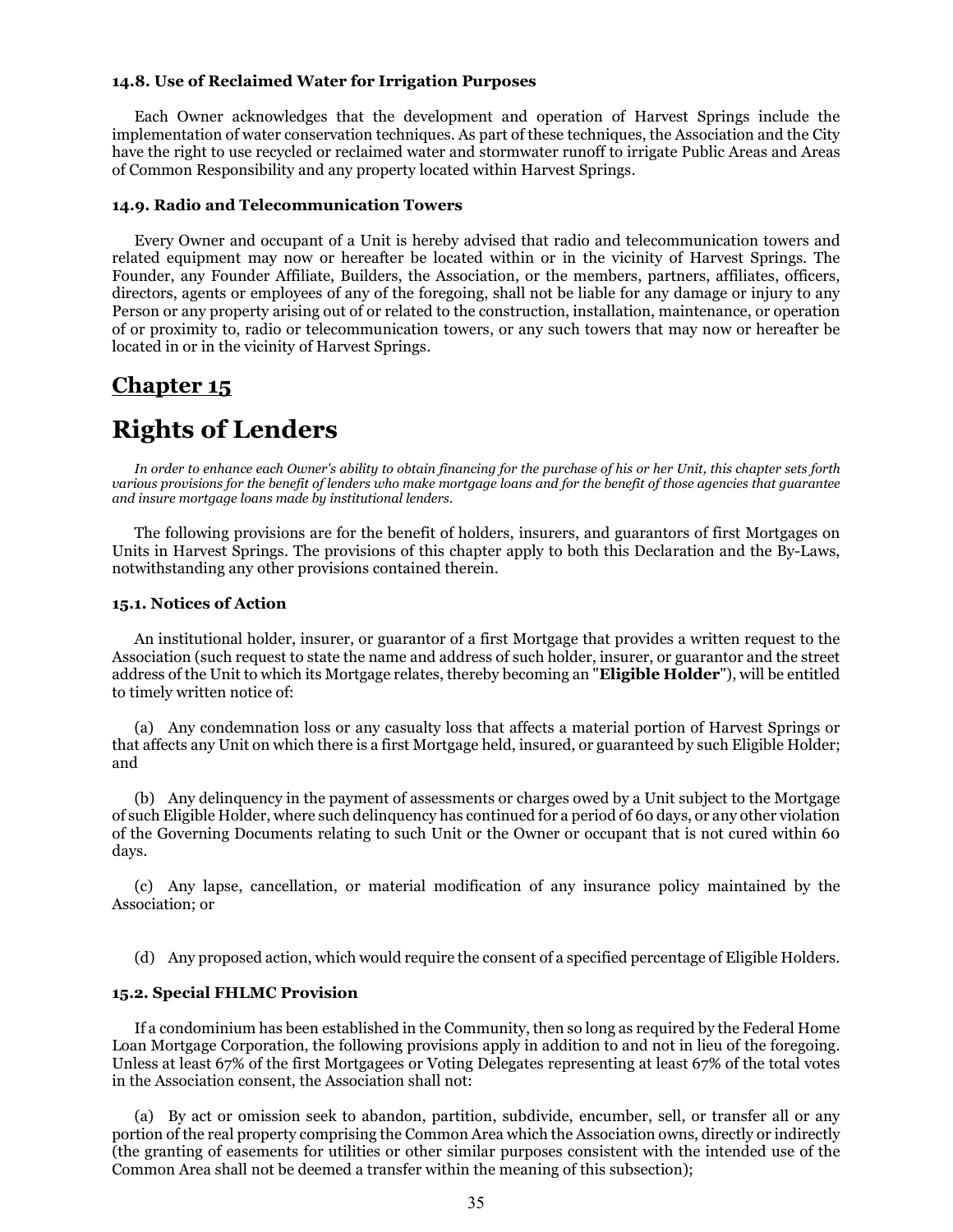(b) Change the method of determining the obligations, assessments, dues, or other charges which may be levied against an Owner of a Unit (a decision, including contracts, by the Board or provisions of any declaration subsequently recorded on any portion of Harvest Springs regarding assessments for Service Areas or other similar areas shall not be subject to this provision where such decision or subsequent declaration is otherwise authorized by this Declaration);

(c) By act or omission change, waive, or abandon any scheme of regulations or enforcement pertaining to architectural design, exterior appearance, or maintenance of Units and the Common Area (the issuance and amendment of architectural standards, procedures, rules and regulations, or use restrictions shall not constitute a change, waiver, or abandonment within the meaning of this provision);

(d) Fail to maintain insurance, as required by this Declaration; or

(e) Use hazard insurance proceeds for any Common Area losses for other than the repair, replacement, or reconstruction of such property.

First Mortgagees may, jointly or singly, pay taxes or other charges which are in default and which may or have become a charge against the Common Area and may pay overdue premiums on casualty insurance policies or secure new casualty insurance coverage upon the lapse of an Association policy, and first Mortgagees making such payments shall be entitled to immediate reimbursement from the Association.

### **15.3. Other Provisions for First Lien Holders**

To the extent consistent with Idaho law, if a condominium has been established in the Community, then:

(a) Any restoration or repair of Harvest Springs after a partial condemnation or damage due to an insurable hazard shall be performed substantially in accordance with this Declaration and the original plans and specifications unless the approval is obtained of the Eligible Holders of first Mortgages on Units to which more than 50% of the votes of Units subject to Mortgages held by such Eligible Holders are allocated.

(b) Any election to terminate the Association after substantial destruction or a substantial taking in condemnation shall require the approval of the Eligible Holders of first Mortgages on Units to which more than 50% of the votes of Units subject to Mortgages held by such Eligible Holders are allocated.

### **15.4. Amendments to Documents**

The following provisions do not apply to amendments to the Governing Documents or termination of the Association as a result of destruction, damage, or condemnation pursuant to Section 15.3(a) and (b), or to the addition of land in accordance with Chapter 16. If a condominium has been established in the Community, then:

(a) The consent of Voting Delegates representing at least 67% of the total votes in the Association and of the Founder, so long as it or a Founder Affiliate owns any land subject to this Declaration, and the approval of the Eligible Holders of first Mortgages on Units to which at least 67% of the votes of Units subject to a Mortgage appertain, shall be required to terminate the Association.

(b) The consent of the Association representing at least 67% of the total votes in the Association and of the Founder, so long as it or a Founder Affiliate owns any land subject to this Declaration, and the approval of Eligible Holders of first Mortgages on Units to which more than 50% of the votes of Units subject to a Mortgage appertain, shall be required materially to amend any provisions of the Declaration, By-Laws, or Articles of Incorporation, or to add any material provisions thereto which establish, provide for, govern, or regulate any of the following:

- (i) voting;
- (ii) assessments, assessment liens, or subordination of such liens;
- (iii) reserves for maintenance, repair, and replacement of the Common Area;
- (iv) insurance or fidelity bonds;
- (v) rights to use the Common Area;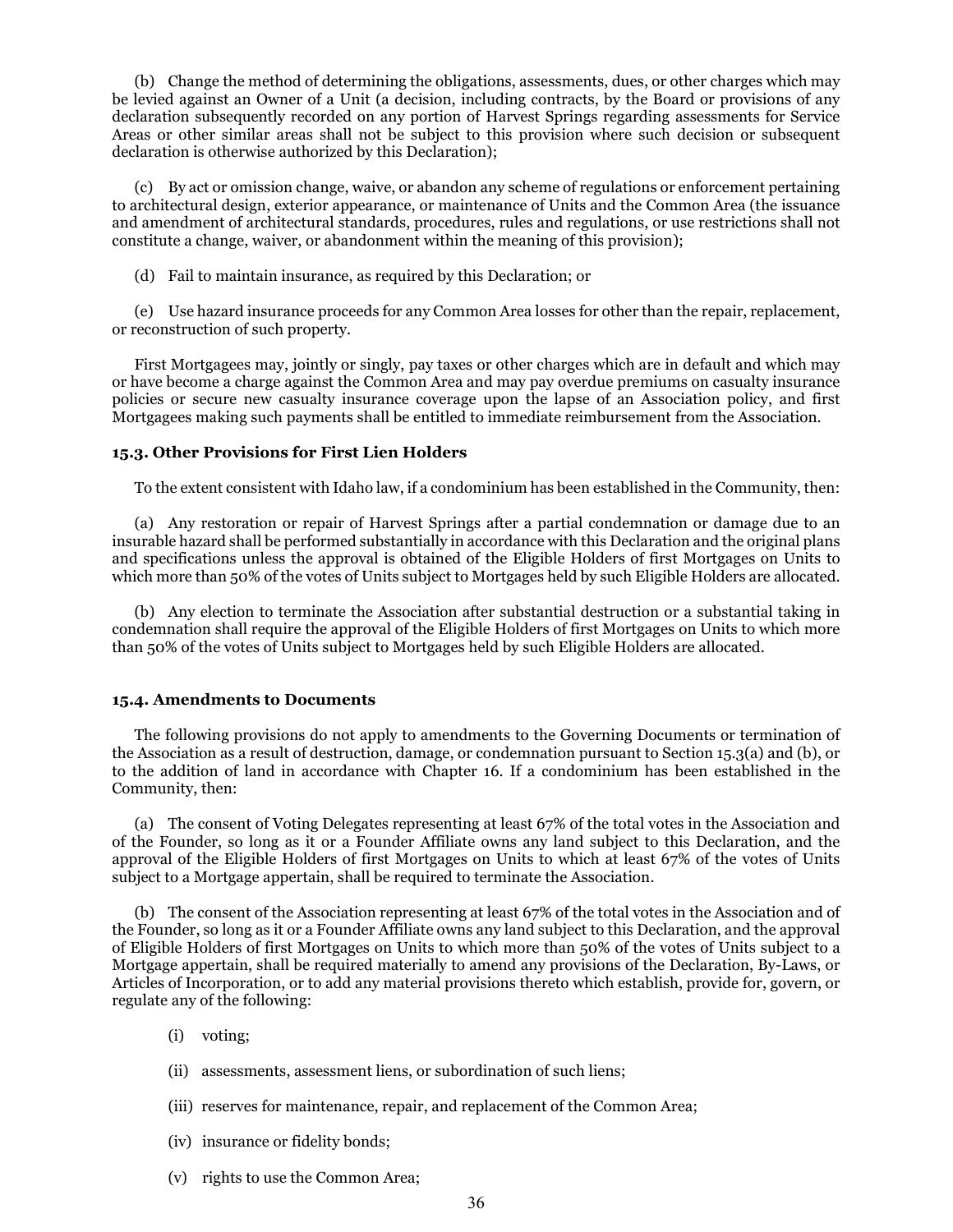(vi) responsibility for maintenance and repair of property in Harvest Springs; expansion or contraction of Harvest Springs or the addition, annexation, or withdrawal of property to or from the Association's jurisdiction;

(vii) boundaries of any Unit;

(viii)leasing of Units;

(ix) imposition of any right of first refusal or similar restriction of the right of any Owner to sell, transfer, or otherwise convey his or her Unit;

(x) establishment of self-management by the Association where professional management has been required by an Eligible Holder; or

(xi) any provisions included in the Governing Documents, which are for the express benefit of holders, guarantors, or insurers of first Mortgages on Units.

### **15.5. No Priority**

No provision of this Declaration or the By-Laws gives or shall be construed as giving any Owner or other party priority over any rights of the first Mortgagee of any Unit in the case of distribution to such Owner of insurance proceeds or condemnation awards for losses to or a taking of the Common Area.

### **15.6. Notice to Association**

Upon request, each Owner shall be obligated to furnish to the Association the name and address of the holder of any Mortgage encumbering such Owner's Unit.

### **15.7. Failure of Mortgagee to Respond**

Any Mortgagee who receives a written request from the Board to respond to or consent to any action shall be deemed to have approved such action if the Association does not receive a written response from the Mortgagee within 30 days of the date of the Association's request, provided such request is delivered to the Mortgagee by certified or registered mail, return receipt requested.

### **15.8. Construction of Chapter 15**

Nothing contained in this chapter shall be construed to reduce the percentage vote that must otherwise be obtained under this Declaration, the By-Laws, or Idaho law for any of the acts set out in this chapter.

### **15.9. HUD/VA Approval**

As long as there is a Founder Member, the following actions may require the prior approval of the U.S. Department of Housing and Urban Development ("**HUD**") or the U.S. Department of Veterans Affairs ("**VA**"), if either such agency is insuring or guaranteeing the Mortgage on any Unit: merger, consolidation, or dissolution of the Association; annexation of additional property other than that described in Exhibit "B"; dedication, conveyance (other than to correct errors on property descriptions or other inconsequential or immaterial conveyances), or mortgaging of Common Area; or material amendment of this Declaration or the By-Laws.

Notwithstanding anything to the contrary in this chapter, the Association, acting through the Board, may grant easements over the Common Area for installation and maintenance of utilities and drainage facilities and for other purposes not inconsistent with the intended use of the Common Area, without the approval of the membership, or HUD or VA.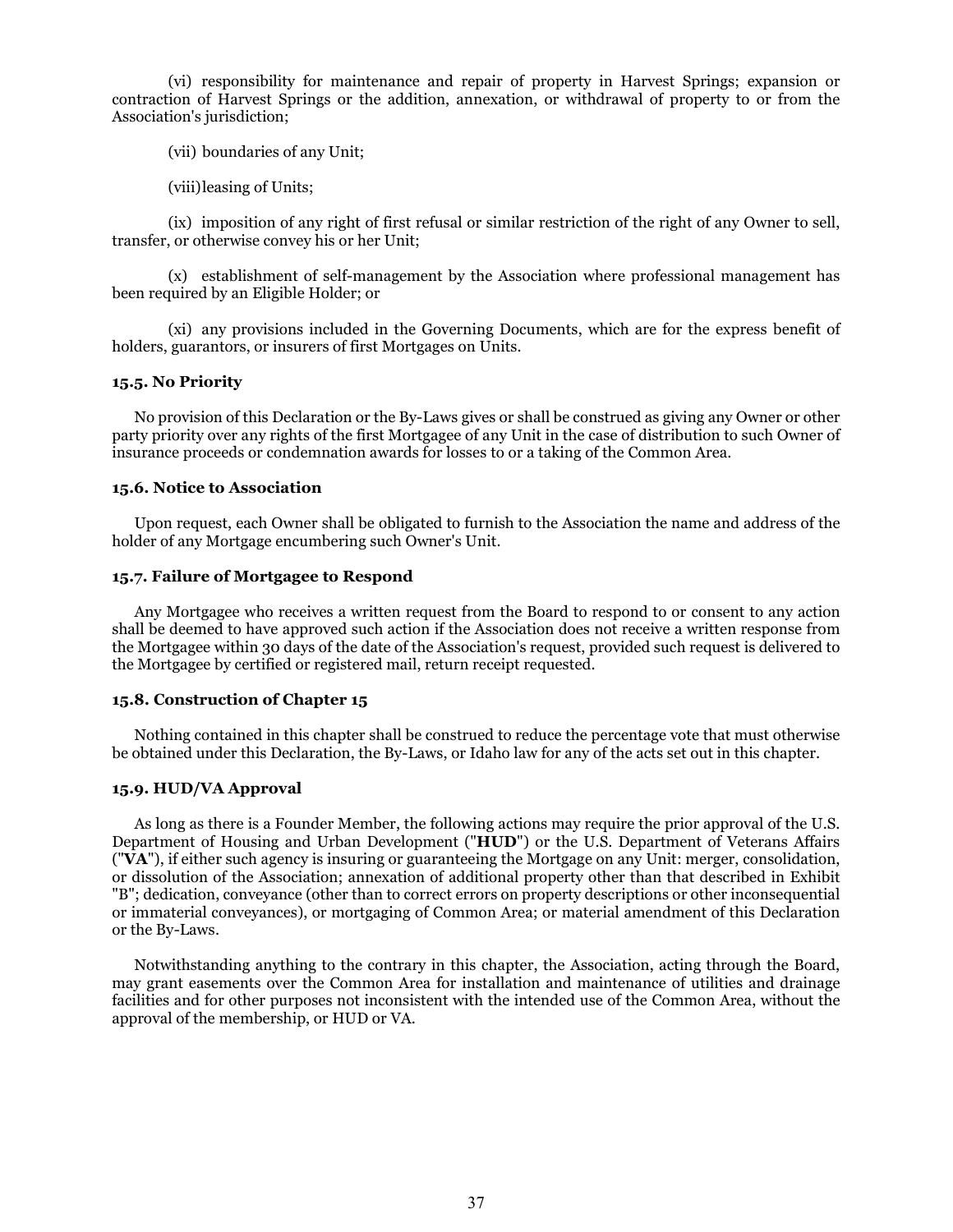# **PART FIVE: COMMUNITY DEVELOPMENT**

### **Chapter 16**

## **Expansion of the Community**

*Due to the need to pace development to the needs of the Community and the market demand for Units or Common Areas, the Community may be developed in phases. The Founder or the Association may expand the initial property submitted to the Declaration as set forth in this chapter.*

### **16.1. Expansion by Founder**

From time to time, the Founder may submit to the terms of this Declaration all or any portion of the property described in Exhibits "B" and "C" by recording a Supplement describing the additional property to be submitted. The Founder may record such a Supplement without the consent of any Person except the owner of such property, if not the Founder.

The Founder's right to expand Harvest Springs under this section expires when all property described in Exhibits "B" and "C" has been submitted to this Declaration or 30 years after this Declaration is recorded, whichever is earlier. Until then, the Founder may transfer or assign this right to a Founder Affiliate or any Person who is the developer of at least a portion of the real property described in Exhibit "A,""B," or "C." Any such transfer shall be described in a recorded instrument executed by the Founder.

Nothing in this Declaration shall require the Founder or any successor to submit additional property to this Declaration or to develop any of the property described in Exhibit "B" or "C" in any manner whatsoever.

### **16.2. Expansion by the Association**

The Association also may submit additional property to this Declaration by recording a Supplement describing the additional property. Any Supplement which the Association records must be approved by Voting Delegates representing more than 50% of the total votes in the Association at a meeting duly called for such purpose and by the owner of the property to be submitted. In addition, during the Development and Sale Period, the Founder's consent is required. The Association's President and Secretary, the owner of the property, and the Founder, if the Founder's consent is required, shall sign the Supplement.

### **16.3. Additional Covenants and Easements**

Any Supplement that the Founder records may impose additional covenants and easements on the property described in such Supplement, such as covenants obligating the Association to maintain and insure such property and authorizing the Association to recover its costs through Assessments. Such provisions may be included in a Supplement submitting new property to this Declaration or may be set forth in a separate Supplement applicable to property previously submitted to this Declaration. If someone other than the Founder owns the property, then the Supplement must be signed by such owner evidencing such owner's consent. Any Supplement may add to, create exceptions to, or otherwise modify the terms of this Declaration as it applies to the property described in the Supplement, in order to reflect the different character and intended use of such property.

### **16.4. Effect of Filing a Supplement**

A Supplement shall be effective upon recording unless otherwise specified in the Supplement. On the effective date of the Supplement, any additional property made subject to this Declaration shall be assigned voting rights in the Association and assessment liability in accordance with the provisions of this Declaration.

### **16.5. Unit Conversions**

In the event that any development or building now or hereafter constructed within Harvest Springs is used or operated for nonresidential purposes, such as retail, office, or other commercial uses, and such development is later converted or operated for residential purposes, the owner of such property may submit such property to the provisions of this Document by recording a Supplement describing the property and specifically submitting it to the terms of this Document. Such Supplement shall not require the consent of the Association but shall require the signature of an officer of the Association acknowledging it. In addition,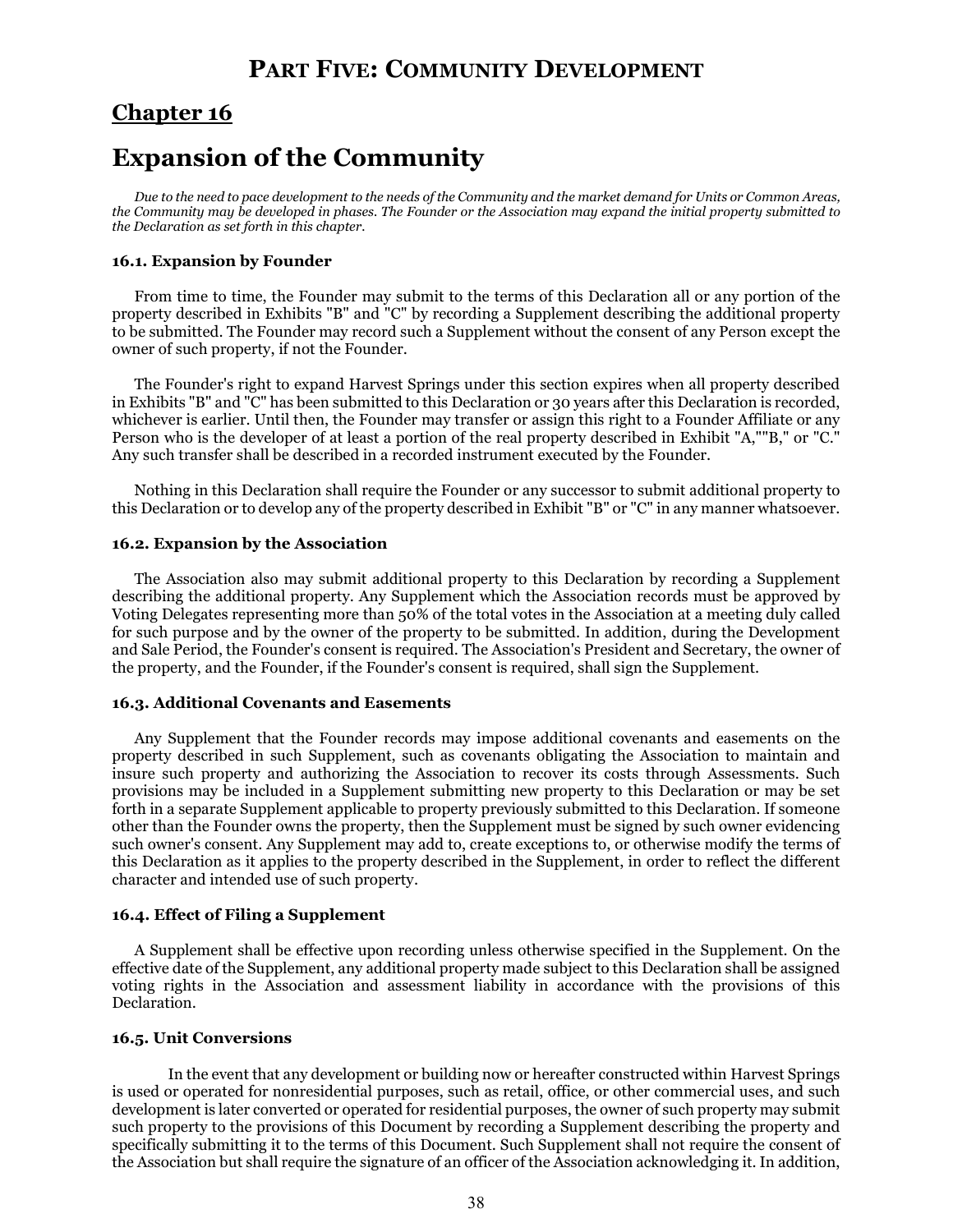the Founder's prior written consent shall be necessary so long as the Founder or a Founder Affiliate owns any property described in Exhibit "A" or "B."

### **Chapter 17**

# **Additional Rights Reserved to the Founder**

*This chapter reserves various rights to the Founder, in addition to those specifically reserved elsewhere in the Governing Documents, in order to facilitate the Founder's development and sale of property in the Community, to enable the Founder to respond to Owners' concerns, and to protect various property rights and other interests of the Founder.*

### **17.1. Withdrawal of Property**

During the Development and Sale Period, the Founder may amend this Declaration to remove any unimproved portion of Harvest Springs from the coverage of this Declaration, provided such withdrawal does not reduce the total number of Units then subject to the Declaration by more than 10%. "Unimproved" means that no permanent structure has yet been completed on the property. Such amendment shall not require the consent of any Person other than the Owner(s) of the property to be withdrawn, if not the Founder. If the property is Common Area, the Association shall consent to such withdrawal.

### **17.2. Marketing and Sales Activities**

Notwithstanding anything in the Governance Documents to the contrary, during the Development and Sale Period the Founder and its designees or assigns may construct, use, and maintain upon portions of the Common Area and other property they own, such facilities and activities as, in the Founder's opinion, may reasonably be required, convenient, or incidental to the construction or sale of Units. Such permitted facilities and activities shall include business offices, signs, flags (whether hung from flag poles or attached to a structure), model homes, sales offices, holding or sponsoring special events, and exterior lighting features or displays. In addition, if reasonably required, convenient, or incidental to construction or sales activities, the Founder and its employees, agents, and designees may park vehicles in designated parking areas.

### **17.3. Right to Make Improvements, Replat**

During the Development and Sale Period, the Founder and its employees, agents, and designees shall have a right of access and use and an easement over and upon all of the Common Area for the purpose of making, constructing, and installing improvements, including cellular towers, on the Common Area and to the Exhibit "B" property as it deems appropriate.

In addition, during the Development and Sale Period, the Founder may replat property that it or a Founder Affiliate owns and convert Units it or a Founder Affiliate owns into Common Area.

### **17.4. Right to Approve Changes in Harvest Springs Standards**

During the Development and Sale Period, no amendment to or modification of any Rules or Design Guidelines shall be effective without prior notice to and the written approval of the Founder.

#### **17.5. Additional Covenants and Restrictions**

During the Development and Sale Period, no one other than the Founder or a Founder Affiliate may record any additional covenants or restrictions affecting any portion of the Community without the Founder's written consent. Any instrument recorded without the required consent shall be void and of no force and effect.

### **17.6. Exclusive Rights to Use Name of Development**

No Person shall use the name " Harvest Springs " or any derivative of such name or in any logo or depiction associated with Harvest Springs in any printed or promotional material without the Founder's prior written consent. However, Owners may use the name " Harvest Springs " in printed or promotional matter where such term is used solely to specify that particular property is located within Harvest Springs, and the Association shall be entitled to use the word " Harvest Springs " in its name.

### **17.7. Community Systems**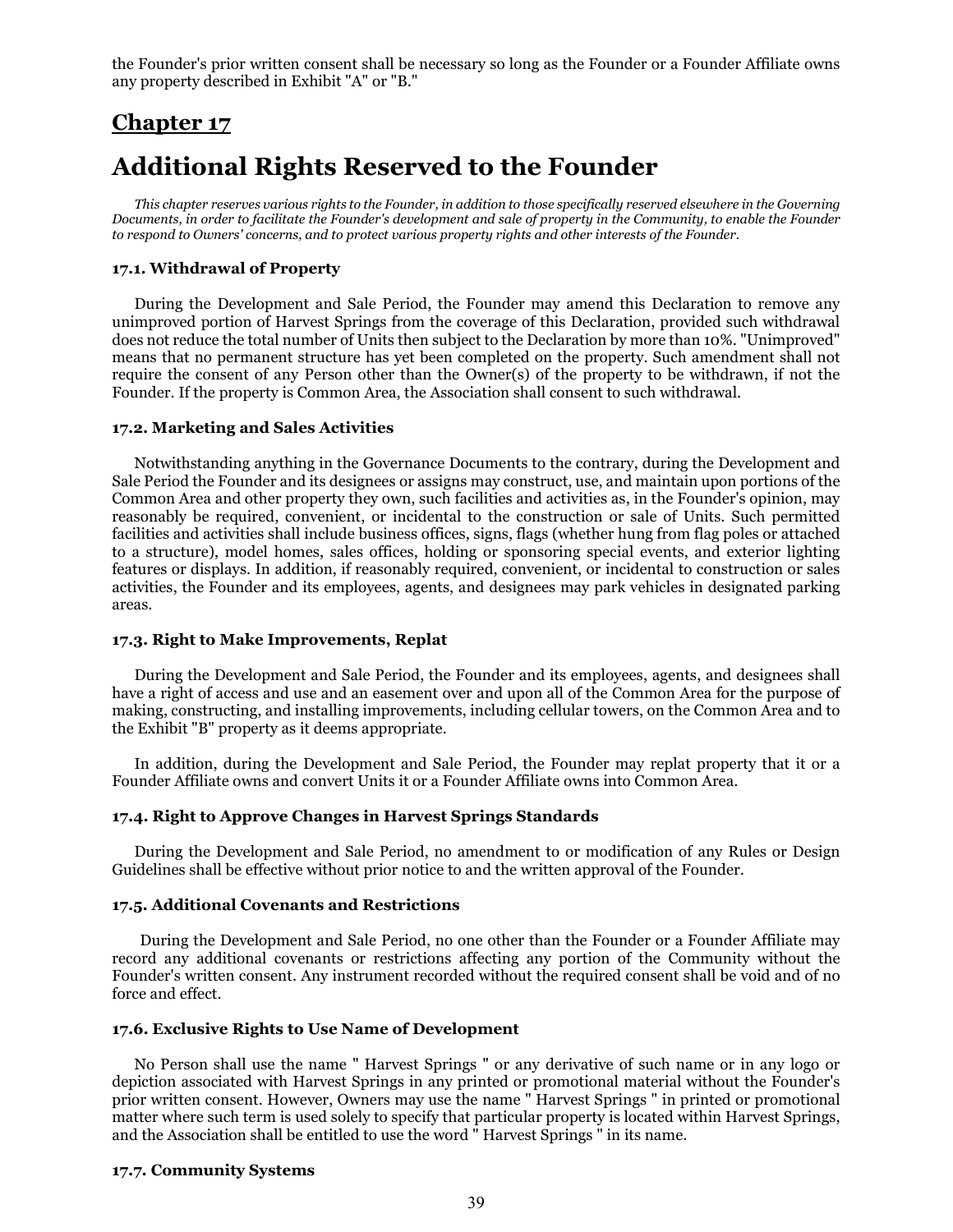The Founder reserves for itself, Founder Affiliates, and its respective successors and assigns, a perpetual right and easement over all property in Harvest Springs to install and operate such Community Systems as the Founder, in its discretion, deems appropriate to serve any portion of the Community. Such right shall include, without limitation, the Founder's right to select and contract with companies licensed to provide telecommunications, cable television, and other Community Systems services in the region. The Founder also has the right to charge individual users a reasonable fee not to exceed the maximum allowable charge for such service, as from time to time is defined by the laws, rules, and regulations of the relevant government authority, if applicable.

Notwithstanding the above, there is no guarantee or representation that any particular Community System will be made available.

### **17.8. Easement to Inspect and Right to Correct**

The Founder, or someone it designates, may enter onto any Unit to inspect and correct problems with the Unit. The Founder must give the Owner of the Unit prior notice, and if entering an enclosed structure on the Unit, obtain the Owner's prior consent unless it is an emergency.

The Founder reserves for itself and others it may designate the right, but not the obligation, to inspect, monitor, test, redesign, and correct any structure, improvement, or condition that may exist on any portion of the property within Harvest Springs, including Units, and a perpetual nonexclusive easement of access throughout Harvest Springs to the extent reasonably necessary to exercise such right. Except in an emergency, entry onto a Unit shall be only after reasonable notice to the Owner, and no entry into an enclosed structure shall be permitted without the Owner's consent. The person exercising this easement shall promptly repair, at such person's own expense, any damage he or she causes. Nothing in this paragraph shall relieve an Owner of the responsibility for the maintenance and repair of his or her Unit.

### **17.9. Right to Notice of Design or Construction Claims**

No Person shall retain an expert for the purpose of inspecting the design or construction of any structures or improvements within Harvest Springs in connection with or in anticipation of any potential or pending claim, demand, or litigation involving such design or construction unless the Founder and any builder involved in the design or construction have been first notified in writing and given an opportunity to meet with the owner of the property to discuss the owner's concerns and conduct their own inspection.

### **17.10. Development of Open Space**

Plans for Harvest Springs identify or may identify certain areas as "Open Space." Founder shall have the right, in its discretion, to determine appropriate uses for, or improvements that may be constructed on, such Open Space areas. In addition, for any Open Space owned by the City, the City shall have the right, with the approval of Founder, to determine appropriate uses for, or improvements that may be constructed on such Open Space. Appropriate uses or improvements may include, without limitation, signage, walls, landscaping, conservation, drainage, parks, green areas, pathways, or cellular towers. Open Space areas may be owned and maintained by the Association or the City.

### **17.11. Right to Use Common Area for Special Events**

As long as Founder or a Founder Affiliate owns any property described in Exhibit "A," "B," or "C," Founder may use the Common Area to sponsor special events for charitable, philanthropic, political, or marketing purposes, subject to the following conditions:

(a) the availability of the facilities at the time requested;

(b) Founder shall pay all costs and expenses incurred and shall indemnify the Association against any loss or damage resulting from the special event; and

(c) Founder shall return the facilities and personal property used in conjunction with the special event to the Association in the same condition as existed prior to the special events.

Founder shall have the right to assign its rights to charitable organizations or foundations selected by Founder. Founder's right to use the Common Area for special events shall be enforceable by injunction, by any other remedy in law or equity, and by the terms of this Declaration.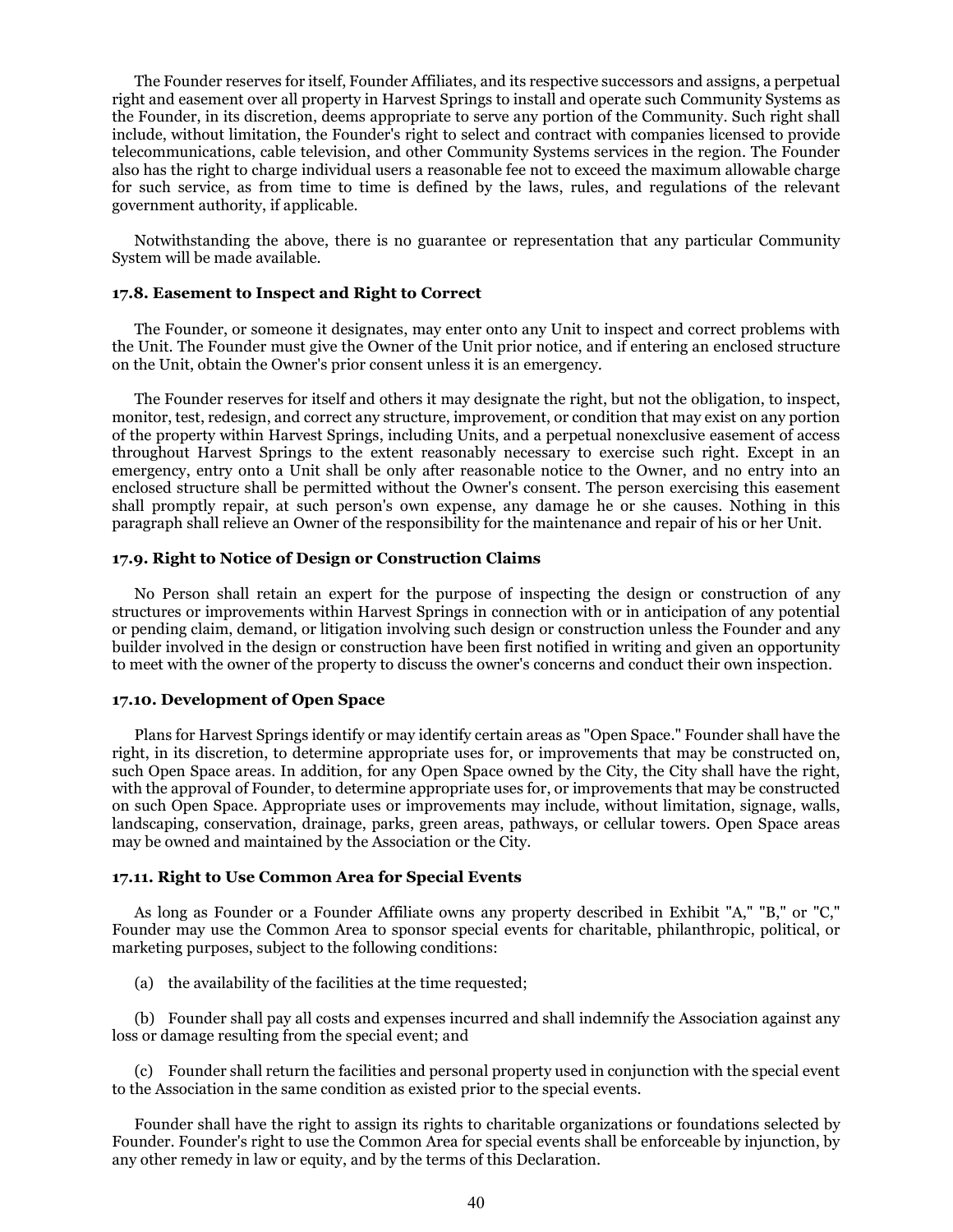#### **17.12. Right to Stormwater Runoff**

Founder reserves for itself and its designees and its assigns all rights to ground water, surface water, and stormwater runoff located within Harvest Springs, and each Owner agrees, by acceptance of a deed to a Unit, that Founder shall retain all such rights. Such rights shall include the reservation of an easement over Harvest Springs for access, and for installation and maintenance of facilities and equipment to capture and transport such water, and runoff. All such water shall be available for use by Founder, the Association and/or the City, for irrigation, fire protection, and similar purposes, as such right of use may be designated by the Founder from time to time. Founder may establish programs for reclamation of stormwater runoff and wastewater for appropriate uses within or outside Harvest Springs and may require Owners and occupants of Units to participate in such programs to the extent reasonably practical. No Owner or occupant of a Unit shall have any right to be compensated for water claimed or reclaimed from his or her Unit.

This Section may not be amended without Founder's consent, and the rights created in this Section shall survive termination of this Declaration.

### **17.13. Right to Transfer or Assign the Founder's Rights**

Any or all of the Founder's special rights and obligations set forth in this Declaration or the By-Laws may be transferred in whole or in part to other Persons. However, such a transfer shall not reduce an obligation or enlarge a right beyond that which Founder has under this Charter or the By-Laws. No such transfer or assignment shall be effective unless it is in a recorded instrument the Founder signs. The foregoing sentence shall not preclude the Founder from permitting other Persons to exercise, on a onetime or limited basis, any right reserved to the Founder in this Charter where the Founder does not intend to transfer such right in its entirety. In such case, it shall not be necessary to record any written assignment unless necessary to evidence the Founder's consent to such exercise.

#### **17.14. Termination of Rights**

The rights contained in this chapter shall not terminate until the earlier of (a) termination of the Development and Sale Period; or (b) the Founder's recording of a written statement that all sales activity has ceased.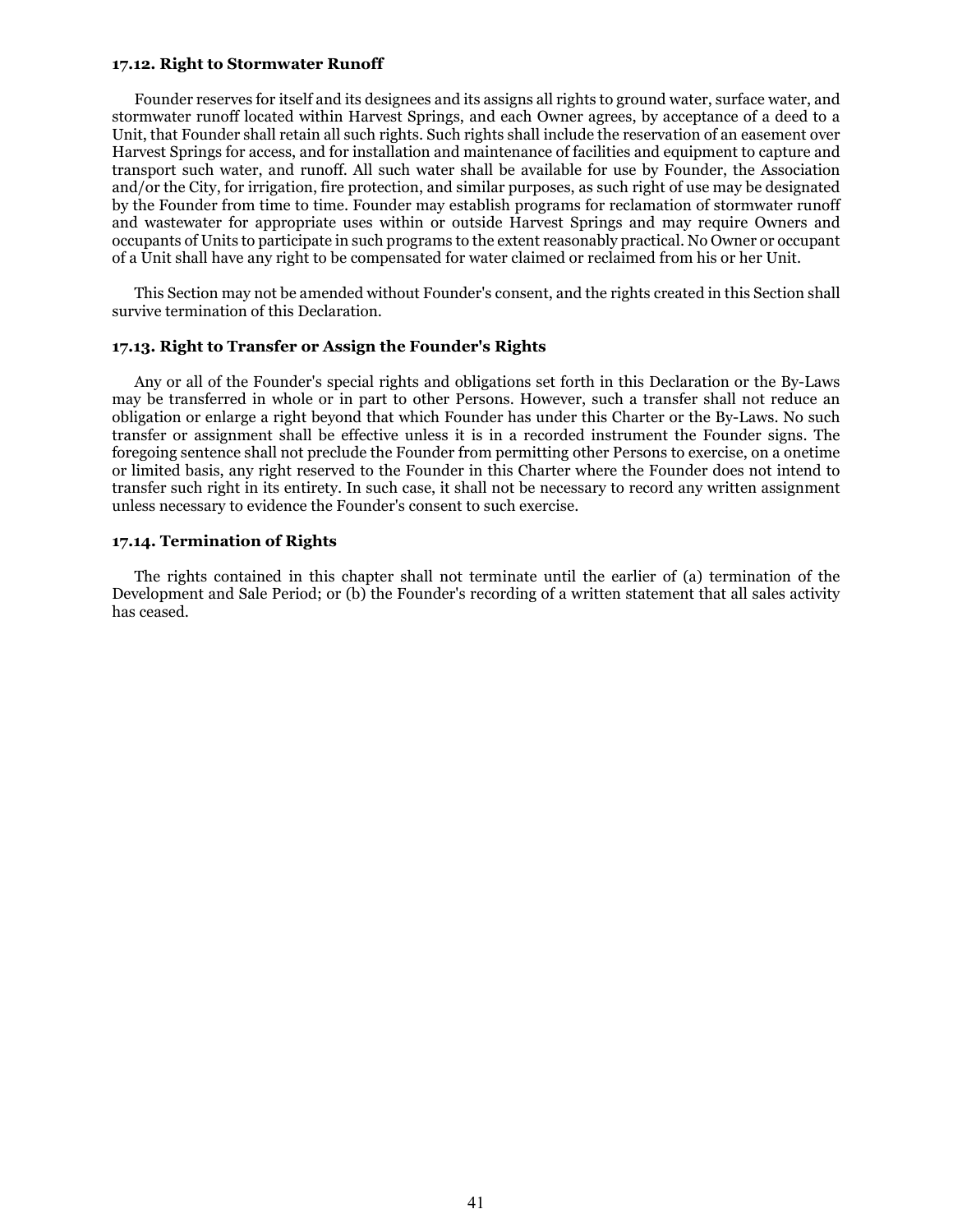## **PART SIX: PROCEDURES FOR AND LIMITATIONS ON CERTAIN ACTIONS**

## **Chapter 18**

# **Dispute Resolution and Limitation on Litigation**

*From time to time, disputes may arise between Owners or between an Owner and the Association, the Founder, or others involved in the Community. This chapter commits the parties to any such dispute to work together in an attempt to resolve the dispute without litigation, in order to facilitate the prompt resolution of such disputes in a manner that respects and builds upon the relationships between the parties. It also requires substantial support of the Association's membership before the Association can engage in certain types of litigation that could result in significant legal and emotional costs to the Community.*

### **18.1. Agreement to Encourage Resolution of Disputes Without Litigation**

**(a)** *Bound Parties.* The Founder; the Association and its officers, directors, and committee members; all Persons subject to this Declaration; and any Person not otherwise subject to this Declaration who agrees to submit to this chapter (collectively, "**Bound Parties**"), agree that it is in the best interest of all concerned to encourage the amicable resolution of disputes involving the Community without the emotional and financial costs of litigation. Accordingly, each Bound Party agrees not to file suit in any court with respect to a Claim described in subsection (b), unless and until it has first submitted such Claim to the alternative dispute resolution procedures set forth in Section 18.2 in a good faith effort to resolve such Claim.

**(b)** *Claims.* As used in this chapter, the term "**Claim**" shall refer to any claim, grievance, or dispute arising out of or relating to:

(i) the interpretation, application, or enforcement of the Governing Documents;

(ii) the rights, obligations, and duties of any Bound Party under the Governing Documents; or

the design or construction of Improvements within the Community, other than matters of aesthetic judgment under Chapter 5, which shall not be subject to review and shall not be subject to this chapter.

**(c)** The following shall not be considered "Claims" unless all parties to the matter otherwise agree to submit the matter to the procedures set forth in Section 18.2:

(i) any suit by the Association to collect assessments or other amounts due from any Owner;

(ii) any suit by the Association to obtain a temporary restraining order (or emergency equitable relief) and such ancillary relief as the court may deem necessary in order to maintain the status quo and preserve the Association's ability to enforce the provisions of Part Two of this Declaration (relating to creation and maintenance of community standards);

(iii) any suit that does not include the Founder, a Founder Affiliate, or the Association as a party, if such suit asserts a Claim that would constitute a cause of action independent of the Governing Documents;

(iv) any dispute that affects the material rights or obligations of a party who is not a Bound Party and has not agreed to submit to the procedures set forth in Section 8.2;

(v) any suit as to which any applicable statute of limitations would expire within 180 days of giving the Notice required by Section 18.2(a), unless the party or parties against whom the Claim is made agree to toll, or extend<br>(vi) the Cla

the Claim's statute of limitations to comply with this chapter;

### **18.2. Dispute Resolution Procedures**

**(a)** *Notice.* The Bound Party asserting a Claim ("**Claimant**") against another Bound Party ("**Respondent**") shall give written notice ("**Notice**") by mail or personal delivery to each Respondent and to the Board, stating plainly and concisely: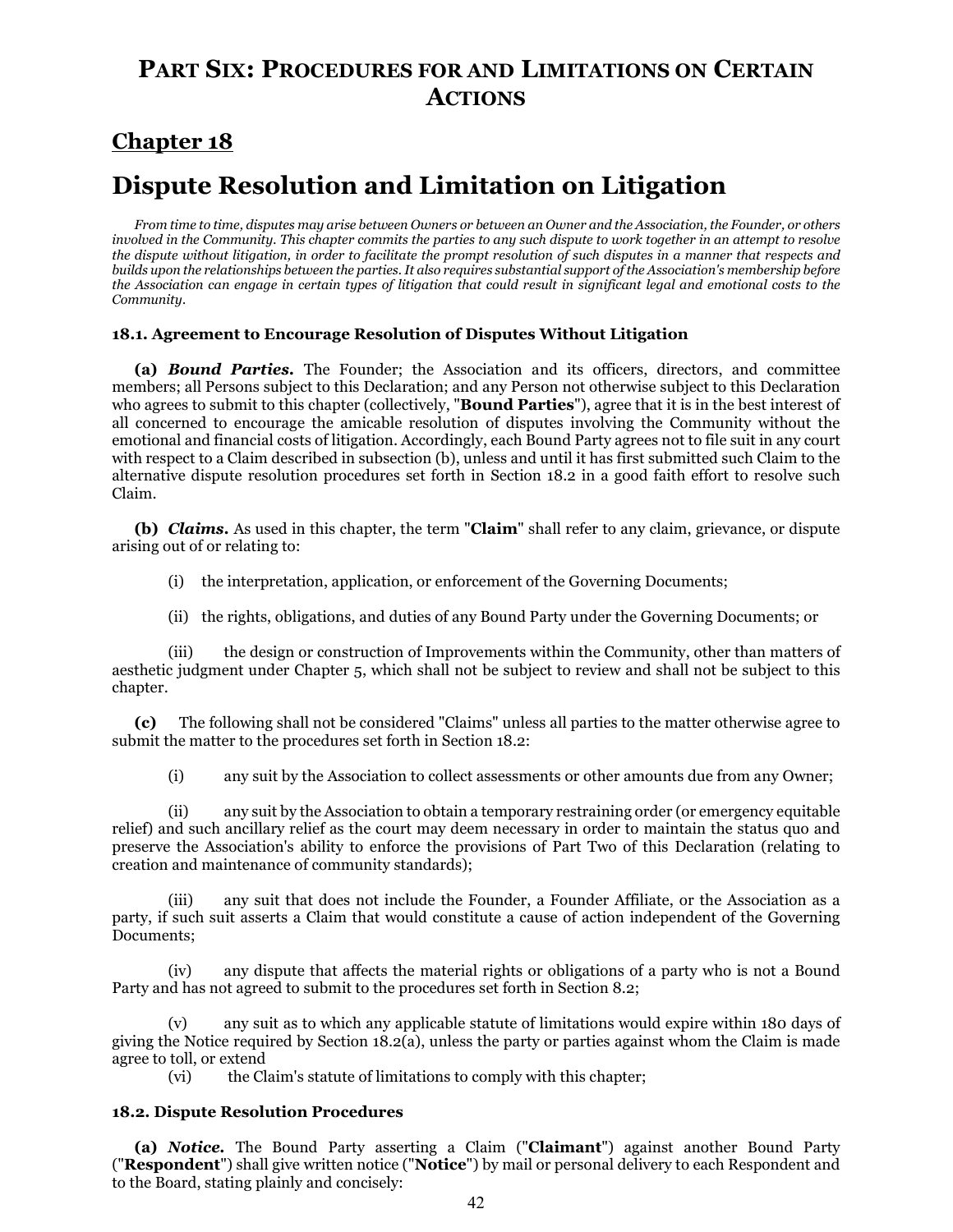(i) the nature of the Claim, including the Persons involved and the Respondent's role in the Claim;

(ii) the legal basis of the Claim (*i.e.*, the specific authority out of which the Claim arises);

(iii) the Claimant's proposed resolution or remedy; and

(iv) the Claimant's desire to meet with the Respondent to discuss, in good faith, ways to resolve the Claim.

**(b) Negotiation.** The Claimant and Respondent shall make every reasonable effort to meet in person and confer for the purpose of resolving the Claim by good faith negotiation. If requested in writing, accompanied by a copy of the Notice, the Board may appoint a representative to assist the parties in negotiating a resolution of the Claim.

**(c)** *Mediation.* If the parties have not resolved the Claim through negotiation within 30 days of the date of the Notice (or within such other agreed upon period), the Claimant shall have 30 additional days to submit the Claim to mediation with an entity designated by the Association (if the Association is not a party to the Claim) or to an independent agency providing dispute resolution services in the area. Each Bound Party shall present the mediator with a written summary of the Claim.

If the Claimant does not submit the Claim to mediation within such time, or does not appear for and participate in good faith in the mediation when scheduled, the Claimant shall be deemed to have waived the Claim, and the Respondent shall be relieved of any and all liability to the Claimant (but not third parties) on account of such Claim.

If the parties do not settle the Claim within 30 days after submission of the matter to mediation, or within such time as determined reasonable by the mediator, the mediator shall issue a notice of termination of the mediation proceedings indicating that the parties are at an impasse and the date that mediation was terminated. The Claimant shall thereafter be entitled to file suit or to initiate administrative proceedings on the Claim, as appropriate.

Each Bound Party shall bear its own costs of the mediation, including attorney's fees, and each Party shall pay an equal share of the mediator's fees.

**Settlement.** Any settlement of the Claim through negotiation or mediation shall be documented in writing and signed by the parties. If any party thereafter fails to abide by the terms of such agreement, then any other party may file suit or initiate administrative proceedings to enforce such agreement without the need to comply again with the procedures set forth in this section. In such event, the party taking action to enforce the agreement or award shall, upon prevailing, be entitled to recover from the non-complying party (or if more than one non-complying party, from all such parties in equal proportions) all costs incurred in enforcing such agreement or award, including, without limitation, attorneys' fees and court costs.

### **18.3. Initiation of Litigation by Association**

In addition to compliance with the foregoing alternative dispute resolution procedures, if applicable, the Association shall not initiate any judicial or administrative proceeding unless first approved by a vote of Voting Delegates entitled to cast 75% of the total votes in the Association, except that no such approval shall be required for actions or proceedings:

(a) initiated during the Founder Control Period;

(b) initiated to enforce the provisions of this Charter, including collection of assessments and foreclosure of liens;

(c) initiated to challenge *ad valorem* taxation or condemnation proceedings;

(d) initiated against any contractor, vendor, or supplier of goods or services arising out of a contract for services or supplies; or

(e) to defend claims filed against the Association or to assert counterclaims in proceedings instituted against it.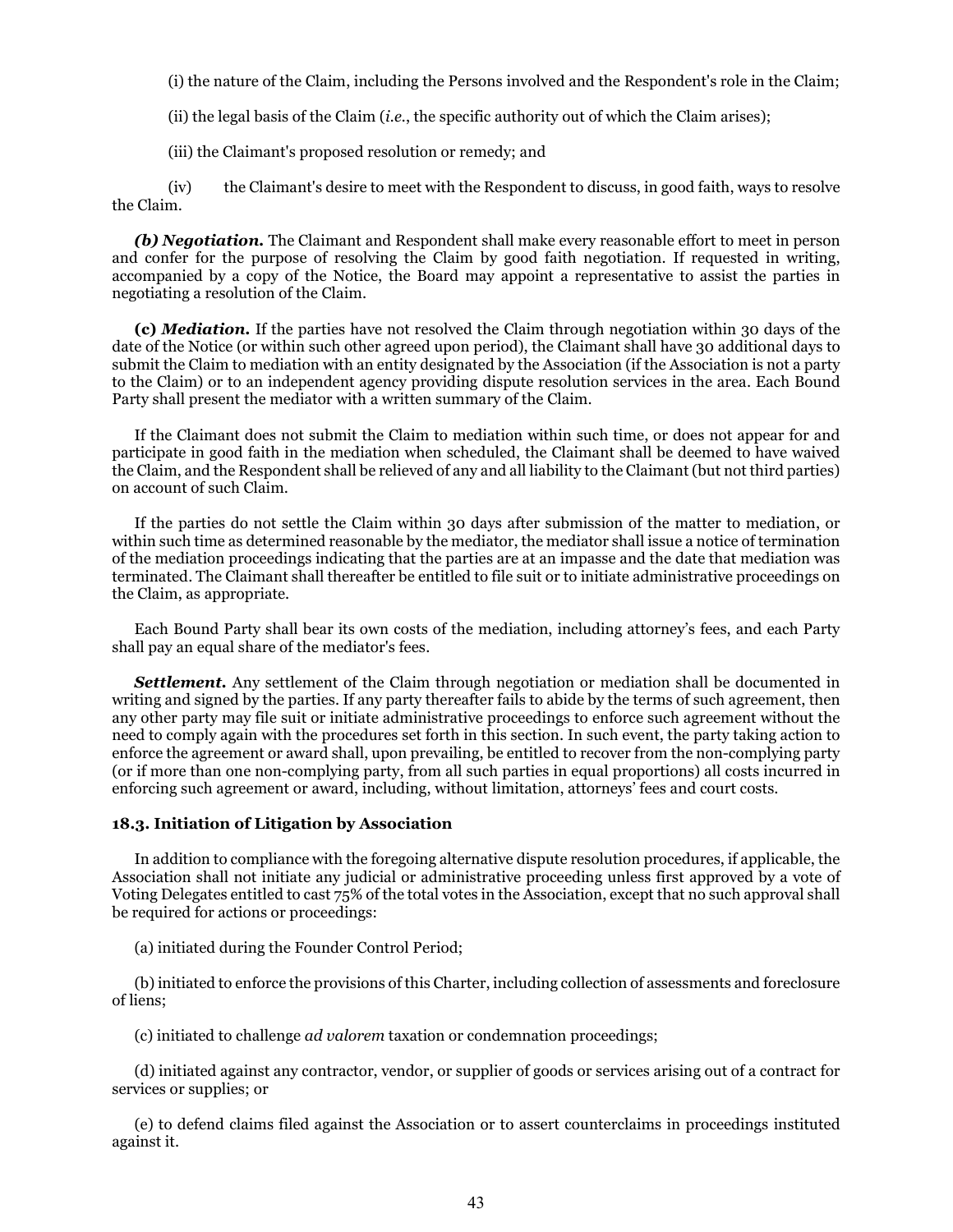This section shall not be amended unless such amendment is approved by the same percentage of votes necessary to institute proceedings.

### **Chapter 19**

## **Changes in the Common Area**

*Various influences and circumstances within and outside the Community may give rise to a need or desire to make changes in the ownership of or rights to use Common Area. This chapter explains the procedures for dealing with matters such as changing use rights in Common Area, partition of the Common Area, and condemnation.*

#### **19.1. Condemnation**

If any part of the Common Area is taken by any authority having the power of condemnation or eminent domain or conveyed by the Association in lieu of and under threat of condemnation with such approval as may be required under Section 19.3, each Owner shall be entitled to written notice of such taking or conveyance prior to disbursement of any condemnation award or proceeds from such conveyance. Such award or proceeds shall be payable to the Association to be disbursed as follows:

If the taking or conveyance involves a portion of the Common Area on which improvements have been constructed, the Association shall restore or replace such improvements on the remaining land included in the Common Area to the extent available, unless within 60 days after such taking the Founder, during the Development and Sale Period, and Voting Delegates representing at least 75% of the total votes in the Association shall otherwise agree. Any such construction shall be in accordance with plans approved by the Board. The provisions of Section 9.4 regarding funds for restoring improvements shall apply.

If the taking or conveyance does not involve any improvements on the Common Area, if a decision is made not to repair or restore, or if net funds remain after any such restoration or replacement is complete, then such award or net funds shall be treated in the same manner as proceeds from the sale of Common Area under Section 19.3.

### **19.2. Partition**

Except as permitted in this Declaration, the Common Area shall remain undivided, and no Person shall bring any action to partition any portion of the Common Area without the written consent of all Owners and Mortgagees. This section shall not prohibit the Board from acquiring and disposing of tangible personal property or from acquiring and disposing of real property that may or may not be subject to this Declaration, with such approval as may be required under Sections 15.9 and 19.4.

#### **19.3. Transfer or Dedication of Common Area**

The Association may dedicate portions of the Common Area to the City, or to any other local, state, or federal governmental or quasi-governmental entity, any religious organization, or any land trust or organization dedicated to the preservation and protection of natural resources; may subject Common Area to a security interest; or may transfer or convey Common Area if, upon the written direction of Voting Delegates representing at least 75% of the total votes in the Association, and the Founder during the Development and Sale Period.

In addition, the Association shall obtain such approval as may be required under Section 15.9.

The proceeds from the sale or mortgaging of Common Area shall be an asset of the Association to be used as the Board determines. No conveyance or encumbrance of Common Area may deprive any Unit of rights of access or support.

### **Chapter 20**

# **Termination and Amendment Community Declaration**

*As the Community matures and grows, the rules by which it is governed must be flexible enough to adapt to changes in the development plan, as well as changes in the needs and desires of the Community that inevitably will occur. This chapter sets out procedures by which either the Founder or the Owners as a group may amend this Declaration to address such changes.*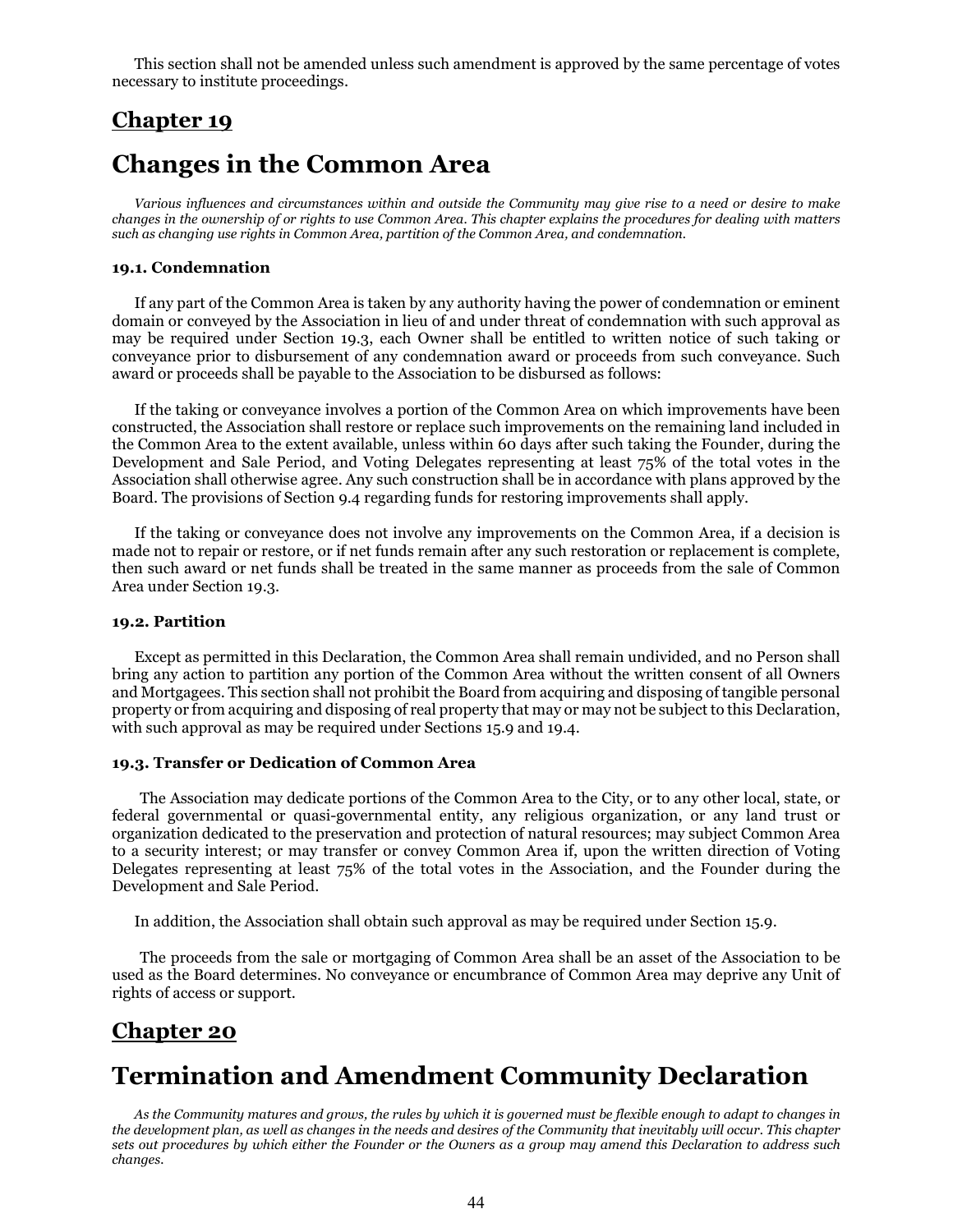### **20.1. Term and Termination**

This Declaration shall be effective for a minimum of 30 years from the date it is recorded. After 30 years, this Declaration shall be extended automatically for successive 10-year periods unless at least 75% of the then Owners sign a document stating that the Community Declaration is terminated, and that document is recorded within the year before any extension. In such case, this Declaration shall terminate on the date specified in the termination document.

If any provision of this Declaration would be unlawful, void, or voidable by reason of any rule restricting the period of time that covenants can affect title to property, that provision shall expire 21 years after the death of the last survivor of the now living descendants of Elizabeth II, Queen of England.

This section shall not permit termination of any easement created in this Declaration without the consent of the holder of such easement.

### **20.2. Amendment**

**(a)** *By Founder.* In addition to specific amendment rights granted elsewhere in this Declaration, until termination of the Founder Control Period, the Founder may unilaterally amend this Declaration for any purpose.

Thereafter, the Founder may unilaterally amend this Declaration if such amendment is necessary (a) to bring any provision into compliance with any applicable governmental statute, rule, regulation, or judicial determination; (b) to enable any reputable title insurance company to issue title insurance coverage on the Units; (c) to enable any institutional or governmental lender, purchaser, insurer, or guarantor of mortgage loans, including, for example, the Federal National Mortgage Association or Federal Home Loan Mortgage Corporation, to make, purchase, insure, or guarantee mortgage loans on the Units; or (d) to satisfy the requirements of any local, state, or federal governmental agency. However, any amendment under this paragraph shall not adversely affect the title to any Unit unless the Owner shall consent in writing.

In addition, during the Development and Sale Period, the Founder may unilaterally amend this Declaration for any other purpose, provided the amendment has no material adverse effect upon the rights of more than 2% of the Owners.

**(b)** *By Owners.* Except as otherwise specifically provided above and elsewhere in this Charter, this Declaration may be amended only by the affirmative vote or written consent, or any combination thereof, of Voting Delegates representing 75% of the total votes in the Association, including 75% of the total votes held by Owners other than the Founder. In addition, during the Development and Sale Period, any such amendment shall also require the Founder's written consent.

Notwithstanding the above, the percentage of votes necessary to amend a specific clause shall not be less than the prescribed percentage of affirmative votes required for action to be taken under that clause.

**(c)** *Validity and Effective Date.* No amendment may remove, revoke, or modify any right or privilege of the Founder or the Founder Member without the written consent of the Founder or the Founder Member, respectively (or the assignee of such right or privilege). In addition, the approval requirements set forth in Chapter 15 shall be met, if applicable.

If an Owner consents to any amendment to this Declaration or the By-Laws, it will be conclusively presumed that such Owner has the authority to consent, and no contrary provision in any Mortgage or contract between the Owner and a third party will affect the validity of such amendment.

Any amendment shall become effective upon recording unless a later effective date is specified in the amendment. Any procedural challenge to an amendment must be made within six months of its recordation, or such amendment shall be presumed to have been validly adopted. In no event shall a change of conditions or circumstances operate to amend any provisions of this Declaration.

**(d)** *Exhibits.* Exhibits "A," "B," and "C" are incorporated by this reference, and this chapter shall govern amendment of those exhibits. Exhibit "D" is incorporated by this reference and may be amended under Chapter 7 or pursuant to this section. All other exhibits are attached for informational purposes and may be amended as provided in those exhibits or in the provisions of this Declaration that refer to such exhibits.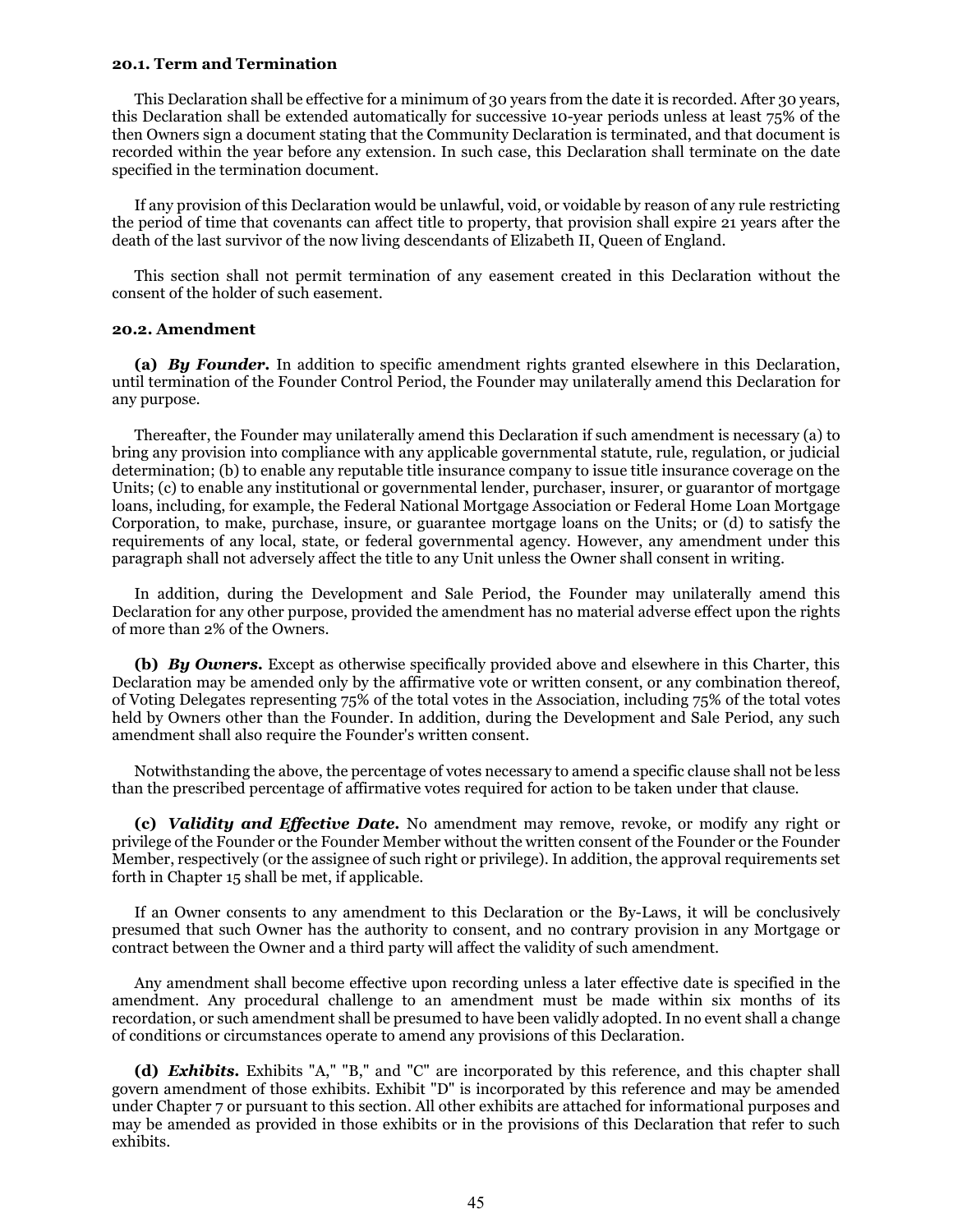THIS COMMUNITY DECLARATION is made by Harvest Springs JV, and in witness thereof, it has executed this Declaration this \_\_\_\_\_ day of \_\_\_\_\_\_\_\_\_\_\_, 20\_\_.

Founder: Harvest Springs JV

View Pointe Developments, LLC

Satterfield Realty & Development, Inc.

By:\_\_\_\_\_\_\_\_\_\_\_\_\_\_\_\_\_\_\_\_

By:\_\_\_\_\_\_\_\_\_\_\_\_\_\_\_\_\_\_\_\_\_\_\_

Title:

Title: \_\_\_\_\_\_\_\_\_\_\_\_\_\_\_\_\_\_\_\_\_

STATE OF IDAHO ) ) ss COUNTY OF BANNOCK)

The foregoing instrument was acknowledged before me this \_\_\_\_\_\_ day of \_\_\_\_\_\_\_\_\_\_\_\_\_\_\_\_, 20\_\_, by \_\_\_\_\_\_\_\_\_\_\_\_\_\_\_\_\_\_\_\_\_\_\_\_\_\_ and \_\_\_\_\_\_\_\_\_\_\_\_\_\_\_\_\_\_\_\_\_ known to me, who being duly sworn, said that he resides in \_\_\_\_\_\_\_\_\_\_ County, Idaho, that he is the \_\_\_\_\_\_\_\_\_\_\_\_\_\_\_\_\_\_\_\_\_ of Harvest Springs JV described herein, who executed the foregoing instrument.

GIVEN under my hand and seal of office this day of state and seal of office this day of the state of  $(20 \ldots, 20 \ldots, 20 \ldots)$ 

Notary Public [Notarial Seal]

My commission expires: \_\_\_\_\_\_\_\_\_

\_\_\_\_\_\_\_\_\_\_\_\_\_\_\_\_\_\_\_\_\_\_\_\_\_\_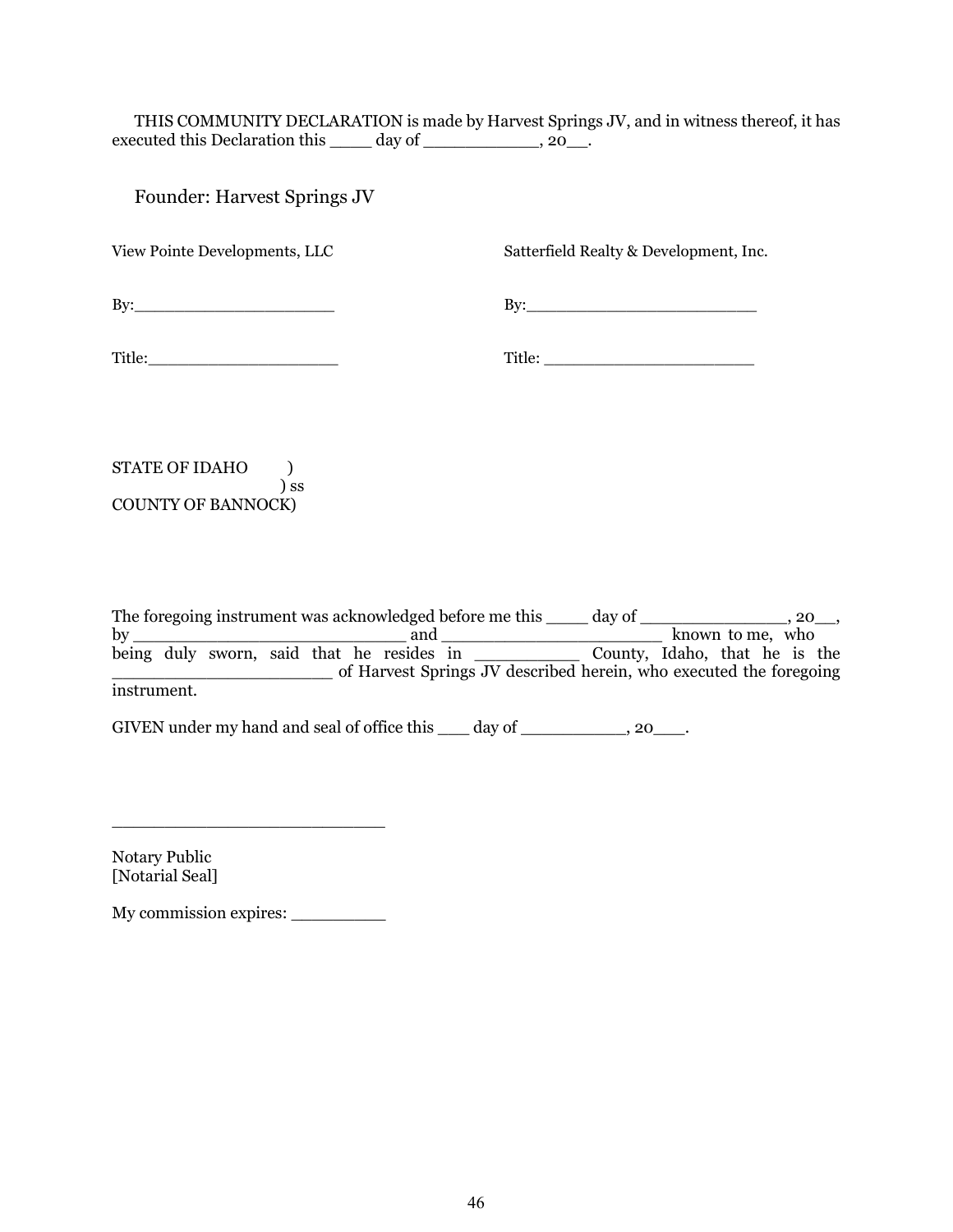### **OWNER CONSENT TO COMMUNITY DECLARATION FOR HARVEST SPRINGS**

IN WITNESS WHEREOF, the undersigned, as owners of the property as described on Exhibit "A" to the Declaration, hereby consents to the within and foregoing Declaration and the recording of such this  $\frac{1}{20}$  day of  $\frac{1}{20}$  and  $\frac{1}{20}$  and  $\frac{1}{20}$  and  $\frac{1}{20}$  and  $\frac{1}{20}$  and  $\frac{1}{20}$  and  $\frac{1}{20}$  and  $\frac{1}{20}$  and  $\frac{1}{20}$  and  $\frac{1}{20}$  and  $\frac{1}{20}$  and  $\frac{1}{20}$  and  $\frac{1}{20}$  and  $\frac{1}{20$ 

Owner: Harvest Springs JV

View Pointe Developments, LLC

Satterfield Realty & Development, Inc.

 $\mathbf{B} \mathbf{y}$ :

 $\mathbf{B} \mathbf{y}$ :

Title:

| <b>STATE OF IDAHO)</b> |  |
|------------------------|--|
|                        |  |

COUNTY OF BANNOCK) ss

The foregoing instrument was acknowledged before me this  $\frac{1}{\sqrt{2\pi}}$  day of  $\frac{1}{\sqrt{2\pi}}$ , 20\_, and by \_\_\_\_\_\_\_\_\_\_\_\_\_\_\_\_\_\_\_\_\_\_\_\_\_\_ and \_\_\_\_\_\_\_\_\_\_\_\_\_\_\_\_\_\_\_ known to me, who being duly sworn, said that he resides in \_\_\_\_\_\_\_\_\_\_ County, Idaho, that he is the \_\_\_\_\_\_\_\_\_\_\_\_\_\_\_\_\_\_\_\_\_ of Harvest Springs JV described herein, who executed the foregoing instrument.

GIVEN under my hand and seal of office this day of the contract of  $(20 - 1)$ .

Notary Public [Notarial Seal]

My commission expires: \_\_\_\_\_\_\_\_\_

\_\_\_\_\_\_\_\_\_\_\_\_\_\_\_\_\_\_\_\_\_\_\_\_\_\_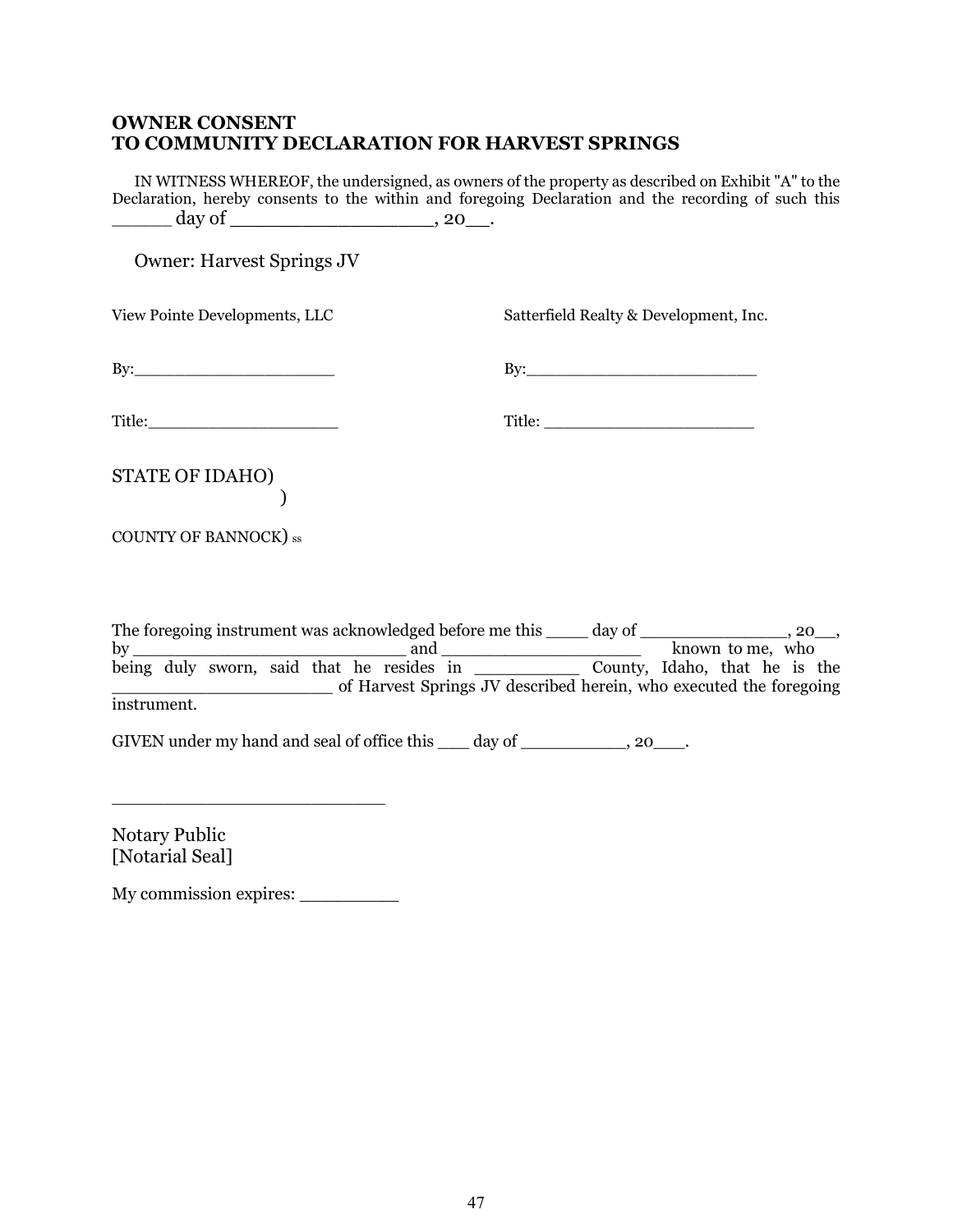## **EXHIBIT "A"**

## **Land Initially Submitted**

A PARCEL OF LAND LOCATED IN THE NORTHWEST 1/4 OF SECTION 35, TOWNSHIP 5 SOUTH, RANGE 34 EAST, BOISE MERIDIAN, BANNOCK COUNTY, IDAHO, DESCRIBED MORE PARTICULARLY AS FOLLOWS:

COMMENCING AT THE CENTER 1/4 CORNER OF SECTION 35, BEING MONUMENTED BY A 5/8" REBAR WITH 2" ALUMINUM CAP MONUMENT AS DESCRIBED IN CORNER PERPETUATION RECORDED AS INSTRUMENT NO. 20616613 IN THE OFFICIAL RECORDS OF BANNOCK COUNTY; THENCE NORTH 89°48'40" WEST" WEST, ALONG THE LATITUDINAL CENTERLINE OF SAID SECTION 35, A DISTANCE OF 1585.80 FEET TO A POINT ON THE PRESENT CENTER LINE OF THE FORT HALL MAIN CANAL AS DEPICTED ON RECORD OF SURVEY FOR THE ADAMS COMPANY, RECORDED AS INSTRUMENT NO. 20900258 IN THE OFFICIAL RECORDS OF BANNOCK COUNTY; THENCE NORTH 0°35'06" EAST, ALONG THE CENTERLINE OF THE FORT HALL MAIN CANAL, A DISTANCE OF 631.15 FEET TO THE **POINT OF BEGINNING**;

THENCE CONTINUING ALONG THE CENTERLINE OF THE PRESENT FORT HALL MAIN CANAL AS DEPICTED ON SAID RECORD OF SURVEY OVER THE FOLLOWING (2) COURSES: 1. NORTH 0°35'06" EAST A DISTANCE OF 398.59 FEET;

2. NORTH 9°31'31" EAST A DISTANCE OF 362.94 FEET TO A POINT OF NON-TANGENCY WITH A 550.00-FOOT-RADIUS CURVE WHOSE CENTER BEARS NORTH 3°07'01" EAST;

THENCE FOLLOWING ALONG SAID CURVE TO THE LEFT THROUGH A CENTRAL ANGLE OF 3°30'35" FOR AN ARC LENGTH OF 33.69 FEET (THE CHORD OF SAID CURVE BEARS SOUTH 88°38'17" EAST A DISTANCE OF 33.69 FEET) TO A POINT OF TANGENCY;

THENCE NORTH 89°36'26" EAST A DISTANCE OF 509.60 FEET TO A POINT OF TANGENCY WITH A 1050.00-FOOT-RADIUS CURVE WHOSE CENTER BEARS SOUTH 0°23'34" EAST;

THENCE FOLLOWING ALONG SAID CURVE TO THE RIGHT THROUGH A CENTRAL ANGLE OF 6°36'29" FOR AN ARC LENGTH OF 121.10 FEET (THE CHORD OF SAID CURVE BEARS SOUTH 87°05'19" EAST A DISTANCE OF 121.03 FEET) TO A POINT OF TANGENCY;

THENCE SOUTH 83°47'05" EAST A DISTANCE OF 395.56 FEET; THENCE SOUTH 6°32'40" WEST A DISTANCE OF 594.13 FEET; THENCE NORTH 83°27'20" WEST A DISTANCE OF 19.47 FEET;

THENCE SOUTH 6°32'40" WEST A DISTANCE OF 31.83 FEET; THENCE SOUTH 2°45'35" EAST A DISTANCE OF 27.65 FEET; THENCE SOUTH 77°56'25" WEST A DISTANCE OF 167.50 FEET TO A POINT OF NON-TANGENCY WITH A 253.00-FOOT-RADIUS CURVE WHOSE CENTER BEARS NORTH 77°56'20" EAST;

THENCE FOLLOWING ALONG SAID CURVE TO THE RIGHT THROUGH A CENTRAL ANGLE OF 1°14'30" FOR AN ARC LENGTH OF 5.48 FEET (THE CHORD OF SAID CURVE BEARS NORTH 11°26'25" WEST A DISTANCE OF 5.48 FEET) TO A POINT OF NON-TANGENCY; THENCE SOUTH 79°10'50" WEST A DISTANCE OF 123.50 FEET TO A POINT OF NON-TANGENCY WITH A 376.50- FOOT-RADIUS CURVE WHOSE CENTER BEARS NORTH 79°10'50" EAST;

THENCE FOLLOWING ALONG SAID CURVE TO THE RIGHT THROUGH A CENTRAL ANGLE OF 5°50'57" FOR AN ARC LENGTH OF 38.44 FEET (THE CHORD OF SAID CURVE BEARS NORTH 7°53'41" WEST A DISTANCE OF 38.42 FEET) TO A POINT OF NON-TANGENCY; THENCE SOUTH 85°01'47" WEST A DISTANCE OF 149.00 FEET TO A POINT OF NON-TANGENCY WITH A 525.50- FOOT-RADIUS CURVE WHOSE CENTER BEARS NORTH 85°01'48" EAST;

THENCE FOLLOWING ALONG SAID CURVE TO THE RIGHT THROUGH A CENTRAL ANGLE OF 3°24'01" FOR AN ARC LENGTH OF 31.19 FEET (THE CHORD OF SAID CURVE BEARS NORTH 3°16'11" WEST A DISTANCE OF 31.18 FEET) TO A POINT OF NON-TANGENCY; THENCE SOUTH 88°50'57" WEST A DISTANCE OF 149.77 FEET;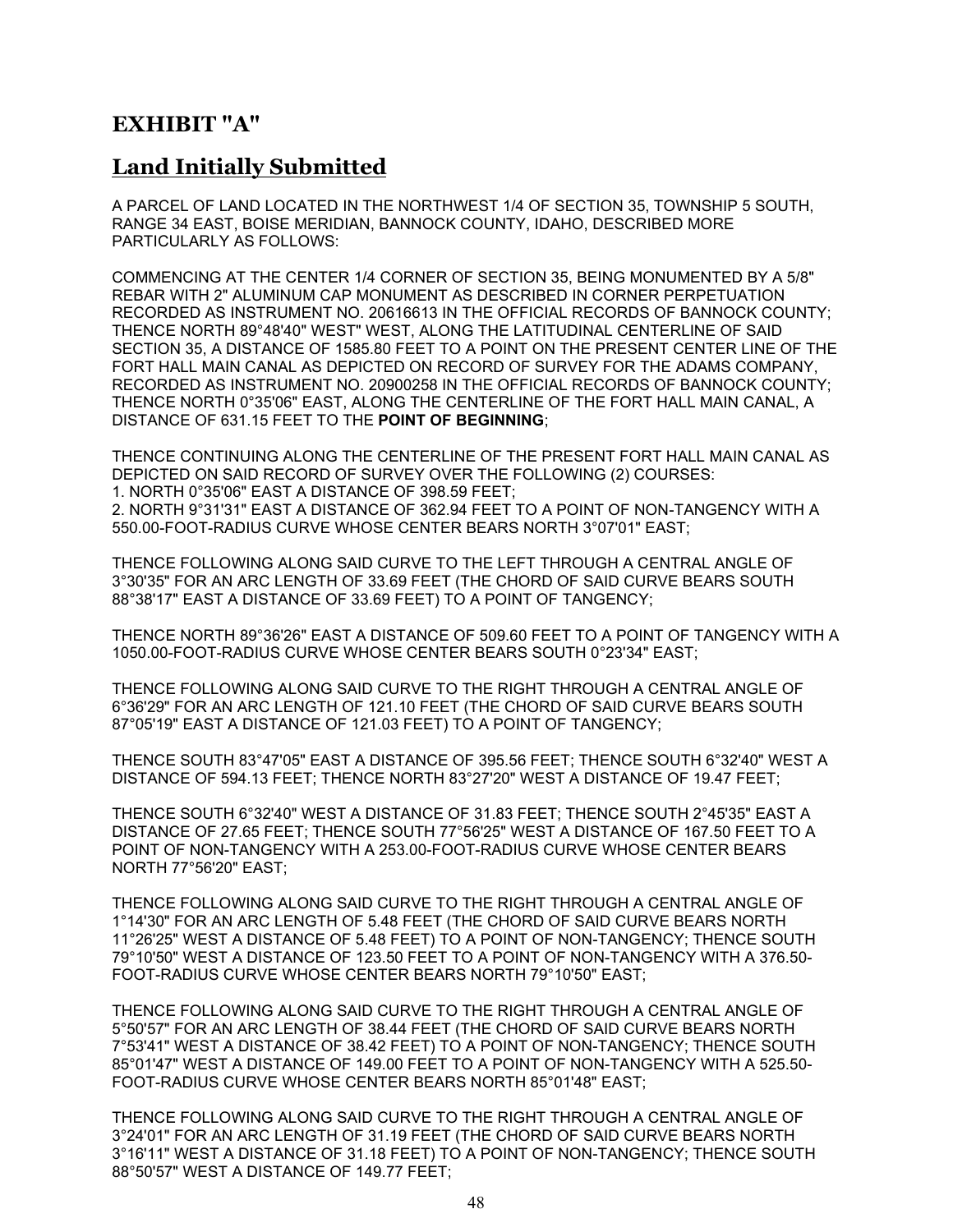THENCE SOUTH 1°27'11" EAST A DISTANCE OF 26.36 FEET; THENCE SOUTH 88°32'49" WEST A DISTANCE OF 139.51 FEET; THENCE SOUTH 1°29'04" EAST A DISTANCE OF 19.83 FEET TO A POINT OF TANGENCY WITH A 270.00-FOOT-RADIUS CURVE WHOSE CENTER BEARS NORTH 88°30'56" EAST;

THENCE FOLLOWING ALONG SAID CURVE TO THE LEFT THROUGH A CENTRAL ANGLE OF 2°31'36" FOR AN ARC LENGTH OF 11.91 FEET (THE CHORD OF SAID CURVE BEARS SOUTH 2°44'52" EAST A DISTANCE OF 11.91 FEET) TO A POINT OF NON-TANGENCY; THENCE SOUTH 85°54'12" WEST A DISTANCE OF 60.00 FEET; THENCE NORTH 89°24'54" WEST A DISTANCE OF 243.17 FEET TO THE **POINT OF BEGINNING**.

CONTAINING 17.55 ACRES, MORE OR LESS.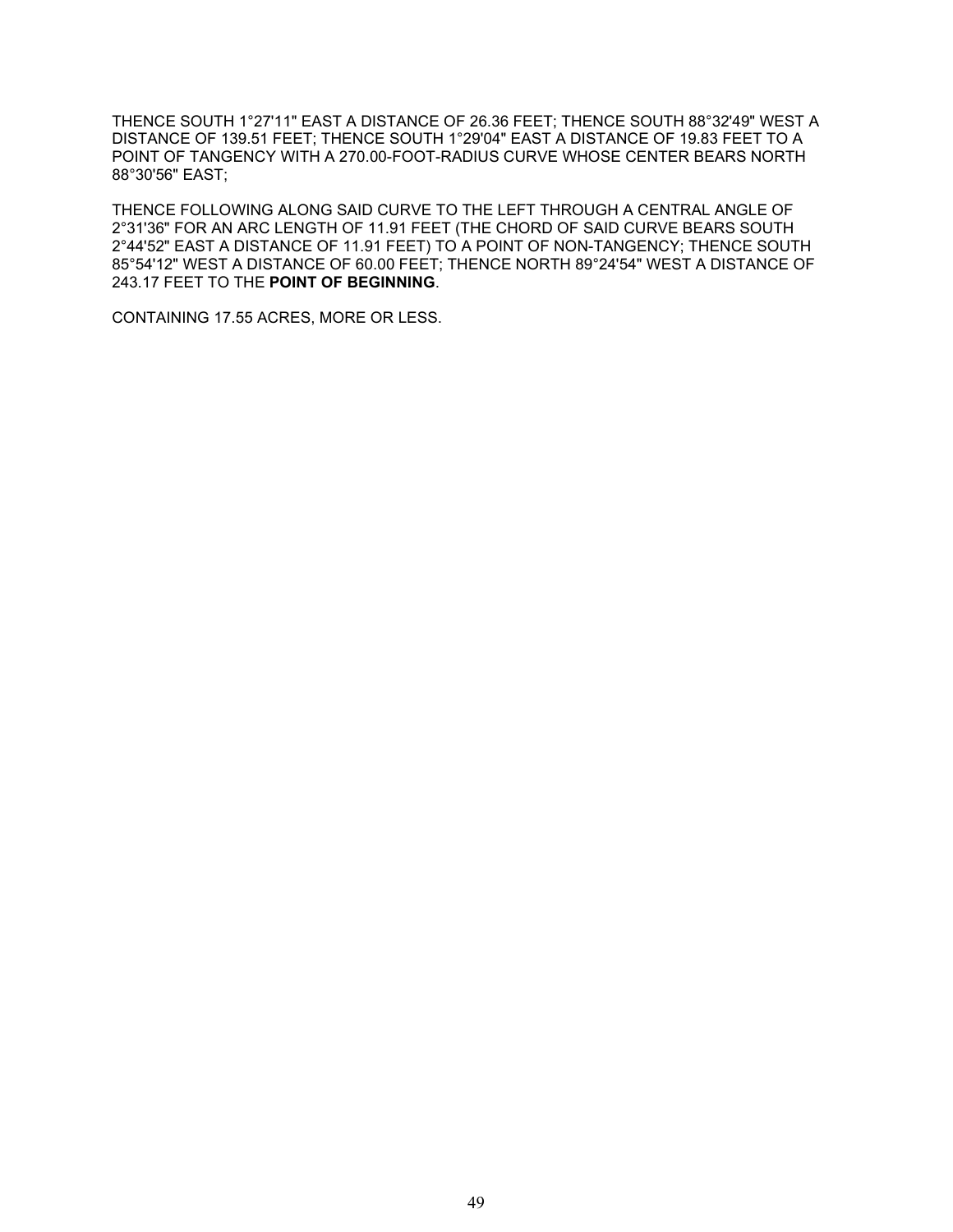## **EXHIBIT "B"**

# **Land Subject to the Master Plan for HARVEST SPRINGS**

All Property Identified and Zoned as Harvest Springs Creative Community Zoning in the City of Chubbuck Code Chapter 18.34

### **Note to clerk and title examiners:**

**This Declaration is not intended to create an encumbrance on title to the property described in this Exhibit "B." Such title may be encumbered only**  with the consent of the owner by filing a Supplement in accordance with **Chapter 16.**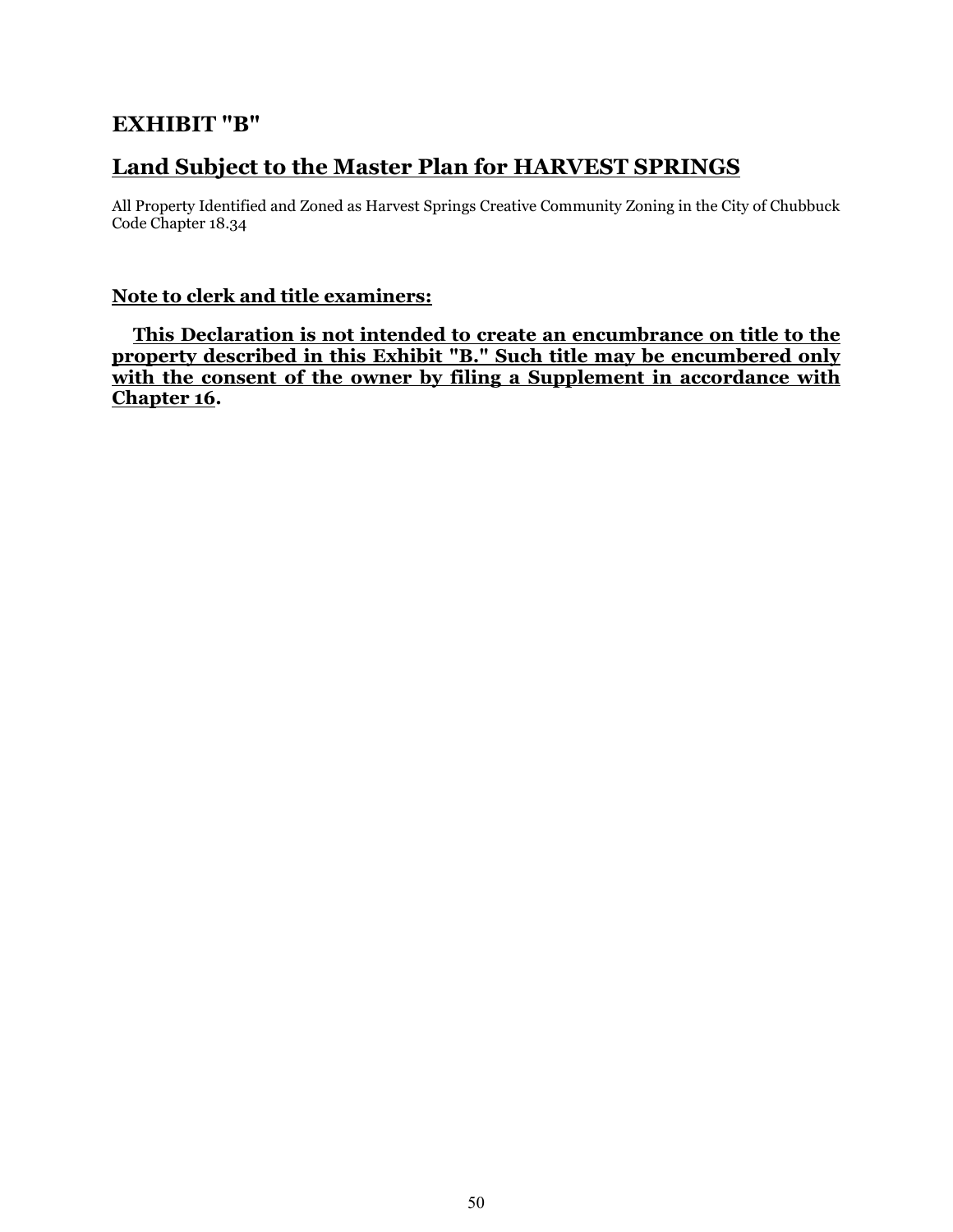### **EXHIBIT "C"**

### **Land Subject to Annexation**

Any real property that directly abuts the proposed boundaries or future boundaries of that certain development known as Harvest Springs, the first phase of which is described in Exhibit "A," and which may include all of the property described in Exhibit "B."

### **Note to clerk and title examiners:**

**This Declaration is not intended to create an encumbrance on title to the property described in this Exhibit "C." Such title may be encumbered only** with the consent of the owner by filing a Supplement in accordance with **Chapter 16.**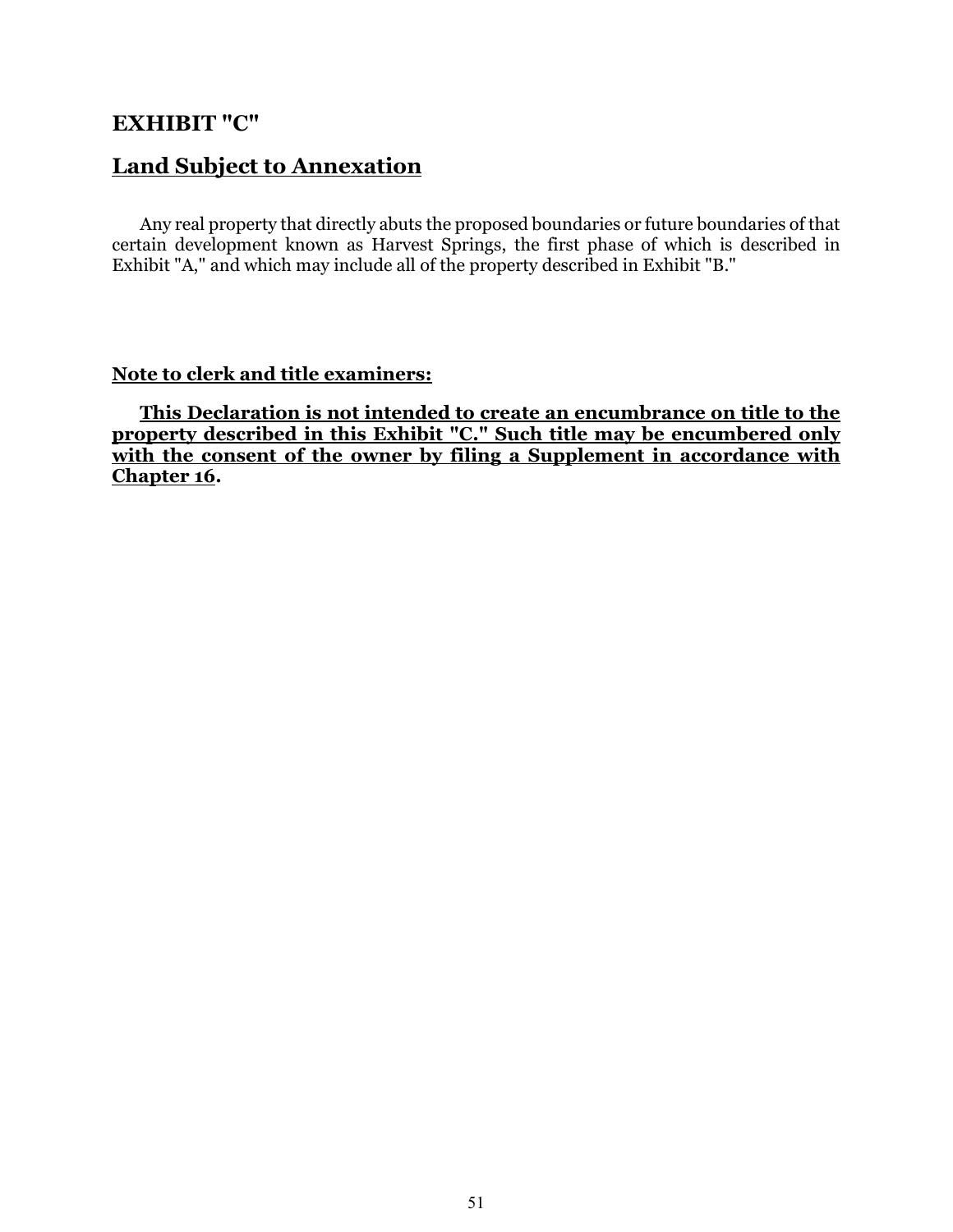### **EXHIBIT "D"**

### **Initial Rules**

The purpose of Rules is not to anticipate all acceptable or unacceptable behavior in advance and eliminate all improvements or activities that fall outside of "the norm." In fact, it is expressly intended that the Reviewer under Chapter 5, and the Board, as appropriate, have discretion to approve or disapprove items, or to enforce or not enforce technical violations of the Governing Documents, based upon aesthetic or other considerations consistent with the established guidelines. As such, while something may be approved or permitted for one Unit under one set of circumstances, the same thing may be disapproved for another Unit under a different set of circumstances. The exercise of discretion in approving or enforcement shall not be construed as a waiver of approval or enforcement rights, nor shall it preclude the Board from taking enforcement action in any appropriate circumstances.

The following shall apply to all of Harvest Springs until such time as they are modified pursuant to the Charter.

**1. General**. Harvest Springs shall be used only for purposes consistent with the Master Plan, this Declaration, and any Supplement.

**2. Restricted Activities**. Unless expressly authorized by, and then subject to such conditions as may be imposed by, the Board, the following activities are prohibited within Harvest Springs:

(a) Parking any vehicles on public or private streets or thoroughfares or parking of commercial vehicles or equipment, mobile homes, golf carts, boats and other watercraft, trailers, stored vehicles, or inoperable vehicles in places other than enclosed garages, and the parking of recreational vehicles on any Unit; provided, construction, service, and delivery vehicles shall be exempt from this provision during normal business hours for such period of time as is reasonably necessary to provide service or to make a delivery to a Unit or the Common Area, and recreational vehicles may be parked in driveways for no longer than four hours in any four-day period for the loading and unloading of the recreational vehicle;

(b) Raising, breeding, or keeping animals except that a reasonable number of dogs, cats, or other usual and common household pets may be permitted in a Unit. However, those pets which are permitted to roam free, or, in the Board's sole discretion, make objectionable noise, endanger the health or safety of, or constitute a nuisance or inconvenience to the occupants of other Units shall be removed upon the Board's request. If the pet owner fails to honor such request, the Board may remove the pet. Dogs shall be kept on a leash or otherwise confined in a manner acceptable to the Board whenever outside the dwelling. Pets shall be registered, licensed, and inoculated as required by law;

Any activity that emits foul or obnoxious odors outside the Unit or creates noise or other conditions that tend to disturb the peace or threaten the safety of the occupants of other Units;

(d) Any activity that violates local, state, or federal laws or regulations; however, the Board shall have no obligation to take enforcement action in the event of a violation;

(e) Pursuit of hobbies or other activities that tend to cause an unclean, unhealthy, or untidy condition to exist outside of enclosed structures on the Unit;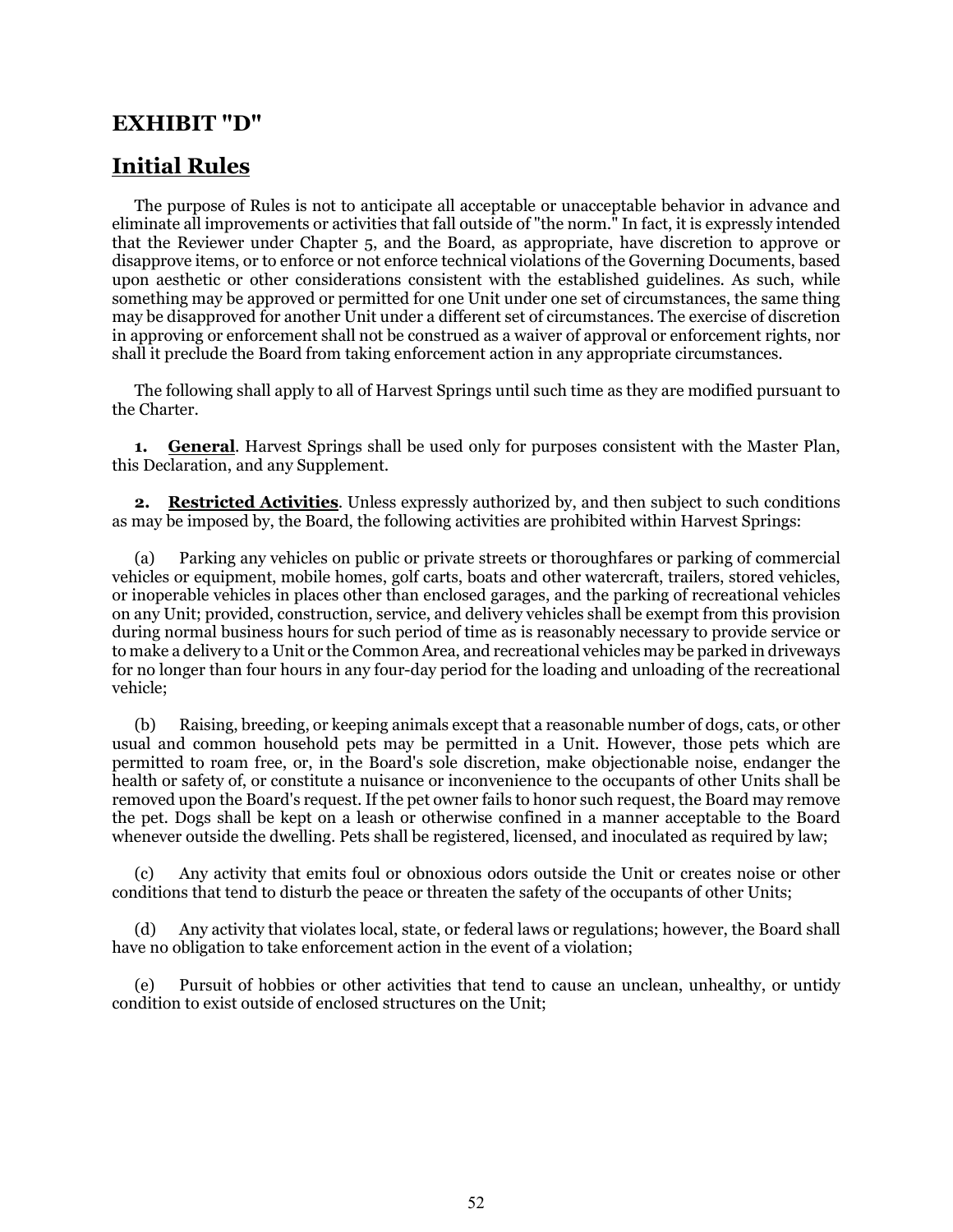(f) Any noxious or offensive activity that in the reasonable determination of the Board tends to cause embarrassment, discomfort, annoyance, or nuisance to persons using the Common Area or to the occupants of other Units;

(g) Outside burning of trash, leaves, debris, or other materials, except during the normal course of constructing a dwelling on a Unit;

(h) Use or discharge of any radio, loudspeaker, horn, whistle, bell, or other sound device so as to be audible to occupants of other Units, except alarm devices used exclusively for security purposes;

(i) Accumulation of rubbish, trash, or garbage except between regular garbage pick ups, and then only in approved containers;

(j) Discharge of firearms; provided, the Board shall have no obligation to take action to prevent or stop such discharge;

(k) On site storage of fuel, except that a reasonable amount of fuel may be stored on each Unit for emergency purposes and operation of lawn mowers and similar tools or equipment, and the Association shall be permitted to store fuel for operation of maintenance vehicles, generators, and similar equipment;

(l) Any activities that materially disturb or destroy the vegetation, wildlife, wetlands, or air quality within Harvest Springs or that use excessive amounts of water or that result in unreasonable levels of sound or light pollution;

(m) Conversion of any carport or garage to finished space for use as an apartment or other integral part of the living area on any Unit without prior approval pursuant to Chapter 5;

(n) Any modification of any thing, permanently or temporarily, on the outside portions of the Unit, whether such portion is improved or unimproved, except in strict compliance with the provisions of Chapter 5. This shall include, without limitation, signs, and swing sets and similar sports and play equipment; clotheslines; garbage cans; woodpiles; above-ground swimming pools; docks, piers, and similar structures; hedges, walls, dog runs, animal pens, or fences of any kind; and satellite dishes and antennas, except that:

(i) an antenna designed to receive direct broadcast satellite services, including direct-to-home satellite services, that is one meter or less in diameter; or

(ii) an antenna designed to receive video programming services via multipoint distribution services, including multi-channel multipoint distribution services, instructional television fixed services, and local multipoint distribution services, that is one meter or less in diameter or diagonal measurement; or

(iii) an antenna that is designed to receive television broadcast signals; (collectively, "**Permitted Antennas**") shall be permitted on Units, subject to such reasonable requirements as to location and screening as may be set forth in the Design Guidelines, consistent with applicable law, in order to minimize obtrusiveness as viewed from streets and adjacent property. The Founder and/or the Association shall have the right, without obligation, to erect an aerial, satellite dish, or other apparatus for a master antenna, cable, or other communication system for the benefit of all or a portion of Harvest Springs, should any master system or systems be utilized by the Association and require such exterior apparatus; and

(o) Holding or conducting of any garage or yard sale on any Unit shall be prohibited; however, the Association shall be permitted to conduct an annual community-wide garage or yard sale for the Owners within Harvest Springs at a time and place it designates.

**3. Prohibited Conditions**. The following shall be prohibited at Harvest Springs: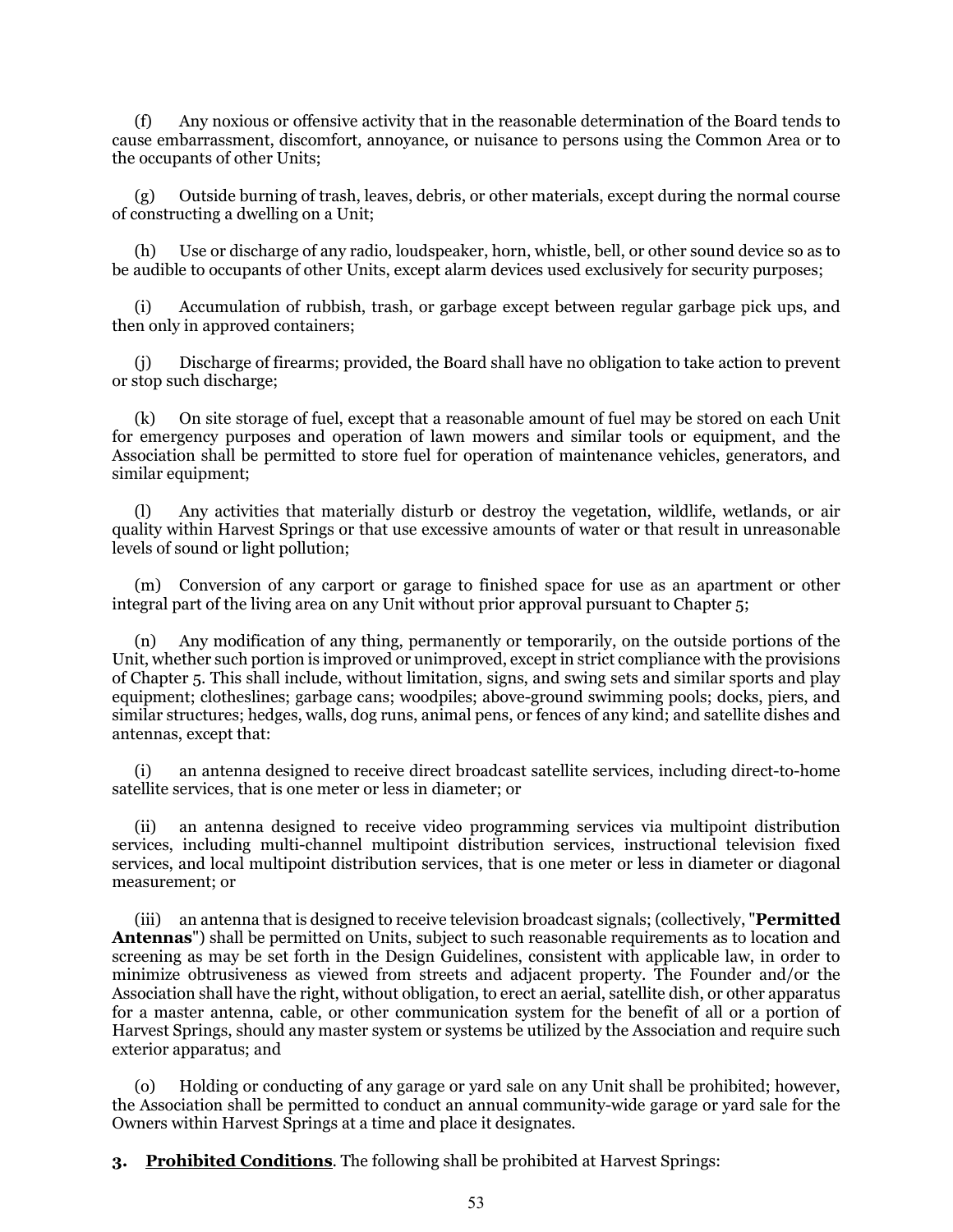(a) Plants, animals, devices, or other things of any sort whose activities or existence in any way is noxious, dangerous, unsightly, unpleasant, or of a nature as may diminish or destroy the enjoyment of Harvest Springs;

(b) Structures, equipment, or other items on the exterior portions of a Unit which have become rusty, dilapidated, or otherwise fallen into disrepair;

(c) Permanent basketball goals, portable basketball goals, basketball standards, or backboards which are or would be visible from any street or Common Area; provided, permanent basketball goals may be placed on a Unit without prior approval but may only be placed or installed on the garage of a Unit so that it is not visible from the street. Freestanding pole-mounted or portable backboards, whether permanent or sleeve set, shall be prohibited on the Unit; provided, freestanding polemounted or portable backboards may be placed on a Unit, if placed more than 30 feet from the curb adjacent to the front yard of the Unit and to the side yard of a Units located at the intersection of two streets or alleys;

(d) No solar heating equipment or device is permitted outside any enclosed structure on the Unit except such devices whose installation and use is approved by the Reviewer. Notwithstanding such protection, an application for such equipment or device must be submitted for approval under Chapter 5 prior to installation and approval will be granted only if:

(i) First, such equipment or device is designed for minimal visual intrusion when installed (*i.e.,* is located in a manner which minimizes visibility from the street or an adjacent Unit and is consistent with the Community-Wide Standard); and

Second, the equipment or device complies to the maximum extent feasible with the Design Guidelines within the confines of the applicable governmental regulations

In any event, and notwithstanding the above list of prohibited conditions, any structure, improvement, or thing proposed for construction, erection, installation, or placement on a Unit requires prior Reviewer approval in accordance with Chapter 5, unless specifically made exempt under the Design Guidelines; and

(e) Sprinkler or irrigation systems or wells of any type which draw upon water from lakes, creeks, streams, rivers, ponds, wetlands, canals, or other ground or surface waters within Harvest Springs; provided, this subsection shall not apply to the activities of Founder or its designees.

**4. Wetlands, Lakes, and Other Water Bodies.** Wetlands, lakes, ponds, and streams within Harvest Springs, if any, are part of the Harvest Springs' stormwater management system, and no active use of lakes, ponds, streams, or other bodies of water within the Community is permitted, except the use of non-motorized watercraft and the City's operation of the lake within Harvest Springs In addition, water within the lakes may be used for irrigation purposes under a separate agreement with the Association, if required. Neither the Founder, the Association, nor the City shall be responsible for any loss, damage, or injury to any person or property arising out of the authorized or unauthorized use of lakes, ponds, streams, or other bodies of water within or adjacent to Harvest Springs.